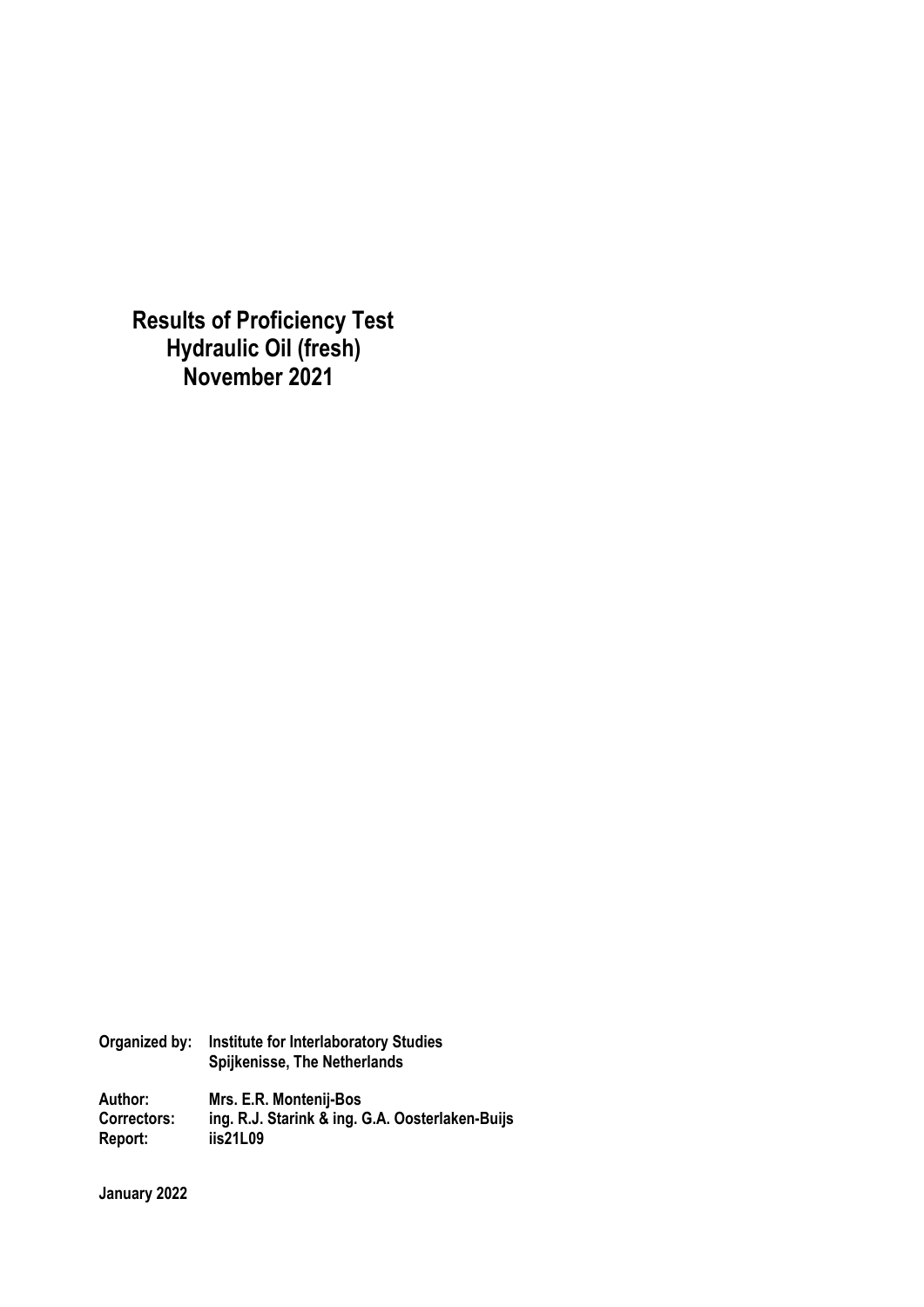### **CONTENTS**

| $\mathbf{1}$   |                                                                           |  |
|----------------|---------------------------------------------------------------------------|--|
| 2              |                                                                           |  |
| 2.1            |                                                                           |  |
| 2.2            |                                                                           |  |
| 2.3            |                                                                           |  |
| 2.4            |                                                                           |  |
| 2.5            |                                                                           |  |
| 2.6            |                                                                           |  |
| $\mathbf{3}$   |                                                                           |  |
| 3.1            |                                                                           |  |
| 3.2            |                                                                           |  |
| 3.3            |                                                                           |  |
| $\overline{4}$ |                                                                           |  |
| 4.1            |                                                                           |  |
| 4.2            |                                                                           |  |
| 4.3            | COMPARISON OF THE PROFICIENCY TEST OF NOVEMBER 2021 WITH PREVIOUS PTS  11 |  |

## Appendices: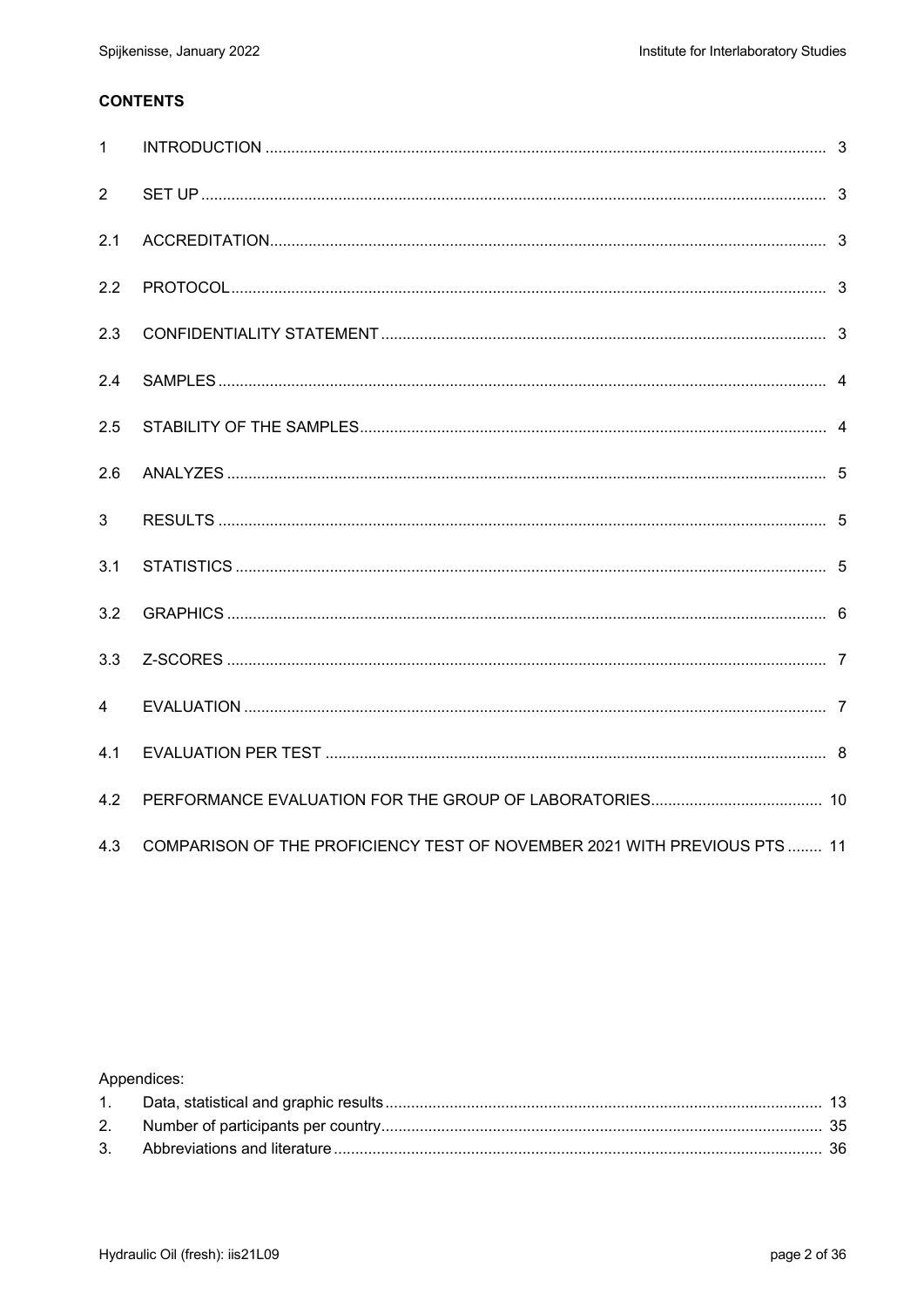#### **1 INTRODUCTION**

Since 2014 the Institute for Interlaboratory Studies (iis) organizes a proficiency scheme for the analysis of Hydraulic Oil (fresh) every year. During the annual proficiency testing program 2021/2022 it was decided to continue the round robin for the analysis of Hydraulic Oil (fresh).

In this interlaboratory study 40 laboratories in 31 different countries registered for participation. See appendix 2 for the number of participants per country. In this report the results of the Hydraulic Oil (fresh) proficiency test are presented and discussed. This report is also electronically available through the iis website www.iisnl.com.

### **2 SET UP**

The Institute for Interlaboratory Studies (iis) in Spijkenisse, the Netherlands, was the organizer of this proficiency test (PT). Sample analyzes for fit-for-use and homogeneity testing were subcontracted to an ISO/IEC17025 accredited laboratory.

It was decided to send one sample Hydraulic Oil in a 1-liter amber glass bottle labelled #21210.

The participants were requested to report rounded and unrounded test results. The unrounded test results were preferably used for statistical evaluation.

## **2.1 ACCREDITATION**

The Institute for Interlaboratory Studies in Spijkenisse, the Netherlands, is accredited in agreement with ISO/IEC17043:2010 (R007), since January 2000, by the Dutch Accreditation Council (Raad voor Accreditatie). This PT falls under the accredited scope. This ensures strict adherence to protocols for sample preparation and statistical evaluation and 100% confidentiality of participant's data. Feedback from the participants on the reported data is encouraged and customer's satisfaction is measured on regular basis by sending out questionnaires.

## **2.2 PROTOCOL**

The protocol followed in the organization of this proficiency test was the one as described for proficiency testing in the report 'iis Interlaboratory Studies: Protocol for the Organisation, Statistics and Evaluation' of June 2018 (iis-protocol, version 3.5). This protocol is electronically available through the iis website www.iisnl.com, from the FAQ page.

#### **2.3 CONFIDENTIALITY STATEMENT**

All data presented in this report must be regarded as confidential and for use by the participating companies only. Disclosure of the information in this report is only allowed by means of the entire report. Use of the contents of this report for third parties is only allowed by written permission of the Institute for Interlaboratory Studies. Disclosure of the identity of one or more of the participating companies will be done only after receipt of a written agreement of the companies involved.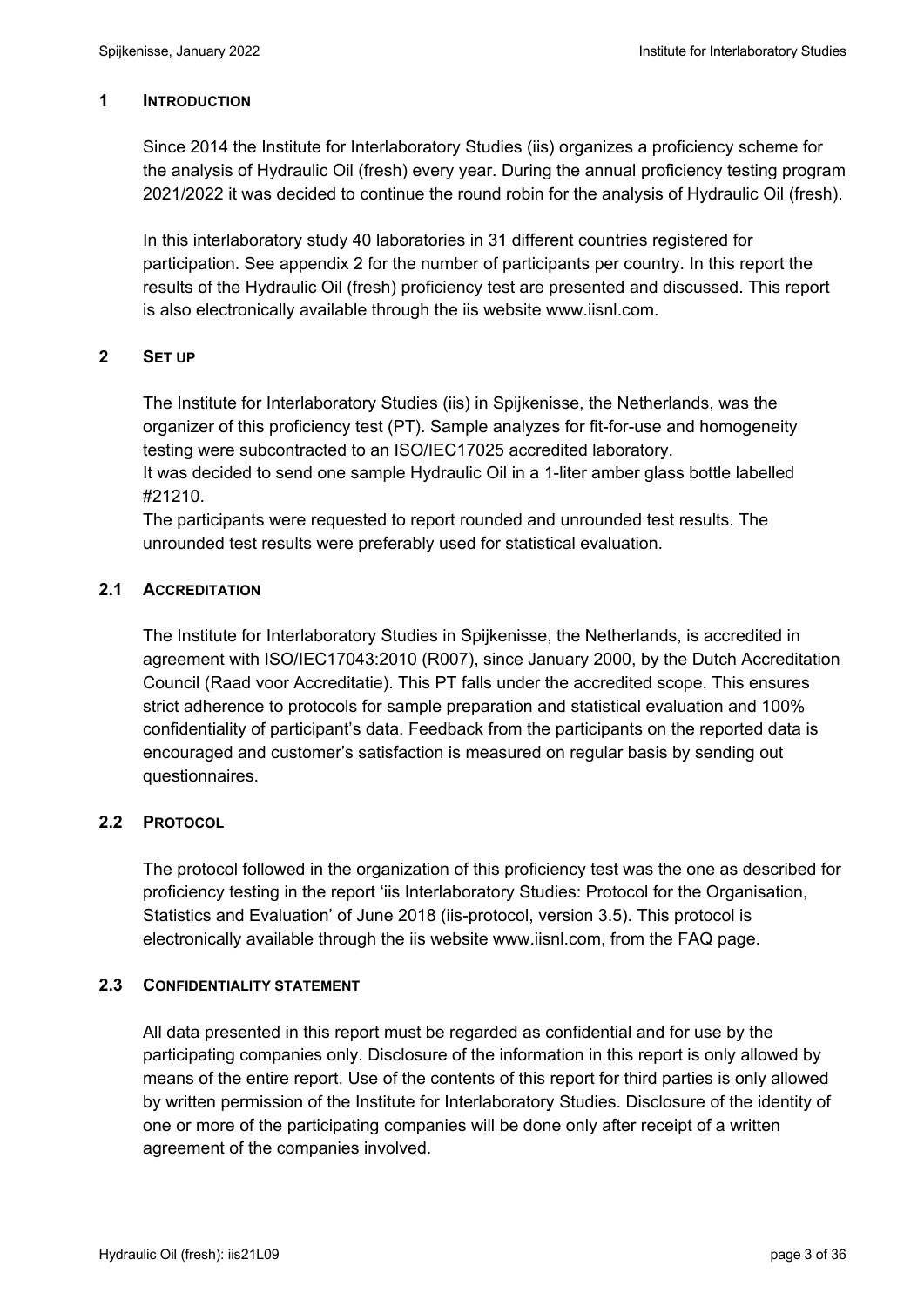### **2.4 SAMPLES**

A batch of approximately 140 liters of fresh Hydraulic Oil was obtained from a local supplier. After homogenization 78 amber glass bottles of 1L were filled and labelled #21210. The homogeneity of the subsamples was checked by determination of Density at 15°C in accordance with ASTM ISO12185 and Kinematic Viscosity at 40°C in accordance with ASTM D445 on 8 stratified randomly selected subsamples.

|                 | Density at 15°C<br>in kg/L | Kinematic Viscosity at 40°C<br>in $mm^2/s$ |
|-----------------|----------------------------|--------------------------------------------|
| Sample #21210-1 | 0.86951                    | 47.28                                      |
| Sample #21210-2 | 0.86949                    | 47.23                                      |
| Sample #21210-3 | 0.86949                    | 47.28                                      |
| Sample #21210-4 | 0.86949                    | 47.26                                      |
| Sample #21210-5 | 0.86949                    | 47.26                                      |
| Sample #21210-6 | 0.86949                    | 47.21                                      |
| Sample #21210-7 | 0.86949                    | 47.28                                      |
| Sample #21210-8 | 0.86949                    | 47.25                                      |

Table 1: homogeneity test results of subsamples #21210

From the above test results the repeatabilities were calculated and compared with 0.3 times the corresponding reproducibility of the reference test methods in agreement with the procedure of ISO13528, Annex B2 in the next table.

|                                        | Density at 15°C<br>in kg/L | Kinematic Viscosity at 40°C<br>in $mm^2/s$ |
|----------------------------------------|----------------------------|--------------------------------------------|
| r (observed)                           | 0.00002                    | 0.072                                      |
| reference test method                  | ISO12185:96                | D445:21e1                                  |
| $0.3 \times R$ (reference test method) | 0.00015                    | 0.173                                      |

Table 2: evaluation of the repeatabilities of subsamples #21210

The calculated repeatabilities are in agreement with 0.3 times the corresponding reproducibility of the reference test methods. Therefore, homogeneity of the subsamples was assumed.

To each of the participating laboratories one sample of Hydraulic Oil (fresh) labelled #21210 was sent on October 6, 2021. An SDS was added to the sample package.

#### **2.5 STABILITY OF THE SAMPLES**

The stability of fresh Hydraulic Oil packed in amber glass bottles was checked. The material was found sufficiently stable for the period of the proficiency test.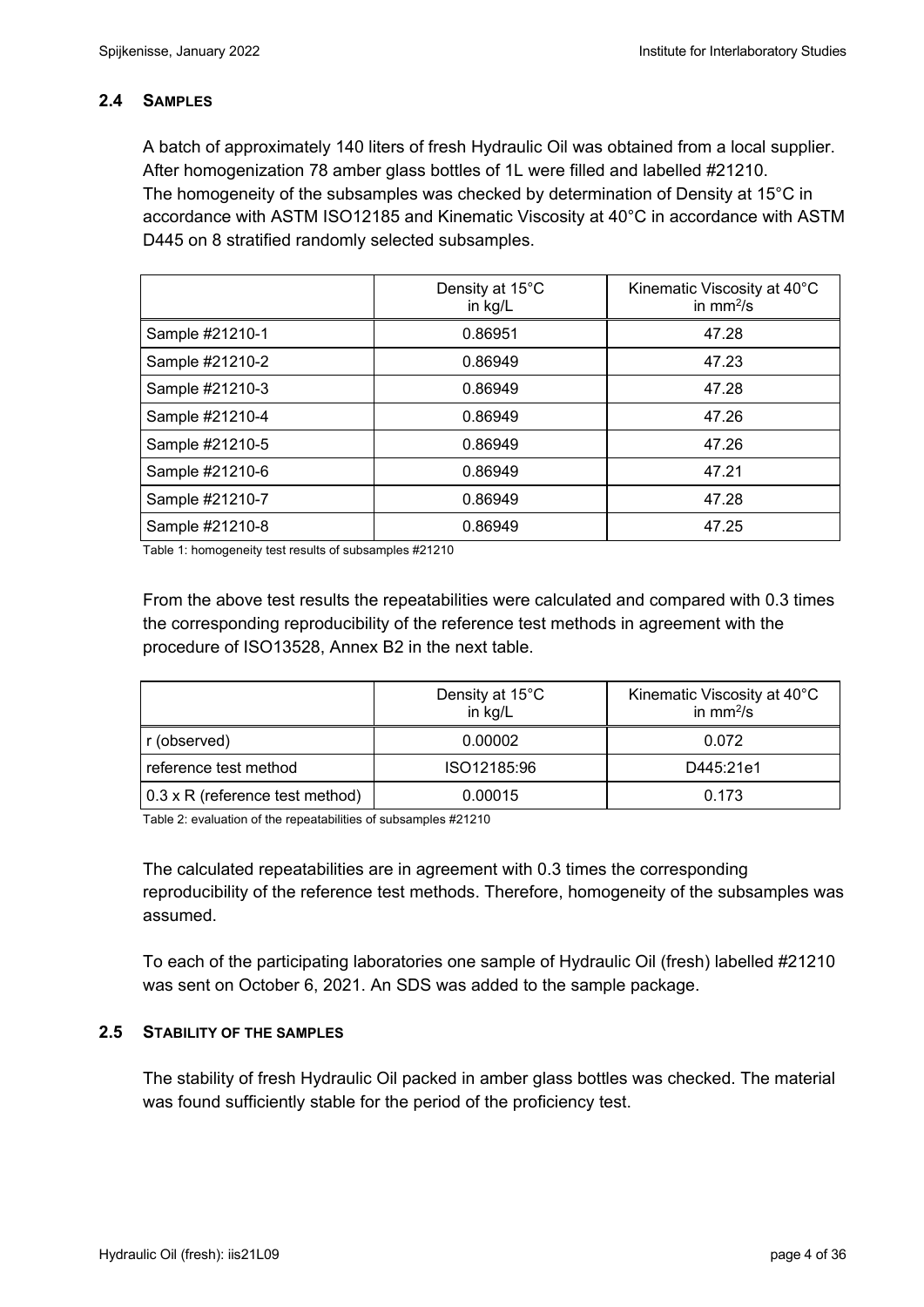## **2.6 ANALYZES**

The participants were requested to determine: Total Acid Number, Copper Corrosion 3 hrs at 50°C, Density at 15°C, Flash Point PMcc, Foaming Characteristics (Foaming Tendency, Foam Stability), Kinematic Viscosity at 40°C and at 100°C, Viscosity Index, Kinematic Viscosity Stabinger at 40°C and at 100°C, Pour Point (manual and automated), Sulfur, Water, Water Separability at 54°C (distilled water) and Calcium as Ca, Phosphorus as P and Zinc as Zn. Some extra information was asked about the determination of Total Acid Number.

It was explicitly requested to treat the sample as if it was a routine sample and to report the test results using the indicated units on the report form and not to round the test results, but report as much significant figures as possible. It was also requested not to report 'less than' test results, which are above the detection limit, because such test results cannot be used for meaningful statistical evaluations.

To get comparable test results a detailed report form and a letter of instructions are prepared. On the report form the reporting units are given as well as the reference test methods (when applicable) that will be used during the evaluation. The detailed report form and the letter of instructions are both made available on the data entry portal www.kpmd.co.uk/sgs-iis/. The participating laboratories are also requested to confirm the sample receipt on this data entry portal. The letter of instructions can also be downloaded from the iis website www.iisnl.com.

## **3 RESULTS**

During five weeks after sample dispatch, the test results of the individual laboratories were gathered via the data entry portal www.kpmd.co.uk/sgs-iis/. The reported test results are tabulated per determination in appendix 1 of this report. The laboratories are presented by their code numbers.

Directly after the deadline a reminder was sent to those laboratories that had not reported test results at that moment. Shortly after the deadline, the available test results were screened for suspect data. A test result was called suspect in case the Huber Elimination Rule (a robust outlier test) found it to be an outlier. The laboratories that produced these suspect data were asked to check the reported test results (no reanalyzes). Additional or corrected test results are used for data analysis and the original test results are placed under 'Remarks' in the test result tables in appendix 1. Test results that came in after the deadline were not taken into account in this screening for suspect data and thus these participants were not requested for checks.

## **3.1 STATISTICS**

The protocol followed in the organization of this proficiency test was the one as described for proficiency testing in the report 'iis Interlaboratory Studies: Protocol for the Organisation, Statistics and Evaluation' of June 2018 (iis-protocol, version 3.5).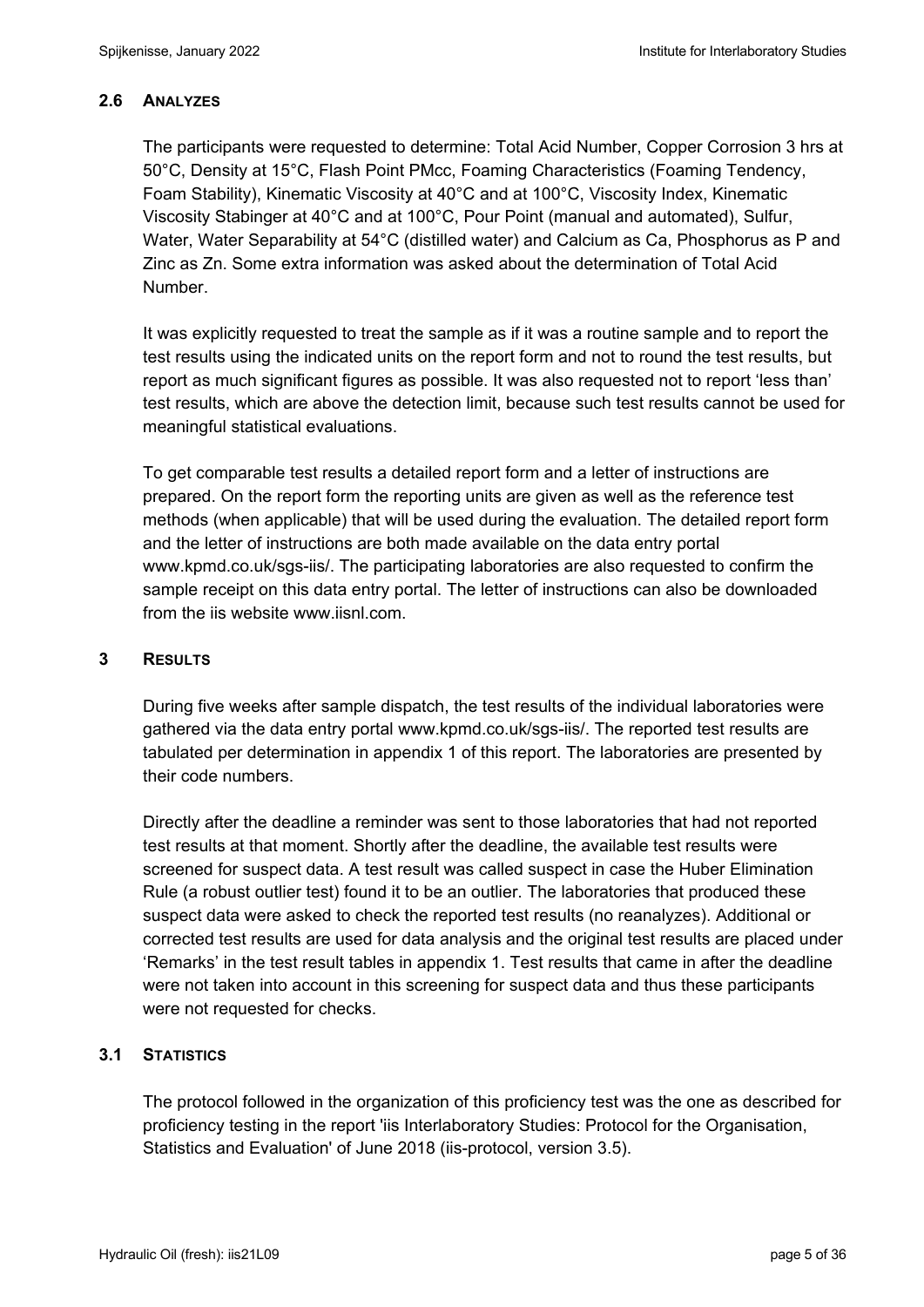For the statistical evaluation the *unrounded* (when available) figures were used instead of the rounded test results. Test results reported as '<…' or '>…' were not used in the statistical evaluation.

First, the normality of the distribution of the various data sets per determination was checked by means of the Lilliefors-test, a variant of the Kolmogorov-Smirnov test and by the calculation of skewness and kurtosis. Evaluation of the three normality indicators in combination with the visual evaluation of the graphic Kernel density plot, lead to judgement of the normality being either 'unknown', 'OK', 'suspect' or 'not OK'. After removal of outliers, this check was repeated. If a data set does not have a normal distribution, the (results of the) statistical evaluation should be used with due care.

The assigned value is determined by consensus based on the test results of the group of participants after rejection of the statistical outliers and/or suspect data.

According to ISO13528 all (original received or corrected) results per determination were submitted to outlier tests. In the iis procedure for proficiency tests, outliers are detected prior to calculation of the mean, standard deviation and reproducibility. For small data sets, Dixon (up to 20 test results) or Grubbs (up to 40 test results) outlier tests can be used. For larger data sets (above 20 test results) Rosner's outlier test can be used. Outliers are marked by D(0.01) for the Dixon's test, by G(0.01) or DG(0.01) for the Grubbs' test and by R(0.01) for the Rosner's test. Stragglers are marked by D(0.05) for the Dixon's test, by G(0.05) or DG(0.05) for the Grubbs' test and by R(0.05) for the Rosner's test. Both outliers and stragglers were not included in the calculations of averages and standard deviations.

For each assigned value the uncertainty was determined in accordance with ISO13528. Subsequently the calculated uncertainty was evaluated against the respective requirement based on the target reproducibility in accordance with ISO13528. In this PT, the criterion of ISO13528, paragraph 9.2.1. was met for all evaluated tests, therefore, the uncertainty of all assigned values may be negligible and need not be included in the PT report.

Finally, the reproducibilities were calculated from the standard deviations by multiplying these with a factor of 2.8.

## **3.2 GRAPHICS**

In order to visualize the data against the reproducibilities from literature, Gauss plots were made, using the sorted data for one determination (see appendix 1). On the Y-axis, the reported test results are plotted. The corresponding laboratory numbers are on the X-axis. The straight horizontal line presents the consensus value (a trimmed mean). The four striped lines, parallel to the consensus value line, are the +3s, +2s, -2s and -3s target reproducibility limits of the selected reference test method. Outliers and other data, which were excluded from the calculations, are represented as a cross. Accepted data are represented as a triangle.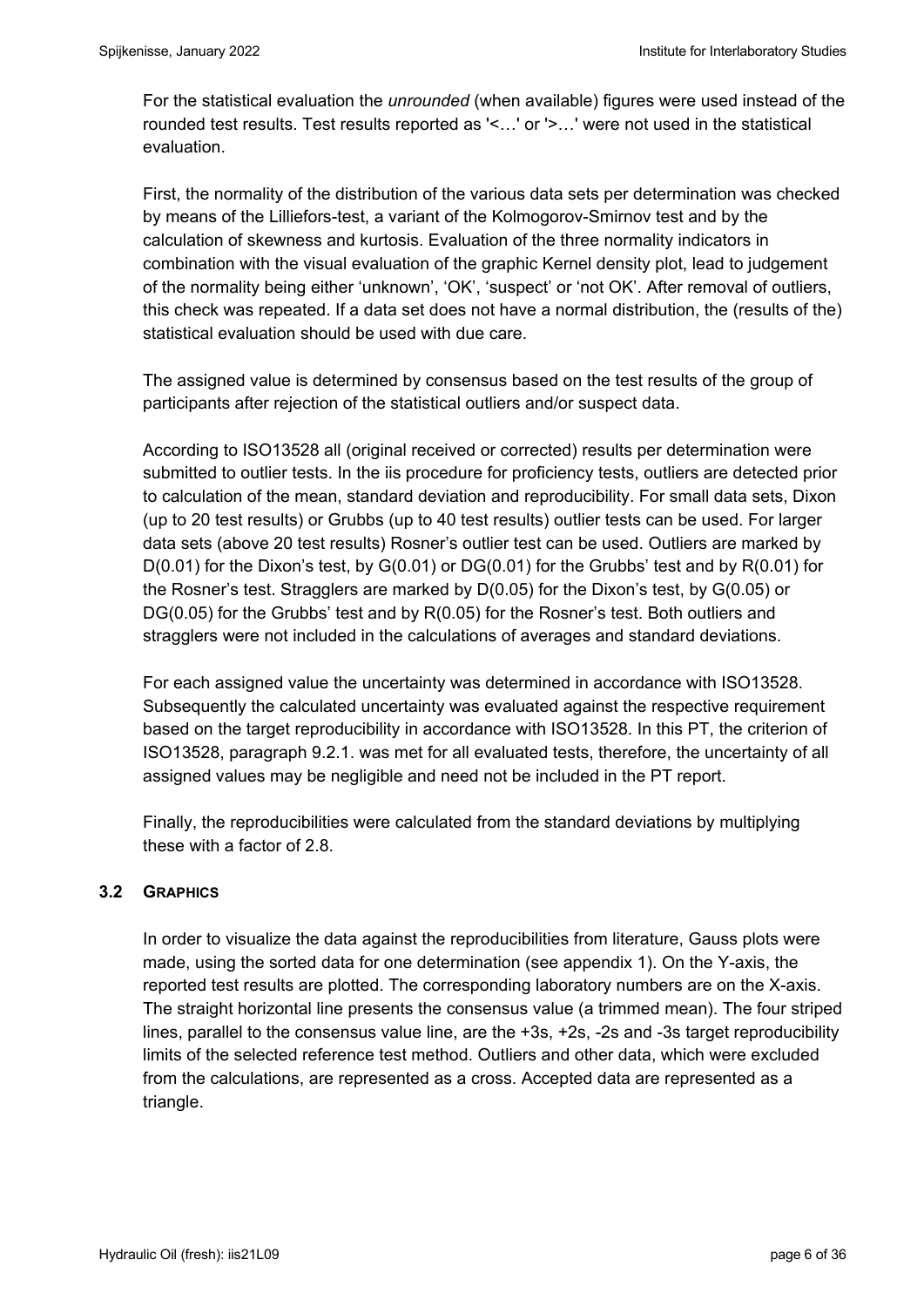Furthermore, Kernel Density Graphs were made. This is a method for producing a smooth density approximation to a set of data that avoids some problems associated with histograms. Also, a normal Gauss curve (dotted line) was projected over the Kernel Density Graph (smooth line) for reference. The Gauss curve is calculated from the consensus value and the corresponding standard deviation.

## **3.3 Z-SCORES**

To evaluate the performance of the participating laboratories the z-scores were calculated. As it was decided to evaluate the performance of the participants in this proficiency test (PT) against the literature requirements (derived from e.g. ISO or ASTM test methods), the z-scores were calculated using a target standard deviation. This results in an evaluation independent of the variation in this interlaboratory study.

The target standard deviation was calculated from the literature reproducibility by division with 2.8. In case no literature reproducibility was available, other target values were used, like Horwitz or an estimated reproducibility based on former iis proficiency tests.

When a laboratory did use a test method with a reproducibility that is significantly different from the reproducibility of the reference test method used in this report, it is strongly advised to recalculate the z-score, while using the reproducibility of the actual test method used, this in order to evaluate whether the reported test result is fit-for-use. The z-scores were calculated according to:

 $Z$ <sub>(target)</sub> = (test result - average of PT) / target standard deviation

The  $z_{\text{(target)}}$  scores are listed in the test result tables of appendix 1.

Absolute values for z<2 are very common and absolute values for z>3 are very rare. The usual interpretation of z-scores is as follows:

|        | $ z  < 1$ good             |
|--------|----------------------------|
|        | $1 <  z  < 2$ satisfactory |
|        | $2 <  z  < 3$ questionable |
| 3 <  z | unsatisfactory             |

## **4 EVALUATION**

Some problems were encountered with the dispatch of the samples due to the COVID-19 pandemic. Therefore, the reporting time on the data entry portal was extended with one week. Four participants reported test results after the extended reporting date and four other participants did not report any test results. Not all laboratories were able to report all tests requested.

In total 36 participants reported 462 numerical test results. Observed were 21 outlying test results, which is 4.5%. In proficiency studies outlier percentages of 3% - 7.5% are quite normal.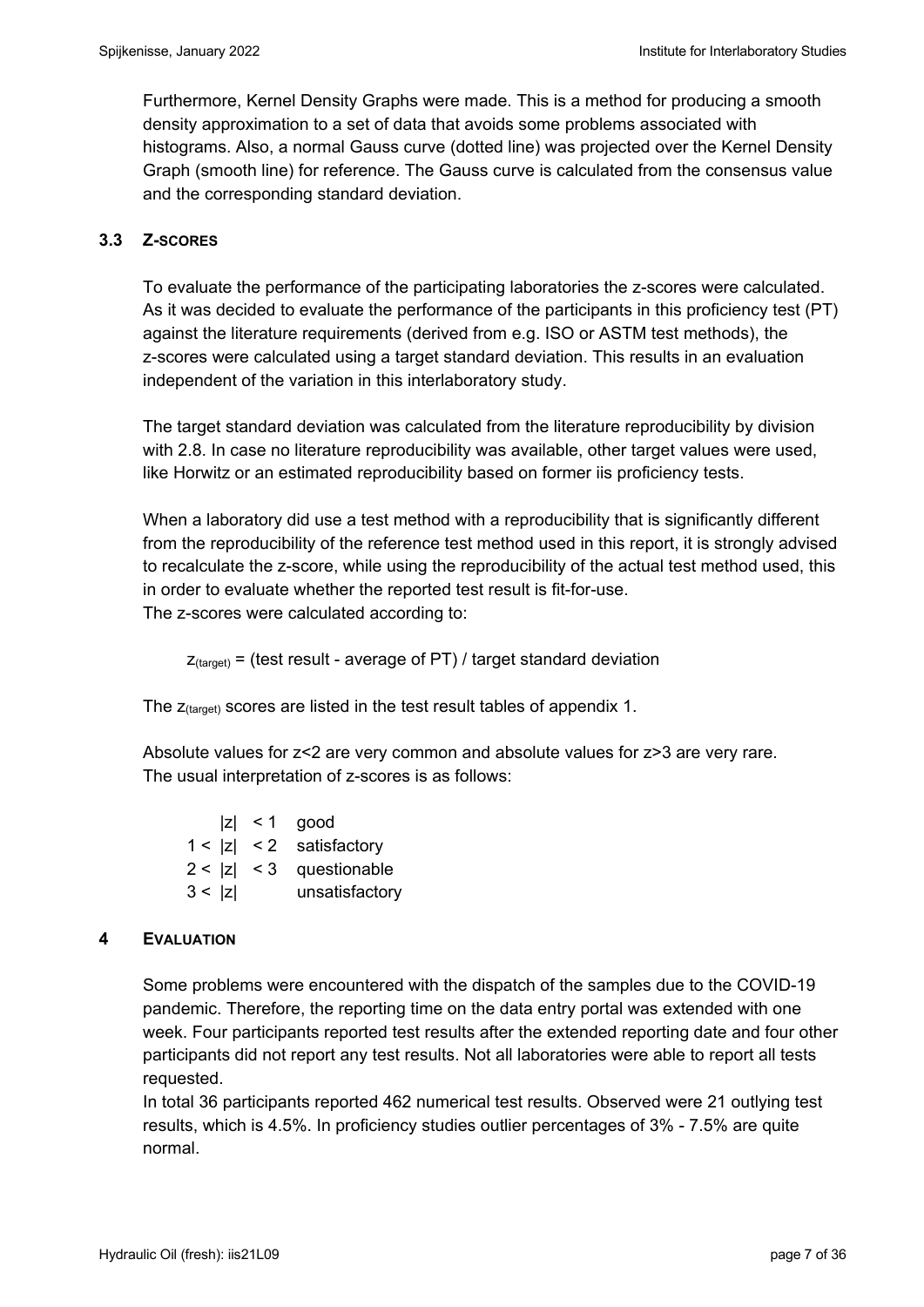Not all data sets proved to have a normal Gaussian distribution. These are referred to as "not OK" or "suspect". The statistical evaluation of these data sets should be used with due care, see also paragraph 3.1.

#### **4.1 EVALUATION PER TEST**

In this section the reported test results are discussed per test. The test methods which were used by the various laboratories were taken into account for explaining the observed differences when possible and applicable. These test methods are also in the tables together with the original data. The abbreviations, used in these tables, are explained in appendix 3.

In iis PT reports ASTM test methods are referred to with a number (e.g. D2270) and an added designation for the year that the test method was adopted or revised (e.g. D2270:10). If applicable, a designation in parentheses is added to designate the year of reapproval (e.g. D2270:10(2016)). In the test results tables of appendix 1 only the test method number (sub) and year of adoption or revision (e.g. D2270:10) will be used.

- Total Acid Number: This determination was not problematic. Three statistical outliers were observed. The calculated reproducibility after rejection of the statistical outliers is in agreement with the requirements of Inflection Point at titration volume 60 mL, with Buffer End Point at titration volume 60 mL and Buffer End Point at titration volume 125 mL from ASTM D664-A:18e2. The calculated reproducibility is not in agreement with the Inflection Point at titration volume 125 mL requirement.
- Copper Corrosion: This determination was not problematic. All reporting participants agreed on a test result of 1 (1A).
- Density at 15°C: This determination was not problematic. Three statistical outliers were observed. The calculated reproducibility after rejection of the statistical outliers is agreement with the requirements of ISO12185:96.
- Flash Point PMcc: This determination was not problematic. Two statistical outliers were observed. The calculated reproducibility after rejection of the statistical outliers is in agreement with the requirements of ASTM D93-A:20.
- Foaming Characteristics (Tendency and Stability): This determination was very problematic. In total one statistical outlier was observed over three foaming parameters. The calculated reproducibilities after rejection of the statistical outlier in the Foaming Tendency determination for sequence I, II and III are not at all in agreement with the requirements of ASTM D892:18. The variation in the test results for sequence I and III are very large. Therefore, it was decided not to calculate z-scores.

All reporting participants reported 0 mL for Foam Stability.

Kinematic Viscosity at  $40^{\circ}$ C: This determination was not problematic. No statistical outliers were observed. The calculated reproducibility is in full agreement with the requirements of ASTM D445:21e1.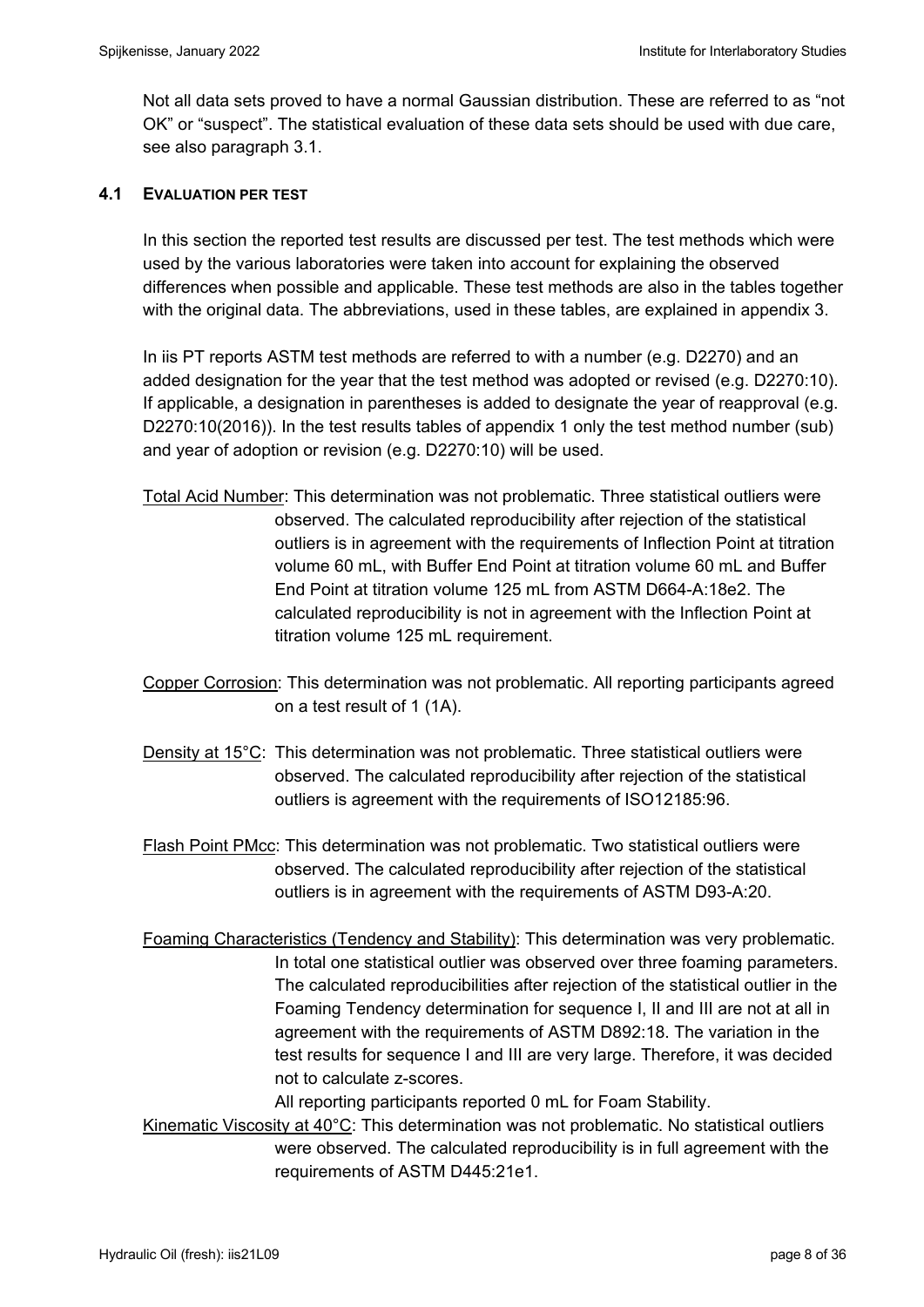- Kinematic Viscosity at 100°C: This determination was not problematic. One statistical outlier was observed. The calculated reproducibility after rejection of the statistical outlier is in agreement with the requirements of ASTM D445:21e1.
- Viscosity Index: This determination was problematic. Two statistical outliers were observed. The calculated reproducibility after rejection of the statistical outliers is not in agreement with the requirements of ASTM D2270:10(2016). Two calculation differences were found between the reported test results of the participants and the values calculated by iis. Remarkably, some laboratories used test results from ASTM D7279 to calculate Viscosity Index, while in the test method ASTM D2270:10 states in paragraph 1.3 that only D445, D7042, IP71 or ISO3104 can be used.
- Kinematic Viscosity Stabinger at 40°C: This determination was not problematic. No statistical outliers were observed. The calculated reproducibility is in agreement with the requirements of ASTM D7042:21a.

Kinematic Viscosity Stabinger at 100°C: This determination was not problematic. No statistical outliers were observed. The calculated reproducibility is in full agreement with the requirements of ASTM D7042:21a.

Pour Point Manual: This determination was not problematic. No statistical outliers were observed. The calculated reproducibility is in full agreement with the requirements of ASTM D97:17b.

- Pour Point Automated 1°C interval: This determination was problematic. No statistical outliers were observed. The calculated reproducibility is not in agreement with the requirements of ASTM D5950:14(2020).
- Sulfur: This determination was problematic. One statistical outlier was observed. The calculated reproducibility after rejection of the statistical outlier is not in agreement with the requirements of ASTM D4294:21.
- Water: This determination was not problematic. Two statistical outliers were observed. The calculated reproducibility after rejection of the statistical outliers is in full agreement with the requirements of ASTM D6304-A:20 and in agreement with ASTM D6304-B:20, but not in agreement with ASTM D6304-C:20. A new version of ASTM D6304 was published in 2020 with major changes. In the 2016 version one precision statement was mentioned for test results

based on mass with a broad application range and one based on volume. In the 2020 version all precision statements are based on mass with three different procedures (A - direct injection, B - oven accessory and C - evaporation accessory) each with a different application range. In ASTM D6304:20 the reproducibility for all three procedures A, B and C is much stricter compared to ASTM D6304:16e1. Although there is a new version of ASTM D6304 published in 2020 four participants mentioned to have used the A, B or C of the 2016 version.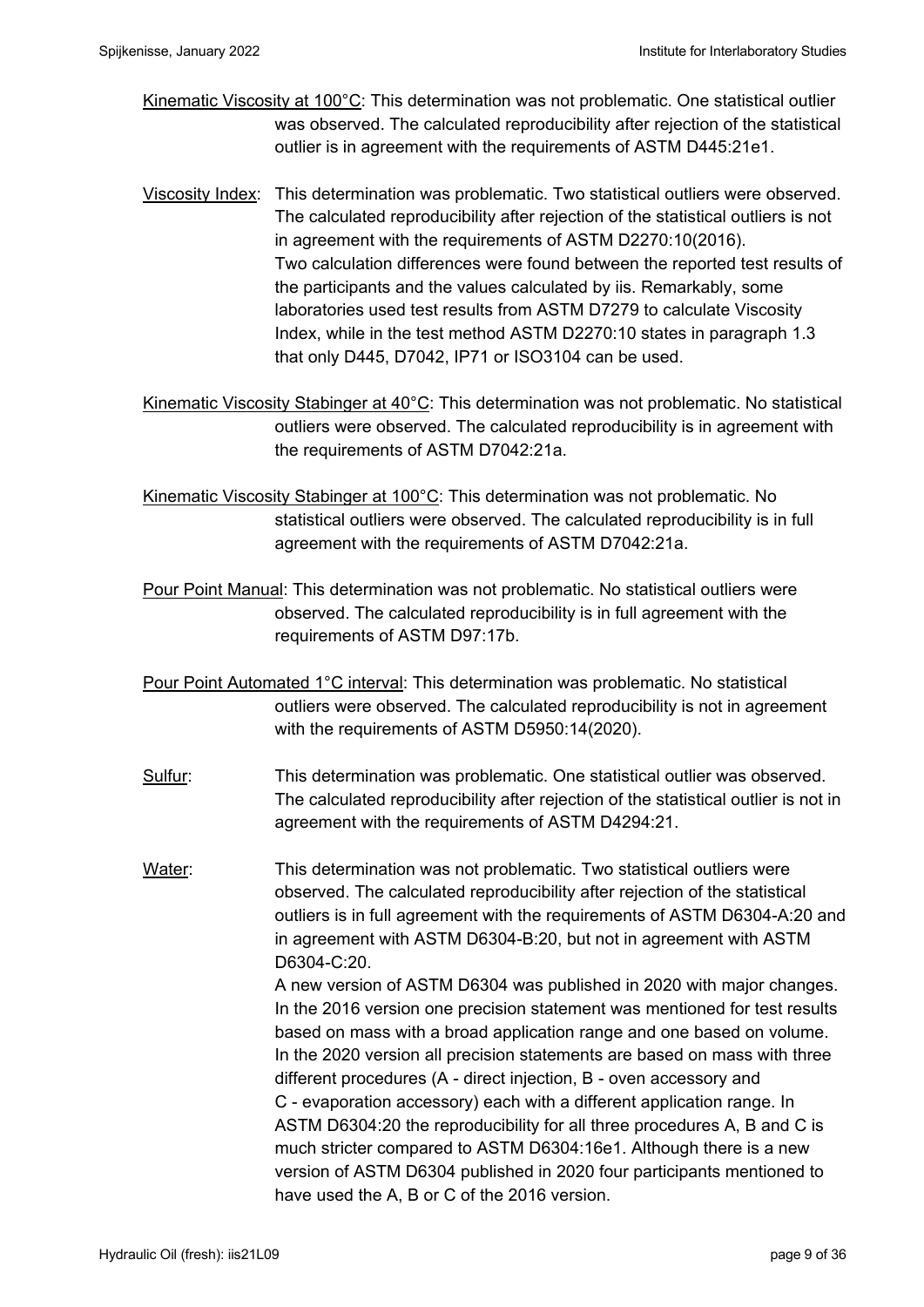- Water Separability at 54°C: This determination was not problematic. Two statistical outliers were observed over three parameters. All calculated reproducibilities after rejection of the outliers are in agreement with the requirements of ASTM D1401:21.
- Calcium as Ca: This determination was not problematic. Two statistical outliers were observed. The calculated reproducibility after rejection of the statistical outliers is in full agreement with the estimated reproducibility calculated with the Horwitz equation, but not at all with the strict requirements of ASTM D5185:18.
- Phosphorus as P: This determination was not problematic. Two statistical outliers were observed. The calculated reproducibility after rejection of the statistical outliers is in agreement with the requirements of ASTM D5185:18.
- Zinc as Zn: This determination was problematic. No statistical outliers were observed. The calculated reproducibility is not in agreement with the requirements of ASTM D5185:18.

#### **4.2 PERFORMANCE EVALUATION FOR THE GROUP OF LABORATORIES**

A comparison has been made between the reproducibility as declared by the reference test method and the reproducibility as found for the group of participating laboratories. The number of significant test results, the average, the calculated reproducibility (2.8 \* standard deviation) and the target reproducibilities derived from literature reference test methods (in casu ASTM and ISO test methods) are presented in the next table.

| Parameter                     | unit               | n  | average     | $2.8 * sd$ | R(lit)         |
|-------------------------------|--------------------|----|-------------|------------|----------------|
| Total Acid Number             | mg KOH/g           | 25 | 0.25        | 0.06       | 0.13           |
| Copper Corrosion 3hrs at 50°C |                    | 22 | 1(1A)       | n.a.       | n.a.           |
| Density at 15°C               | kg/L               | 30 | 0.8695      | 0.0003     | 0.0005         |
| <b>Flash Point PMcc</b>       | $^{\circ}C$        | 27 | 208.9       | 7.3        | 14.8           |
| Foaming Tendency Seq. I       | mL                 | 15 | 123         | 247        | (52)           |
| Foaming Tendency Seq. II      | mL                 | 13 | 26.9        | 35.0       | 18.4           |
| Foaming Tendency Seq. III     | mL                 | 12 | 90.8        | 176.5      | (40.0)         |
| Foam Stability Seq. I         | mL                 | 15 | 0           | n.e.       | n.e.           |
| Foam Stability Seq. II        | mL                 | 13 | $\mathbf 0$ | n.e.       | n.e.           |
| Foam Stability Seq. III       | mL                 | 13 | $\mathbf 0$ | n.e.       | n.e.           |
| Kinematic Viscosity at 40°C   | mm <sup>2</sup> /s | 29 | 47.321      | 0.625      | 0.577          |
| Kinematic Viscosity at 100°C  | mm <sup>2</sup> /s | 28 | 7.237       | 0.066      | 0.100          |
| Viscosity Index               |                    | 28 | 112.92      | 2.68       | $\overline{2}$ |
| Viscosity Stabinger at 40°C   | mm <sup>2</sup> /s | 13 | 47.350      | 0.253      | 0.630          |
| Viscosity Stabinger at 100°C  | mm <sup>2</sup> /s | 13 | 7.232       | 0.086      | 0.095          |
| <b>Pour Point Manual</b>      | $^{\circ}C$        | 15 | $-36.8$     | 9.8        | 9              |
| Pour Point Automated 1°C int. | $^{\circ}C$        | 8  | $-41.3$     | 7.3        | 4.5            |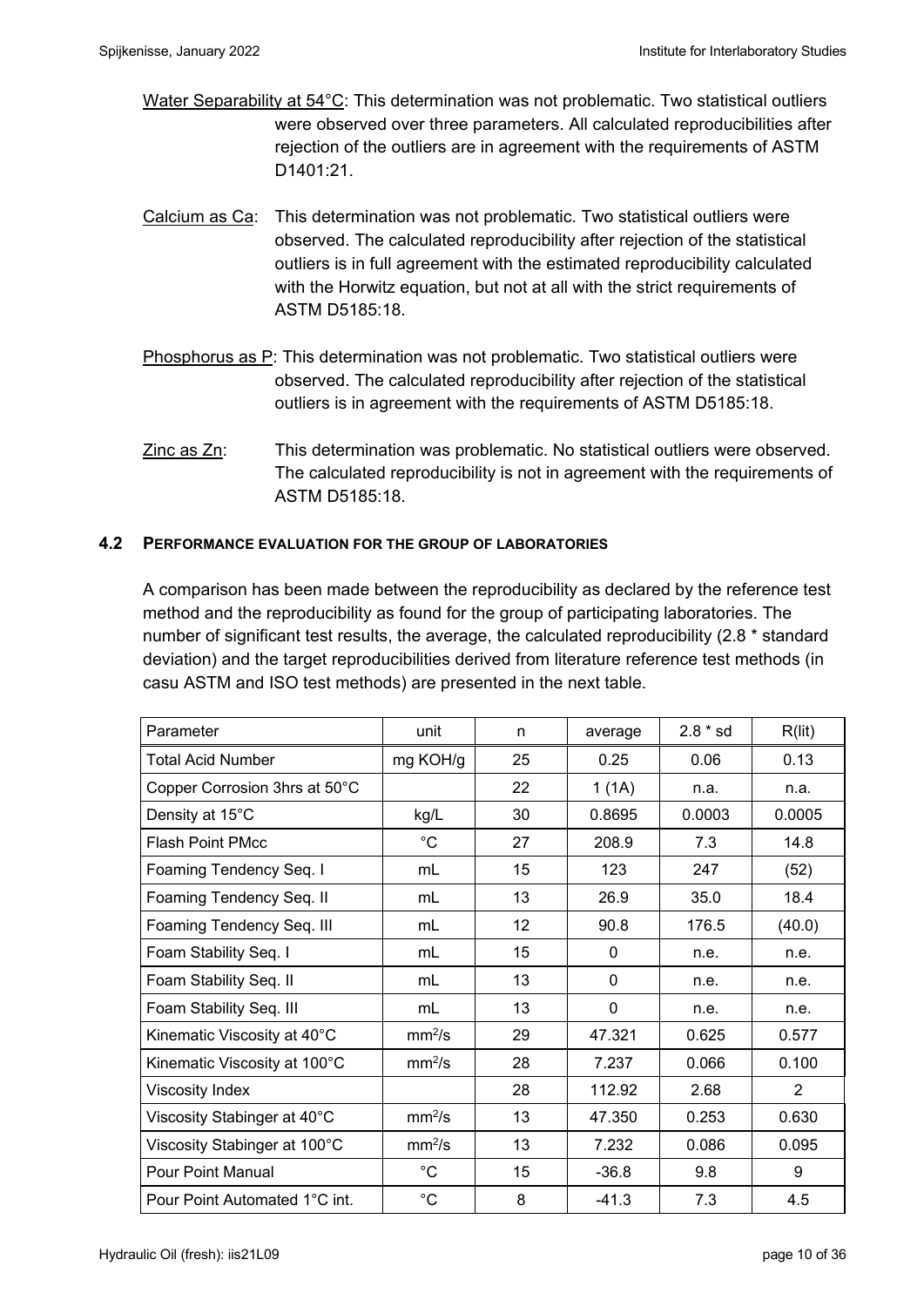| Parameter                                   | unit    | n          | average | $2.8 * sd$ | R(lit) |
|---------------------------------------------|---------|------------|---------|------------|--------|
| Sulfur                                      | mg/kg   | 17         | 1790    | 356        | 240    |
| Water                                       | mg/kg   | 20         | 47.6    | 32.3       | 35.7   |
| Water Separability at 54°C, distilled water |         |            |         |            |        |
| Time $\leq 3$ mL emulsion                   | minutes | 14<br>18.2 |         | 6.9        | 20     |
| Time 37 mL water<br>minutes                 |         | 16         | 18.2    | 6.2        | 20     |
| Complete Break (40-40-0)                    | minutes | 10         | 20.5    | 4.2        | 20     |
| Calcium as Ca                               | mg/kg   | 19         | 13.1    | 3.9        | 4.0    |
| Phosphorus as P<br>mg/kg                    |         | 23         | 187     | 41         | 59     |
| Zinc as Zn                                  | mg/kg   | 25         | 97.9    | 19.8       | 12.9   |

Table 3: reproducibilities of tests on sample #21210

Results between brackets should be used with due care.

Without further statistical calculations, it can be concluded that for many tests there is a good compliance of the group of participants with the reference test methods. The problematic tests have been discussed in paragraph 4.1.

#### **4.3 COMPARISON OF THE PROFICIENCY TEST OF NOVEMBER 2021 WITH PREVIOUS PTS**

|                                    | November<br>2021 | November<br>2020 | November<br>2019 | November<br>2018 | November<br>2017 |
|------------------------------------|------------------|------------------|------------------|------------------|------------------|
| Number of reporting laboratories   | 36               | 41               | 35               | 35               | 45               |
| Number of test results             | 462              | 533              | 504              | 465              | 610              |
| Number of statistical outliers     | 21               | 23               | 23               | 18               | 28               |
| Percentage of statistical outliers | 4.5%             | 4.3%             | 4.6%             | 3.9%             | 4.6%             |

Table 4: comparison with previous proficiency tests

In proficiency tests, outlier percentages of 3% - 7.5% are quite normal.

The performance of the determinations of the proficiency tests was compared against the requirements of the reference test methods. The conclusions are given in the following table.

|                                  | November<br>2021 | November<br>2020 | November<br>2019 | November<br>2018 | November<br>2017 |
|----------------------------------|------------------|------------------|------------------|------------------|------------------|
| <b>Total Acid Number</b>         | $\ddot{}$        | $\ddot{}$        | $+/-$            |                  | $\div$           |
| Density at 15°C                  | $\ddot{}$        | $\ddot{}$        |                  | +                |                  |
| <b>Flash Point PMcc</b>          | $++$             | $+/-$            | $++$             |                  | $+/-$            |
| Foaming Tendency Seq. I          | (--)             | --               | $+$              | $(--)$           | $+/-$            |
| Foaming Tendency Seq. II         |                  | $+/-$            |                  |                  |                  |
| Foaming Tendency Seq. III        | (--)             | (--)             | $(--)$           | $(--)$           | n.e.             |
| Kinematic Viscosity at 40°C      | $+/-$            | $++$             | $+/-$            | $++$             | $\ddot{}$        |
| Kinematic Viscosity at 100°C     | $\ddot{}$        | $+/-$            | $\ddot{}$        | $+/-$            | $\ddot{}$        |
| <b>Viscosity Index</b>           |                  | $+/-$            |                  | $+/-$            | $+/-$            |
| Kin. Viscosity Stabinger at 40°C | $++$             | $++$             | $\ddot{}$        | $++$             |                  |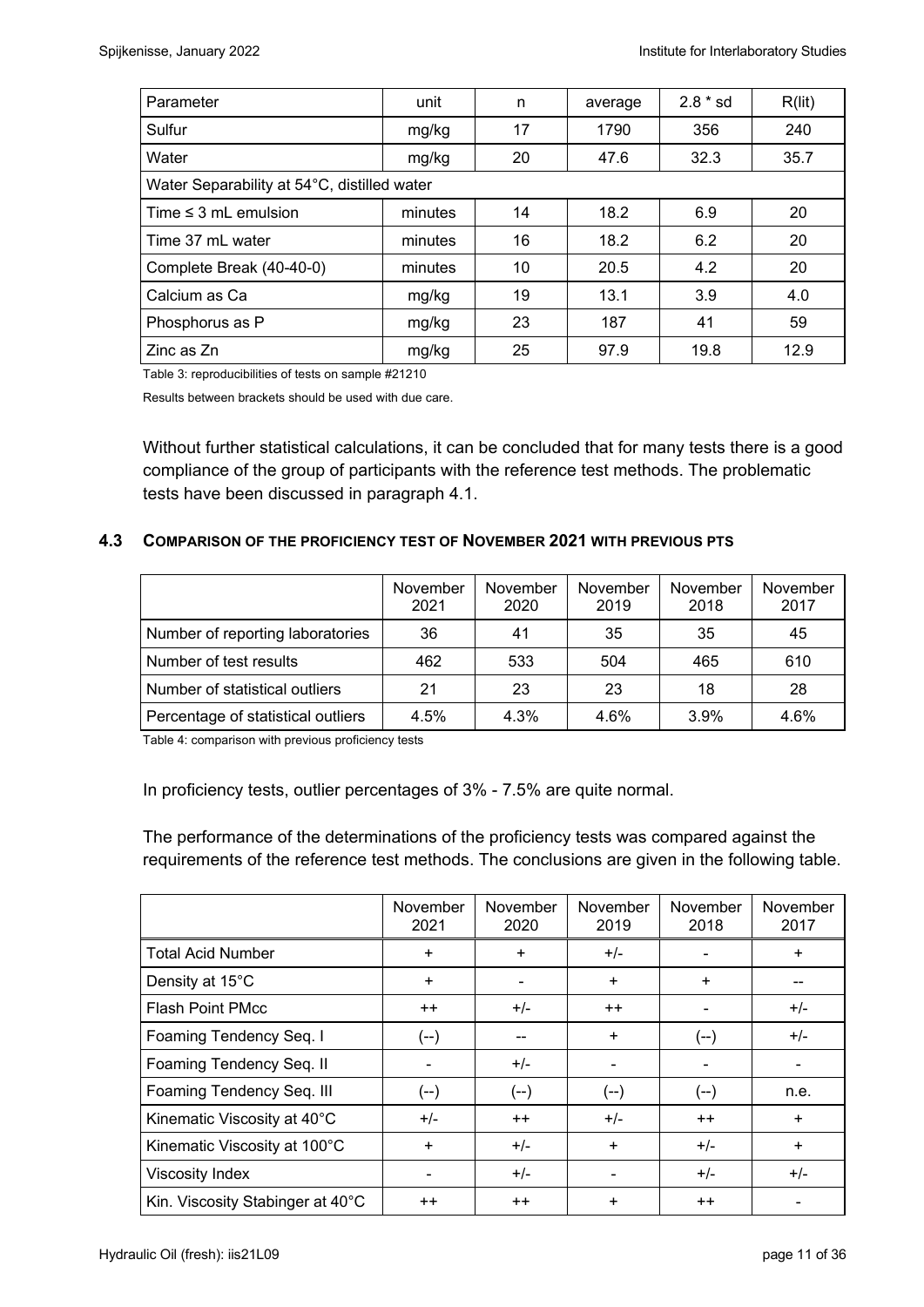|                                   | November<br>2021 | November<br>2020 | November<br>2019 | November<br>2018 | November<br>2017 |
|-----------------------------------|------------------|------------------|------------------|------------------|------------------|
| Kin. Viscosity Stabinger at 100°C | $+/-$            | $\ddot{}$        |                  |                  |                  |
| <b>Pour Point Manual</b>          | $+/-$            | $+/-$            | $\ddot{}$        |                  | $+/-$            |
| Pour Point Automated 1°C int.     | $\blacksquare$   |                  |                  | $\ddot{}$        |                  |
| Sulfur                            |                  | $+/-$            |                  | $\ddot{}$        | $+/-$            |
| Water                             | $+/-$            | $++$             | $++$             | $++$             | $++$             |
| <b>Water Separability</b>         | $++$             | --               | $++$             | $\ddot{}$        | $\ddot{}$        |
| Calcium as Ca                     | $+/-$            | $+$              | $+/-$            |                  | $\ddot{}$        |
| Phosphorus as P                   | $\ddot{}$        | $++$             | $+/-$            | $\ddot{}$        | $\ddot{}$        |
| Zinc as Zn                        |                  |                  |                  | n.e.             |                  |

Table 5: comparison determinations against the reference test methods

Results between brackets should be used with due care

The following performance categories were used:

- ++ : group performed much better than the reference test method
- + : group performed better than the reference test method
- +/- : group performance equals the reference test method
- : group performed worse than the reference test method
- -- : group performed much worse than the reference test method
- n.e. : not evaluated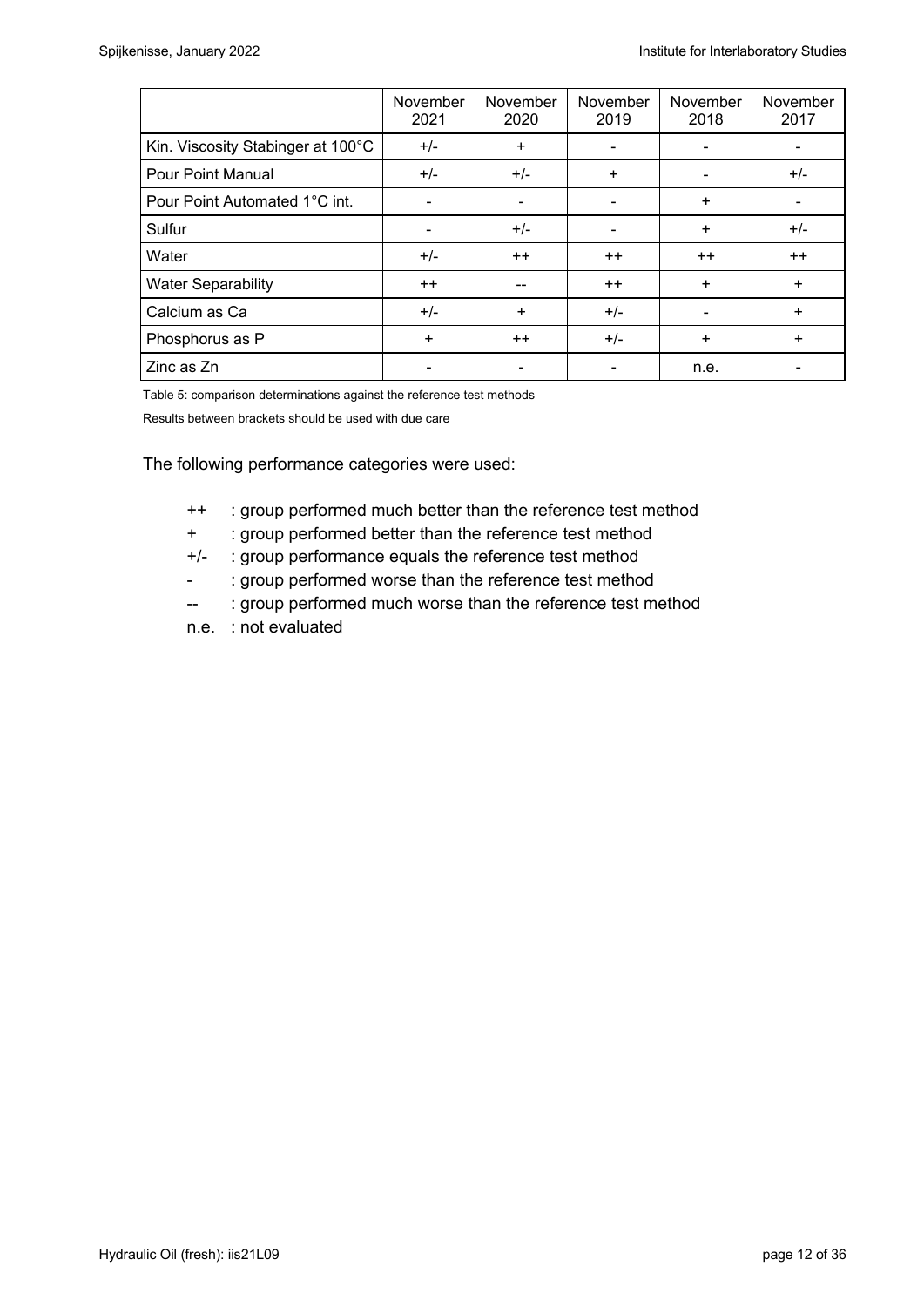#### **APPENDIX 1**

Determination of Total Acid Number on sample #21210; results in mg KOH/g

| lab     | method                        | value   | mark       | z(targ) | remarks    | <b>End point</b>        | <b>Volume</b> |
|---------|-------------------------------|---------|------------|---------|------------|-------------------------|---------------|
| 178     |                               | -----   |            |         |            |                         |               |
| 179     | D664-A                        | 0.22    |            | $-0.56$ |            | <b>Inflection Point</b> | 60 mL         |
| 237     | D664-A                        | 0.157   | R(0.05)    | $-1.95$ |            | Inflection Point        | 125 mL        |
| 256     | D7889                         | 0.74    | C, R(0.01) | 10.90   | fr. $0.38$ | ---                     | ---           |
| 257     |                               | -----   |            | -----   |            | ---                     | ---           |
| 309     | D664-A                        | 0.24    |            | $-0.12$ |            | Buffer End Point pH 10  | 60 mL         |
| 325     | D664-A                        | 0.22    |            | $-0.56$ |            | Buffer End Point pH 10  | 125 mL        |
| 349     | D664-A                        | 0.22    |            | $-0.56$ |            | Inflection Point        | 125 mL        |
| 432     |                               | -----   |            | -----   |            |                         | ---           |
| 496     | D664-A                        | 0.26    |            | 0.32    |            | Buffer End Point pH 10  | 60 mL         |
| 614     | D664-A                        | 0.22    |            | $-0.56$ |            | ---                     | 60 mL         |
|         |                               |         |            |         |            |                         | 125 mL        |
| 633     | D664-A                        | 0.25    |            | 0.10    |            | <b>Inflection Point</b> |               |
| 780     | D664-A                        | 0.26    |            | 0.32    |            | <b>Inflection Point</b> | 60 mL         |
| 823     | D664-A                        | 0.22    |            | $-0.56$ |            | <b>Inflection Point</b> | 125 mL        |
| 862     | D664-A                        | 0.23    |            | $-0.34$ |            | <b>Inflection Point</b> | 60 mL         |
| 912     | D664-A                        | 0.3     |            | 1.20    |            | ---                     | ---           |
| 962     | D664-A                        | 0.25    |            | 0.10    |            | ---                     | ---           |
| 963     | D974                          | 0.256   |            | 0.24    |            |                         | ---           |
| 994     | D664-A                        | 0.22    |            | $-0.56$ |            | <b>Inflection Point</b> | 125 mL        |
| 1011    |                               | -----   |            | -----   |            |                         | ---           |
| 1146    | D664-A                        | 0.241   |            | $-0.10$ |            | Buffer End Point pH 10  | 125 mL        |
| 1155    | D664-A                        | 0.2749  |            | 0.65    |            | <b>Inflection Point</b> | 125 mL        |
| 1171    | <b>ISO6618</b>                | 0.41    | R(0.01)    | 3.63    |            | $^*)$                   | 100 mL        |
| 1213    |                               | -----   |            | -----   |            | ---                     | ---           |
| 1324    | D664-A                        | 0.255   |            | 0.21    |            | <b>Inflection Point</b> | 125 mL        |
| 1409    |                               | -----   |            | -----   |            | ---                     | ---           |
| 1417    | D664-A                        | 0.223   |            | $-0.49$ |            | Buffer End Point pH 10  | 60 mL         |
| 1448    |                               | -----   |            | -----   |            |                         |               |
|         |                               |         |            |         |            | $---$                   | ---           |
| 1456    | D974                          | 0.27    |            | 0.54    |            |                         | ---           |
| 1660    |                               | -----   |            | -----   |            |                         |               |
| 1748    |                               | -----   |            | -----   |            |                         |               |
| 1875    | <b>ISO6618</b>                | 0.243   |            | $-0.05$ |            | ---                     | ---           |
| 6009    |                               | -----   |            | -----   |            | $---$                   |               |
| 6016    | D664-A                        | 0.224   |            | $-0.47$ |            | Buffer End Point pH 11  | 60 mL         |
| 6034    |                               | -----   |            | -----   |            | ---                     | ---           |
| 6054    | D974                          | 0.256   |            | 0.24    |            | ---                     | ---           |
| 6197    | D664-A                        | 0.27    |            | 0.54    |            | <b>Inflection Point</b> | 60 mL         |
| 6253    | ISO6618                       | 0.28    |            | 0.76    |            | ---                     | ---           |
| 6310    | D664-A                        | 0.23    |            | $-0.34$ |            | ---                     | ---           |
| 6425    |                               | -----   |            | -----   |            | ---                     |               |
|         |                               |         |            |         |            |                         |               |
|         | normality                     | OK      |            |         |            |                         |               |
| n       |                               | 25      |            |         |            |                         |               |
|         | outliers                      | 3       |            |         |            |                         |               |
|         | mean $(n)$                    | 0.2453  |            |         |            |                         |               |
|         | st.dev. $(n)$                 | 0.02273 |            |         |            |                         |               |
|         | R(calc.)                      | 0.0638  |            |         |            |                         |               |
|         | st.dev.(D664-A:18e2, IP 60mL) | 0.04538 |            |         |            |                         |               |
|         | R(D664-A:18e2, IP 60mL)       | 0.1271  |            |         |            |                         |               |
|         |                               |         |            |         |            |                         |               |
| Compare |                               |         |            |         |            |                         |               |
|         | R(D664-A:18e2, IP 125mL)      | 0.0505  |            |         |            |                         |               |
|         | R(D664-A:18e2, BEP 60mL)      | 0.1407  |            |         |            |                         |               |
|         | R(D664-A:18e2, BEP 125mL)     | 0.0721  |            |         |            |                         |               |

\*) change of color mix of titration solvent and indicator

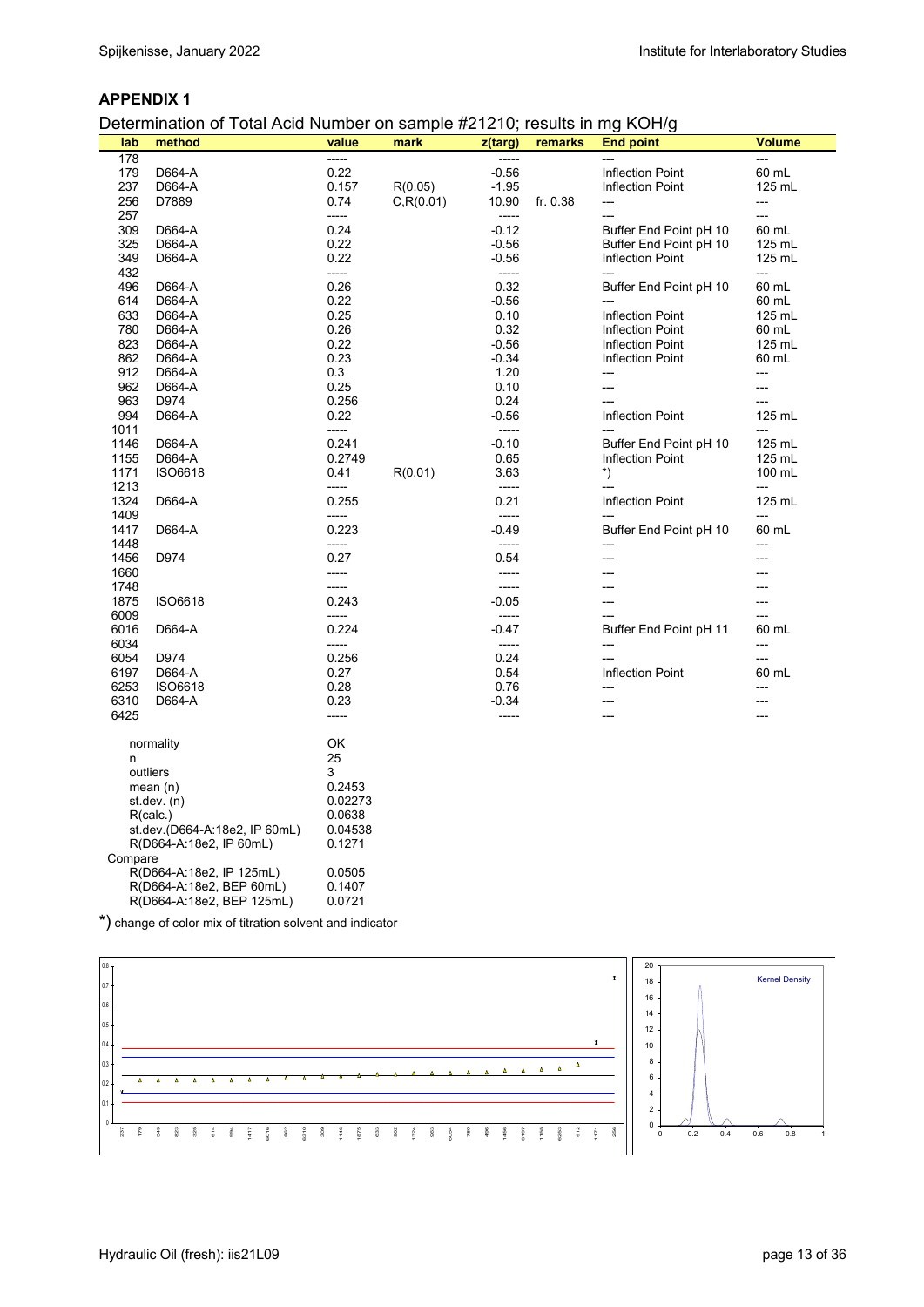# Determination of Copper Corrosion 3hrs at 50°C on sample #21210;

| lab  | method           | value       | mark | z(targ) | remarks |
|------|------------------|-------------|------|---------|---------|
| 178  |                  | -----       |      | -----   |         |
| 179  | D130             | 1A          |      | -----   |         |
| 237  | D130             | $\mathbf 1$ |      |         |         |
| 256  |                  | -----       |      |         |         |
| 257  |                  | -----       |      |         |         |
| 309  | D <sub>130</sub> | CUCOR1A     |      |         |         |
| 325  | D130             | 1A          |      |         |         |
| 349  |                  | -----       |      |         |         |
| 432  |                  | -----       |      |         |         |
| 496  |                  | -----       |      |         |         |
| 614  | D130             | 1a          |      |         |         |
| 633  | D <sub>130</sub> | 1a          |      |         |         |
| 780  | D130             | 1a          |      |         |         |
| 823  | D <sub>130</sub> | 1a          |      |         |         |
| 862  | D <sub>130</sub> | 1a          |      |         |         |
| 912  | D130             | 1a          |      |         |         |
| 962  | D130             | 1A          |      |         |         |
| 963  |                  | -----       |      |         |         |
| 994  | D130             | 1a          |      |         |         |
| 1011 | D130             | 1a          |      |         |         |
| 1146 |                  | -----       |      |         |         |
| 1155 | ISO2160          | 1a          |      |         |         |
| 1171 | ISO2160          | 1A          |      |         |         |
| 1213 | D <sub>130</sub> | 1a          |      |         |         |
| 1324 | D130             | 1a          |      |         |         |
| 1409 |                  | -----       |      |         |         |
| 1417 | IP154            | 1A          |      |         |         |
| 1448 |                  | -----       |      |         |         |
| 1456 | D130             | 1a          |      |         |         |
| 1660 |                  | -----       |      |         |         |
| 1748 | D130             | 1a          |      |         |         |
| 1875 |                  |             |      |         |         |
| 6009 |                  |             |      |         |         |
| 6016 |                  |             |      |         |         |
| 6034 |                  |             |      |         |         |
| 6054 |                  | -----       |      |         |         |
| 6197 | D130             | 1A          |      | -----   |         |
| 6253 | ISO2160          | 1a          |      |         |         |
| 6310 |                  | -----       |      |         |         |
| 6425 |                  | -----       |      | -----   |         |
|      |                  |             |      |         |         |
|      | n                | 22          |      |         |         |
|      | mean(n)          | 1(1A)       |      |         |         |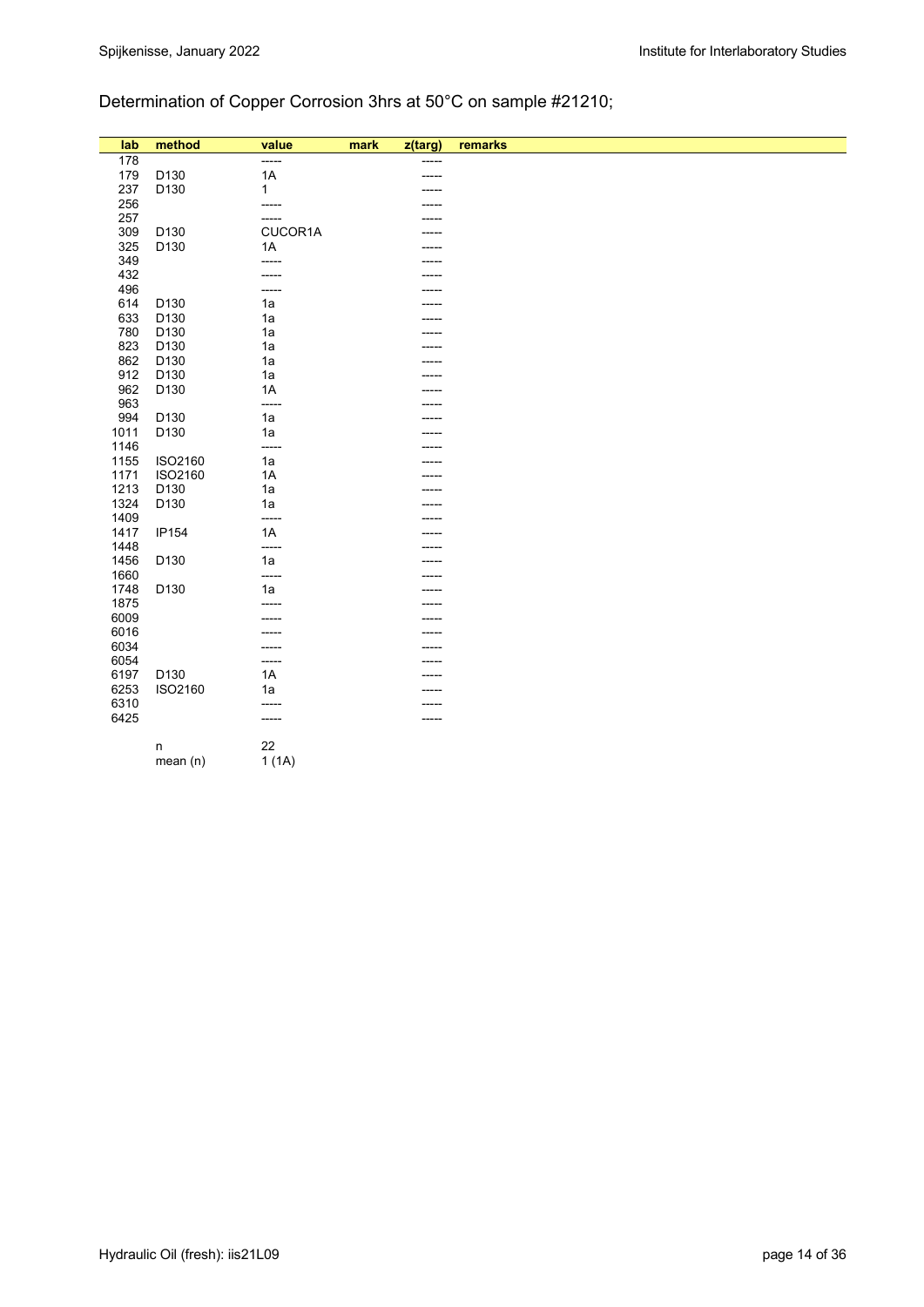## Determination of Density at 15°C on sample #21210; results in kg/L

| lab          | method               | value            | mark        | z(targ)       | remarks                                |
|--------------|----------------------|------------------|-------------|---------------|----------------------------------------|
| 178          |                      | -----            |             | -----         |                                        |
| 179          | D4052                | 0.8695           |             | 0.25          |                                        |
| 237          | D4052                | 0.8698           |             | 1.93          |                                        |
| 256          |                      | -----            |             | -----         |                                        |
| 257          |                      | -----            |             | -----         |                                        |
| 309          | D4052                | 0.87946          | R(0.01)     | 56.02         |                                        |
| 325          | D4052                | 0.8695           |             | 0.25          |                                        |
| 349          | D4052                | 0.8694           |             | $-0.31$       |                                        |
| 432          | D4052                | 0.86956          |             | 0.58          |                                        |
| 496          | ISO12185             | 0.86951          |             | 0.30          |                                        |
| 614          | D4052                | 0.8696           |             | 0.81          |                                        |
| 633          | D4052                | 0.86945          |             | $-0.03$       |                                        |
| 780          | ISO12185             | 0.8695           |             | 0.25          |                                        |
| 823          | ISO12185             | 0.8695           |             | 0.25          |                                        |
| 862          | D4052                | 0.8694           | $\mathsf C$ | $-0.31$       | reported 869.4 kg/L                    |
| 912          | ISO12185             | 0.8695           |             | 0.25          |                                        |
| 962          | D4052                | 0.8694           |             | $-0.31$       |                                        |
| 963          | D4052                | 0.8695           |             | 0.25          |                                        |
| 994          | ISO12185             | 0.8695           |             | 0.25          |                                        |
| 1011         | D4052                | 0.8694           |             | $-0.31$       |                                        |
| 1146         | D4052                | 0.8695           |             | 0.25          |                                        |
| 1155         | ISO3675              | 0.8695           |             | 0.25          |                                        |
| 1171         | D4052                | 0.86916          |             | $-1.66$       |                                        |
| 1213         | D4052                | 0.86896          | R(0.05)     | $-2.78$       |                                        |
| 1324<br>1409 | D4052                | 0.86952<br>----- |             | 0.36<br>----- |                                        |
| 1417         | IP365                | 0.8690           | C, R(0.05)  | $-2.55$       | first reported 870.2 kg/m <sup>3</sup> |
| 1448         | D4052                | 0.8695           |             | 0.25          |                                        |
| 1456         | D4052                | 0.8694           |             | $-0.31$       |                                        |
| 1660         |                      | -----            |             | -----         |                                        |
| 1748         | D4052                | 0.86917          |             | $-1.60$       |                                        |
| 1875         | DIN51757             | 0.8694           |             | $-0.31$       |                                        |
| 6009         |                      | -----            |             | -----         |                                        |
| 6016         | D4052                | 0.86931          | $\mathsf C$ | $-0.82$       | first reported 869.3100 kg/L           |
| 6034         |                      | -----            |             | -----         |                                        |
| 6054         | D4052                | 0.86943          |             | $-0.14$       |                                        |
| 6197         | D4052                | 0.86946          |             | 0.02          |                                        |
| 6253         | ISO3675              | 0.8694           | $\mathsf C$ | $-0.31$       | reported 869.4 kg/L                    |
| 6310         | D4052                | 0.8695           |             | 0.25          |                                        |
| 6425         | D4052                | 0.8694           |             | $-0.31$       |                                        |
|              |                      |                  |             |               |                                        |
|              | normality            | not OK           |             |               |                                        |
|              | n                    | 30               |             |               |                                        |
|              | outliers             | 3                |             |               |                                        |
|              | mean $(n)$           | 0.86945          |             |               |                                        |
|              | st. dev. (n)         | 0.000117         |             |               |                                        |
|              | R(calc.)             | 0.00033          |             |               |                                        |
|              | st.dev.(ISO12185:96) | 0.000179         |             |               |                                        |
|              | R(ISO12185:96)       | 0.0005           |             |               |                                        |

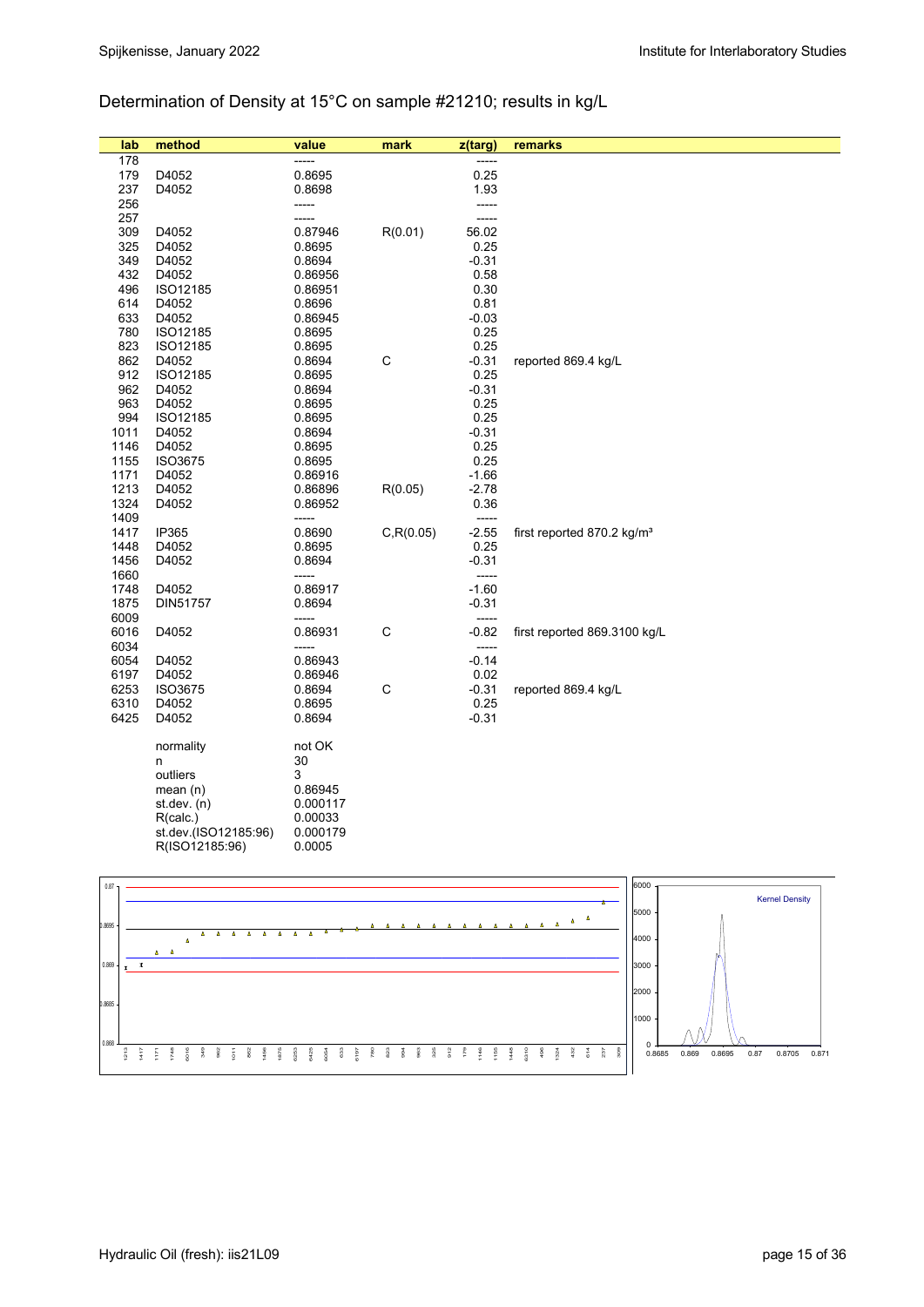## Determination of Flash Point PMcc on sample #21210; results in °C

| lab          | method            | value          | mark       | z(targ)       | remarks               |
|--------------|-------------------|----------------|------------|---------------|-----------------------|
| 178          |                   | -----          |            | -----         |                       |
| 179          | D93-A             | 208.0          |            | $-0.18$       |                       |
| 237          | D93-A             | 206.0          |            | $-0.55$       |                       |
| 256          | D3828             | 210.0          |            | 0.20          |                       |
| 257          | D93-A             | 208            |            | $-0.18$       |                       |
| 309          | D93-A             | 212.0          |            | 0.58          |                       |
| 325          | D93-A             | 213            |            | 0.77          |                       |
| 349          | D93-A             | 212            |            | 0.58          |                       |
| 432          | D93-A             | 209.0          |            | 0.01          |                       |
| 496          | D93-A             | 207.0          |            | $-0.36$       |                       |
| 614          | D93-A             | 206            |            | $-0.55$       |                       |
| 633          | D93-A             | 210.5          |            | 0.30          |                       |
| 780          | D93-A             | 210.5          |            | 0.30          |                       |
| 823          | <b>ISO2719-A</b>  | 202.0          |            | $-1.31$       |                       |
| 862          | D93-A             | 210            |            | 0.20          |                       |
| 912          |                   | -----          |            | -----         |                       |
| 962          | D93-A             | 208.0          |            | $-0.18$       |                       |
| 963          | D93-A             | 206.0          |            | $-0.55$       |                       |
| 994          | D93-A             | 208.5          |            | $-0.08$       |                       |
| 1011         | D93-A             | 205.5          |            | $-0.65$       |                       |
| 1146         | D93-A             | 208.0          |            | $-0.18$       |                       |
| 1155         | ISO2719-A         | 211            |            | 0.39          |                       |
| 1171         | ISO2719-A         | 196.85         | C, R(0.01) | $-2.28$       | first reported 199.42 |
| 1213         |                   | -----          |            | -----         |                       |
| 1324         |                   | -----          |            | -----         |                       |
| 1409<br>1417 |                   | -----          |            | -----         |                       |
|              | D93-A             | 210.5<br>----- |            | 0.30<br>----- |                       |
| 1448<br>1456 | D93-A             | 208.0          |            | $-0.18$       |                       |
| 1660         |                   | -----          |            | -----         |                       |
| 1748         | D93-A             | 210            |            | 0.20          |                       |
| 1875         | ISO2719-A         | 211            |            | 0.39          |                       |
| 6009         |                   | -----          |            | -----         |                       |
| 6016         | D6450             | 207            |            | $-0.36$       |                       |
| 6034         |                   | -----          |            | -----         |                       |
| 6054         | D93-A             | 210.0          |            | 0.20          |                       |
| 6197         |                   | -----          |            | -----         |                       |
| 6253         | <b>ISO2592</b>    | 236            | R(0.01)    | 5.11          |                       |
| 6310         |                   | -----          |            | -----         |                       |
| 6425         | ISO2719-A         | 213.6          |            | 0.88          |                       |
|              |                   |                |            |               |                       |
|              | normality         | OK             |            |               |                       |
|              | n                 | 27             |            |               |                       |
|              | outliers          | 2              |            |               |                       |
|              | mean $(n)$        | 208.93         |            |               |                       |
|              | st.dev. (n)       | 2.596          |            |               |                       |
|              | R(calc.)          | 7.27           |            |               |                       |
|              | st.dev.(D93-A:20) | 5.298          |            |               |                       |
|              | R(D93-A:20)       | 14.83          |            |               |                       |
|              |                   |                |            |               |                       |

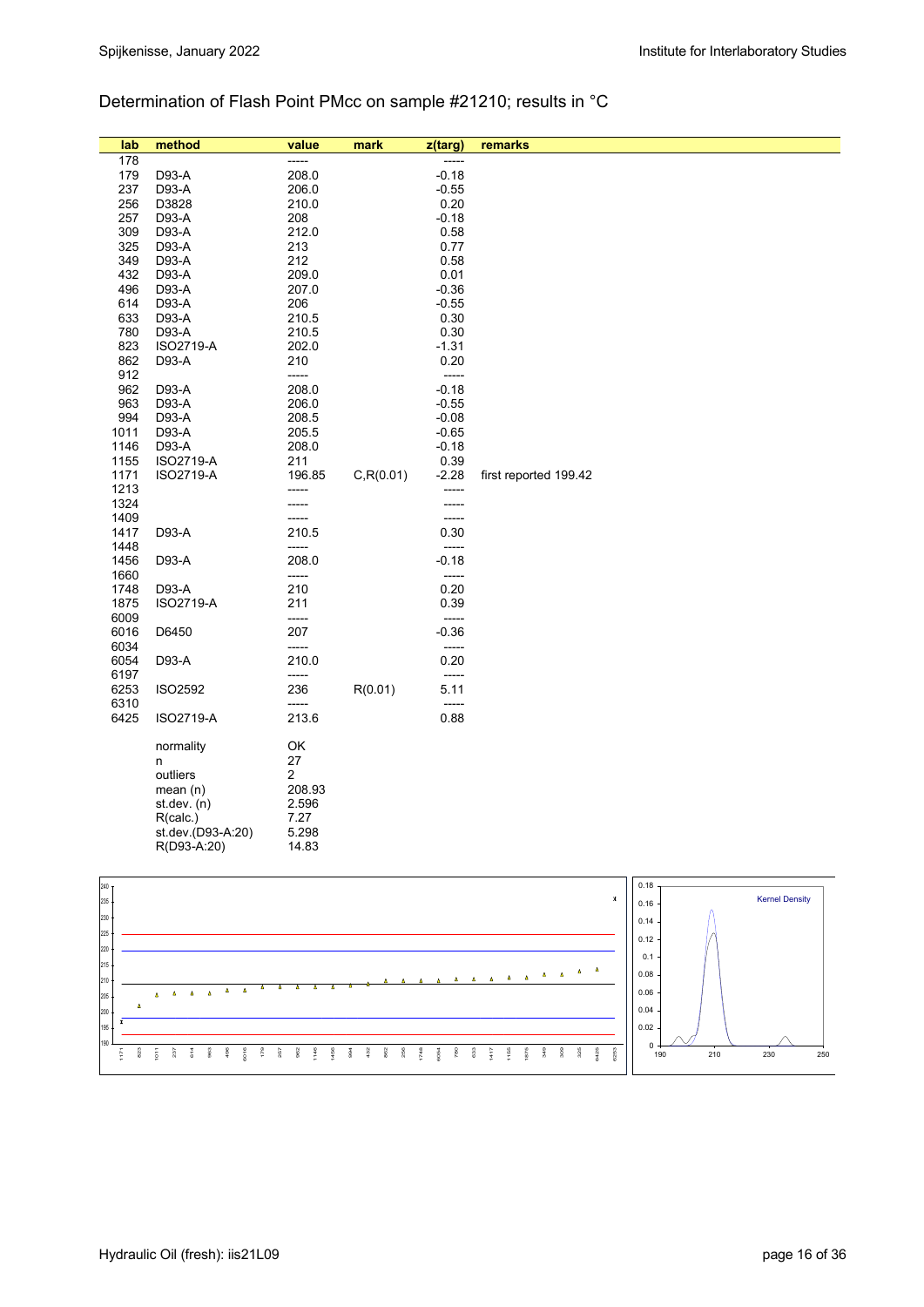| Determination of Foaming Characteristics, Foaming Tendency (5 minutes blowing period) on |  |  |  |
|------------------------------------------------------------------------------------------|--|--|--|
| sample #21210; results in mL                                                             |  |  |  |

| 178<br>-----<br>-----<br>-----<br>-----<br>310<br>179<br>D892<br>390<br>G(0.05)<br>40<br>1.99<br>$--- -$<br>237<br>D892<br>80<br>30<br>0.47<br>20<br>$- - - - -$ |  |
|------------------------------------------------------------------------------------------------------------------------------------------------------------------|--|
|                                                                                                                                                                  |  |
|                                                                                                                                                                  |  |
|                                                                                                                                                                  |  |
| 256<br>-----<br>-----<br>-----<br>$- - - - -$<br>----                                                                                                            |  |
| 257<br>-----<br>-----<br>-----                                                                                                                                   |  |
| 309<br>D892<br>270<br>20<br>$-1.05$<br>190<br>-----                                                                                                              |  |
| D892<br>20<br>325<br>170<br>$-1.05$<br>110<br>-----                                                                                                              |  |
| 349<br>-----<br>-----<br>-----<br>-----<br>-----                                                                                                                 |  |
| 432<br>-----<br>-----<br>-----<br>496<br>D892<br>20<br>$-1.05$<br>70<br>40                                                                                       |  |
| -----<br>614<br>-----<br>------<br>-----<br>-----                                                                                                                |  |
| 633<br>-----<br>-----<br>-----<br>-----                                                                                                                          |  |
| 780<br>-----<br>-----<br>-----                                                                                                                                   |  |
| 823<br>-----<br>-----<br>-----                                                                                                                                   |  |
| 862<br>D892<br>90<br>20<br>$-1.05$<br>90<br>-----                                                                                                                |  |
| 912<br>-----<br>-----<br>-----                                                                                                                                   |  |
| 962<br>-----<br>-----                                                                                                                                            |  |
| 963                                                                                                                                                              |  |
| 994<br>-----<br>-----                                                                                                                                            |  |
| 1011<br>D892<br>70<br>40<br>1.99<br>20                                                                                                                           |  |
| 1146<br>-----<br>-----<br>-----<br>-----<br>-----                                                                                                                |  |
| D892<br>160<br>3.50<br>1155<br>50<br>170<br>-----                                                                                                                |  |
| 1171<br>-----<br>-----<br>-----<br>-----<br>----                                                                                                                 |  |
| 1213<br>-----<br>-----<br>-----<br>-----                                                                                                                         |  |
| 1324<br>D892<br>10<br>30<br>0.47<br>10<br>-----                                                                                                                  |  |
| 1409<br><b>ISO6247</b><br>210<br>20<br>$-1.05$<br>150<br>-----                                                                                                   |  |
| 1417<br>D892<br>100<br>10<br>$-2.57$<br>120<br>-----                                                                                                             |  |
| 1448<br>-----<br>-----<br>-----                                                                                                                                  |  |
| W<br>1456<br>D892<br>120<br>W<br>-----<br>-----                                                                                                                  |  |
| 1660<br>-----<br>-----<br>-----                                                                                                                                  |  |
| 1748<br>-----<br>-----                                                                                                                                           |  |
| 1875<br>-----<br>-----<br>-----<br>-----                                                                                                                         |  |
| 6009<br>-----<br>-----<br>$- - - - -$                                                                                                                            |  |
| 6016<br>40<br>140<br>1.99<br>120<br>-----                                                                                                                        |  |
| 6034<br>-----<br>-----<br>-----<br>6054<br>----<br>-----<br>-----<br>-----                                                                                       |  |
| 6197<br>-----<br>-----<br>-----                                                                                                                                  |  |
| -----<br>6253<br><b>ISO6247</b><br>40<br>-----<br>-----<br>-----                                                                                                 |  |
| 6310<br>$-2.57$<br>D892<br>35<br>10<br>20                                                                                                                        |  |
| 6425<br>-----<br>-----<br>-----<br>-----<br>-----                                                                                                                |  |
|                                                                                                                                                                  |  |
| normality<br>OK<br>OK<br>ОΚ                                                                                                                                      |  |
| 13<br>12<br>15<br>n                                                                                                                                              |  |
| outliers<br>0<br>0<br>1                                                                                                                                          |  |
| 26.92<br>90.83<br>123<br>mean (n)                                                                                                                                |  |
| 12.506<br>88.071<br>63.024<br>st.dev. (n)                                                                                                                        |  |
| 246.60<br>35.02<br>176.47<br>R(calc.)                                                                                                                            |  |
| st.dev.(D892:18)<br>6.586<br>(14.274)<br>(18.436)                                                                                                                |  |
| 18.44<br>R(D892:18)<br>(51.62)<br>(39.97)                                                                                                                        |  |

Lab 1456 test results withdrawn, first reported 120 and 120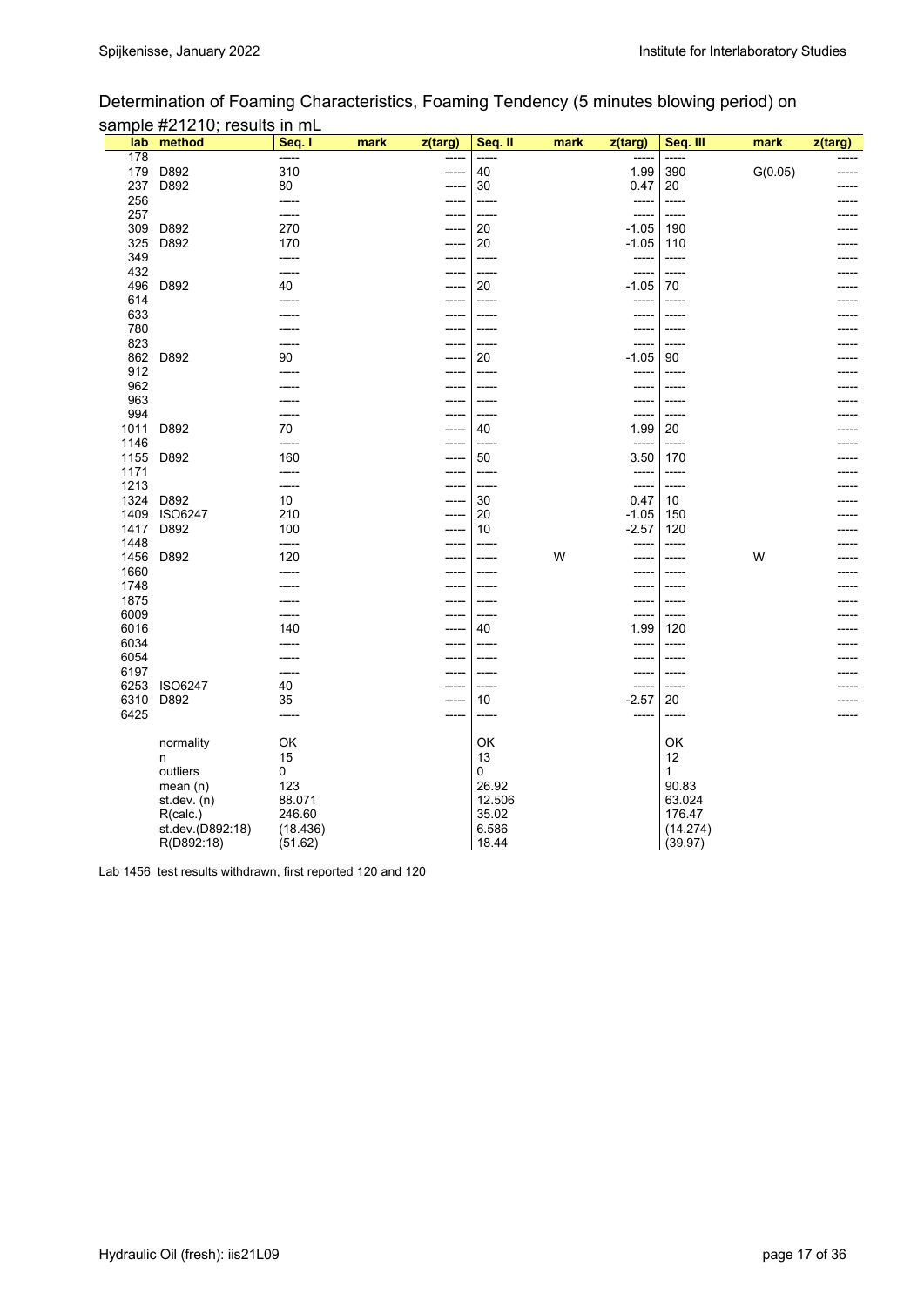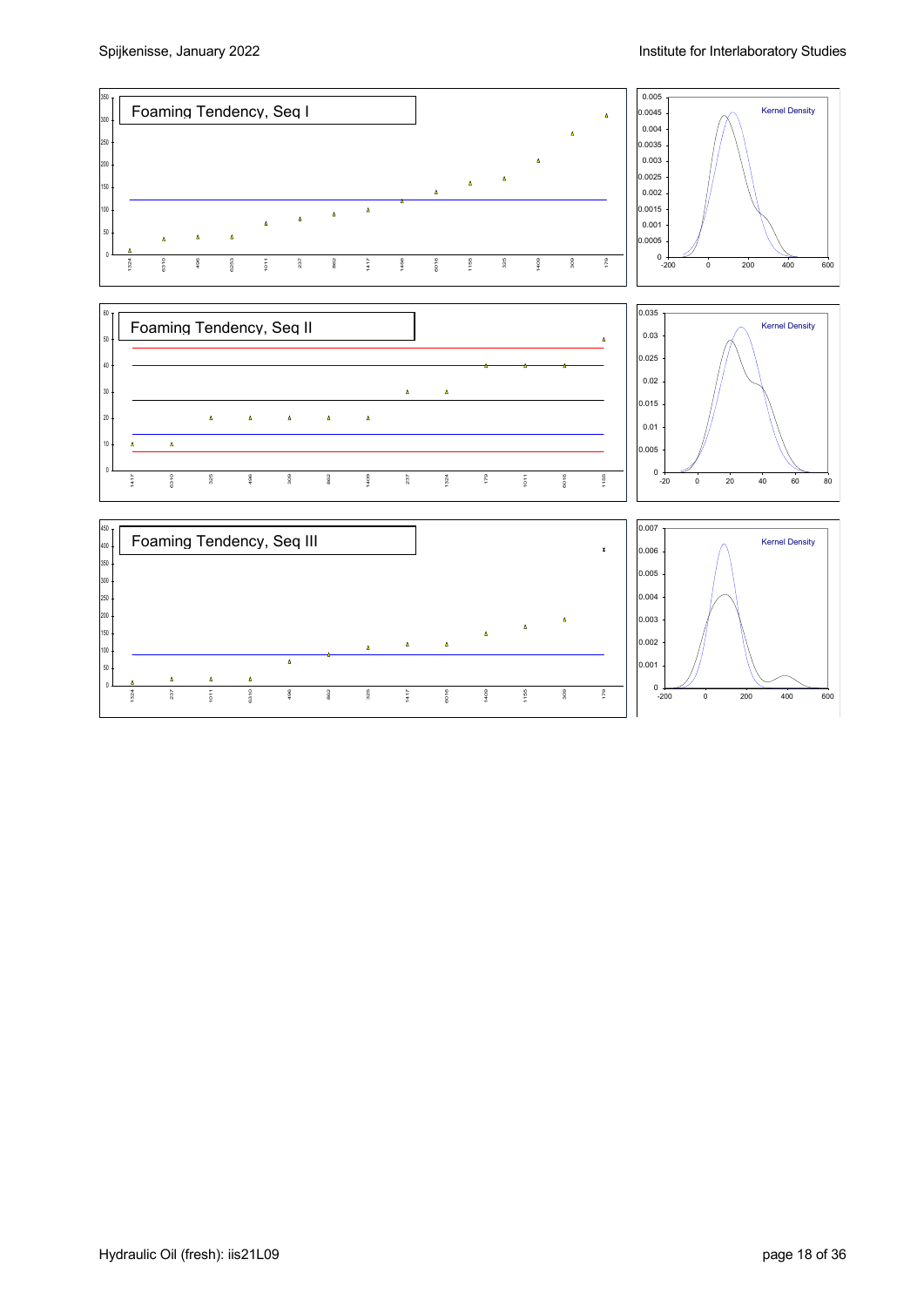## Determination of Foaming Characteristics, Foam Stability (10 minutes settling period) on sample #21210; results in mL

| lab  | method         | Seq. I      | mark | z(targ) | Seq. II     | mark | z(targ) | Seq. III | mark | z(targ) |
|------|----------------|-------------|------|---------|-------------|------|---------|----------|------|---------|
| 178  |                | -----       |      |         |             |      | -----   | -----    |      |         |
| 179  | D892           | 0           |      | -----   | 0           |      | -----   | 0        |      |         |
| 237  | D892           | 0           |      | -----   | 0           |      | -----   | 0        |      |         |
| 256  |                |             |      | -----   | -----       |      | -----   | -----    |      |         |
| 257  |                |             |      |         | $-----$     |      | -----   | -----    |      |         |
| 309  | D892           | 0           |      | -----   | 0           |      | -----   | 0        |      |         |
| 325  | D892           | 0           |      | -----   | 0           |      | -----   | 0        |      |         |
| 349  |                |             |      | -----   | $--- -$     |      | -----   | -----    |      |         |
| 432  |                |             |      | -----   | -----       |      | -----   | -----    |      |         |
| 496  | D892           | 0           |      | -----   | $\mathbf 0$ |      | -----   | 0        |      |         |
| 614  |                |             |      | -----   | -----       |      | -----   | -----    |      |         |
| 633  |                |             |      | -----   | -----       |      | -----   | -----    |      |         |
| 780  |                |             |      | -----   | -----       |      | -----   | -----    |      |         |
| 823  |                |             |      |         | $---$       |      | -----   | -----    |      |         |
| 862  | D892           | 0           |      | -----   | $\mathbf 0$ |      | -----   | 0        |      |         |
| 912  |                |             |      |         | -----       |      | -----   | -----    |      |         |
| 962  |                |             |      | -----   | $---$       |      | -----   | -----    |      |         |
| 963  |                |             |      | -----   | -----       |      | -----   | -----    |      |         |
| 994  |                |             |      |         | $--- -$     |      | -----   | -----    |      |         |
| 1011 | D892           | 0           |      | -----   | 0           |      | -----   | 0        |      |         |
| 1146 |                |             |      |         | -----       |      | -----   | -----    |      |         |
| 1155 | D892           | 0           |      | -----   | $\mathbf 0$ |      | -----   | 0        |      |         |
| 1171 |                |             |      | -----   | -----       |      | -----   | -----    |      |         |
| 1213 |                |             |      |         | $---$       |      | -----   |          |      |         |
| 1324 | D892           | 0           |      |         | 0           |      | -----   | 0        |      |         |
| 1409 | <b>ISO6247</b> | 0           |      |         | 0           |      | -----   | 0        |      |         |
| 1417 | D892           | 0           |      | -----   | 0           |      | -----   | 0        |      |         |
| 1448 |                |             |      | -----   | -----       |      | -----   | -----    |      |         |
| 1456 | D892           | 0           |      | -----   | $--- -$     | W    | -----   | -----    | W    |         |
| 1660 |                |             |      | -----   | -----       |      | -----   | -----    |      |         |
| 1748 |                |             |      |         | -----       |      | -----   | -----    |      |         |
| 1875 |                |             |      | -----   | $--- -$     |      | -----   | -----    |      |         |
| 6009 |                |             |      | -----   | -----       |      | -----   | -----    |      |         |
| 6016 |                | 0           |      | -----   | 0           |      | -----   | 0        |      |         |
| 6034 |                |             |      | -----   |             |      | -----   |          |      |         |
| 6054 |                |             |      |         |             |      | -----   | -----    |      |         |
| 6197 |                |             |      | -----   | $- - - - -$ |      | -----   | -----    |      |         |
| 6253 | <b>ISO6247</b> | 0           |      |         |             |      | -----   |          |      |         |
| 6310 | D892           | 0           |      | -----   | $\mathbf 0$ |      | -----   | 0        |      |         |
| 6425 |                | -----       |      | -----   | -----       |      | -----   | -----    |      |         |
|      |                |             |      |         |             |      |         |          |      |         |
|      | n              | 15          |      |         | 13          |      |         | 13       |      |         |
|      | mean(n)        | $\mathbf 0$ |      |         | 0           |      |         | 0        |      |         |

Lab 1456 test results withdrawn, first reported 0 and 0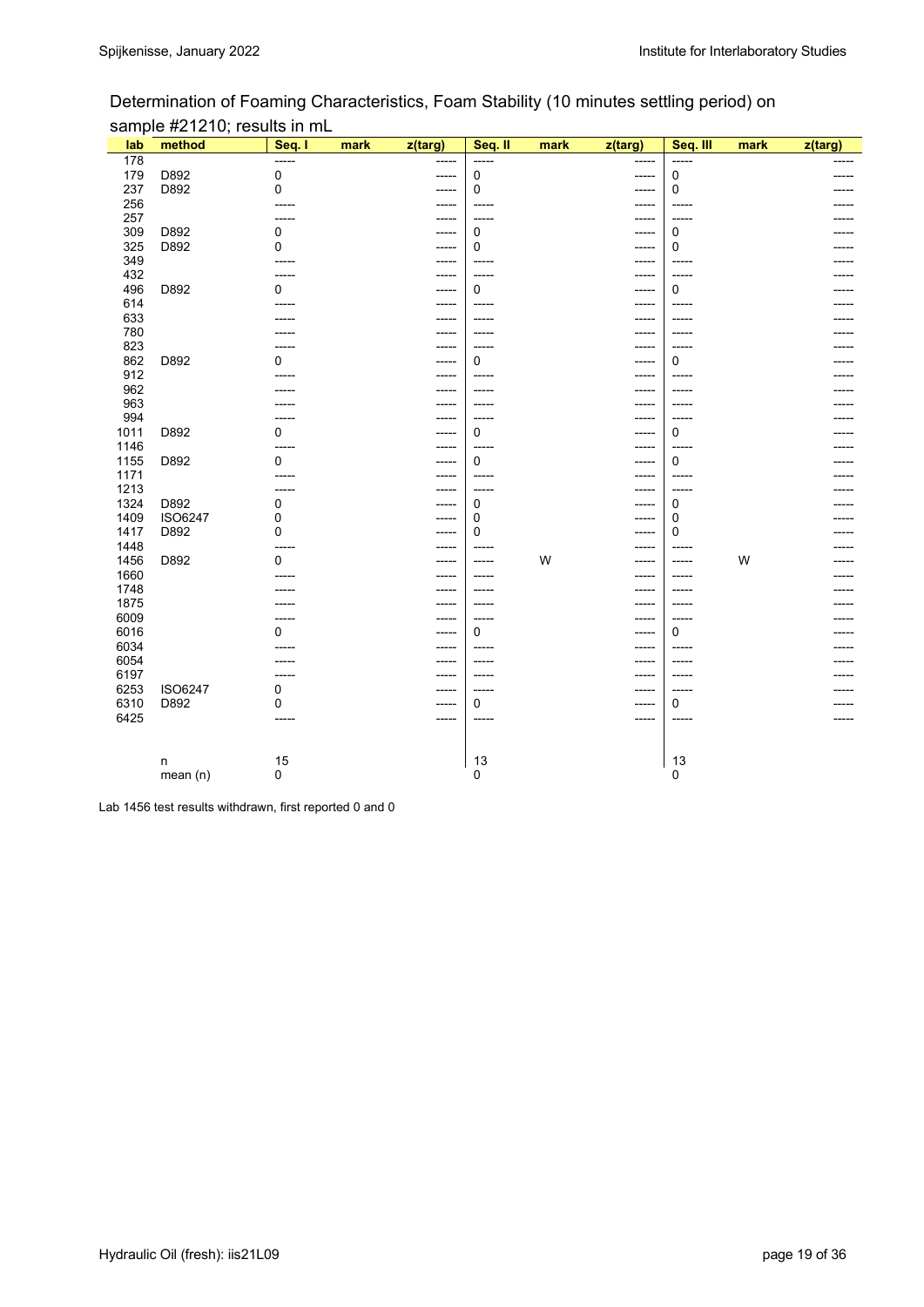## Determination of Kinematic Viscosity at 40°C on sample #21210; results in mm<sup>2</sup>/s

| lab          | method             | value   | mark        | z(targ)      | remarks              |
|--------------|--------------------|---------|-------------|--------------|----------------------|
| 178          |                    | -----   |             | ------       |                      |
| 179          | D445               | 47.31   |             | $-0.05$      |                      |
| 237          | D445               | 47.28   |             | $-0.20$      |                      |
| 256          | D7229              | 46.849  |             | $-2.29$      |                      |
| 257          | D7279 corr to D445 | 46.97   |             | $-1.70$      |                      |
| 309          | D445               | 47.32   |             | 0.00         |                      |
| 325          | D445               | 47.28   |             | $-0.20$      |                      |
| 349          | D445               | 47.33   |             | 0.05         |                      |
| 432          | D445               | 47.52   |             | 0.97         |                      |
| 496          | D445               | 47.340  |             | 0.09         |                      |
| 614          |                    | -----   |             | -----        |                      |
| 633          | D445               | 47.365  |             | 0.22         |                      |
| 780          | D445               | 47.25   |             | $-0.34$      |                      |
| 823          | D445               | 47.315  |             | $-0.03$      |                      |
| 862          | D445               | 47.48   |             | 0.77         |                      |
| 912          | D445               | 47.88   |             | 2.71         |                      |
| 962          | D445               | 47.05   |             | $-1.31$      |                      |
| 963          | D445               | 47.42   |             | 0.48         |                      |
| 994          | D445               | 47.30   |             | $-0.10$      |                      |
| 1011         |                    | -----   |             | -----        |                      |
| 1146         | D445               | 47.453  |             | 0.64         |                      |
| 1155         | ISO3104            | 47.54   |             | 1.06         |                      |
| 1171         | ISO3104            | 46.791  |             | $-2.57$      |                      |
| 1213         | D445               | 47.39   |             | 0.34         |                      |
| 1324         | D445               | 47.315  |             | $-0.03$      |                      |
| 1409         |                    | -----   |             | -----        |                      |
| 1417         | D445               | 47.42   |             | 0.48         |                      |
| 1448         |                    | -----   |             | -----        |                      |
| 1456         | D445               | 47.54   | $\mathsf C$ | 1.06         | first reported 48.52 |
| 1660         |                    |         |             | -----        |                      |
| 1748         |                    |         |             |              |                      |
| 1875         |                    |         |             |              |                      |
| 6009         |                    |         |             |              |                      |
| 6016         |                    |         |             | -----        |                      |
| 6034<br>6054 |                    |         |             | -----        |                      |
|              | D445               | 46.989  |             | $-1.61$      |                      |
| 6197         | D445<br>ISO3104    | 47.35   |             | 0.14<br>1.11 |                      |
| 6253<br>6310 |                    | 47.55   |             | 0.39         |                      |
| 6425         | D7279 corr to D445 | 47.4    |             |              |                      |
|              | D7042              | 47.30   |             | $-0.10$      |                      |
|              | normality          | suspect |             |              |                      |
|              | n                  | 29      |             |              |                      |
|              | outliers           | 0       |             |              |                      |
|              | mean $(n)$         | 47.3205 |             |              |                      |
|              | st. dev. (n)       | 0.22337 |             |              |                      |
|              | R(calc.)           | 0.6254  |             |              |                      |
|              | st.dev.(D445:21e1) | 0.20618 |             |              |                      |
|              | R(D445:21e1)       | 0.5773  |             |              |                      |
|              |                    |         |             |              |                      |
|              |                    |         |             |              |                      |

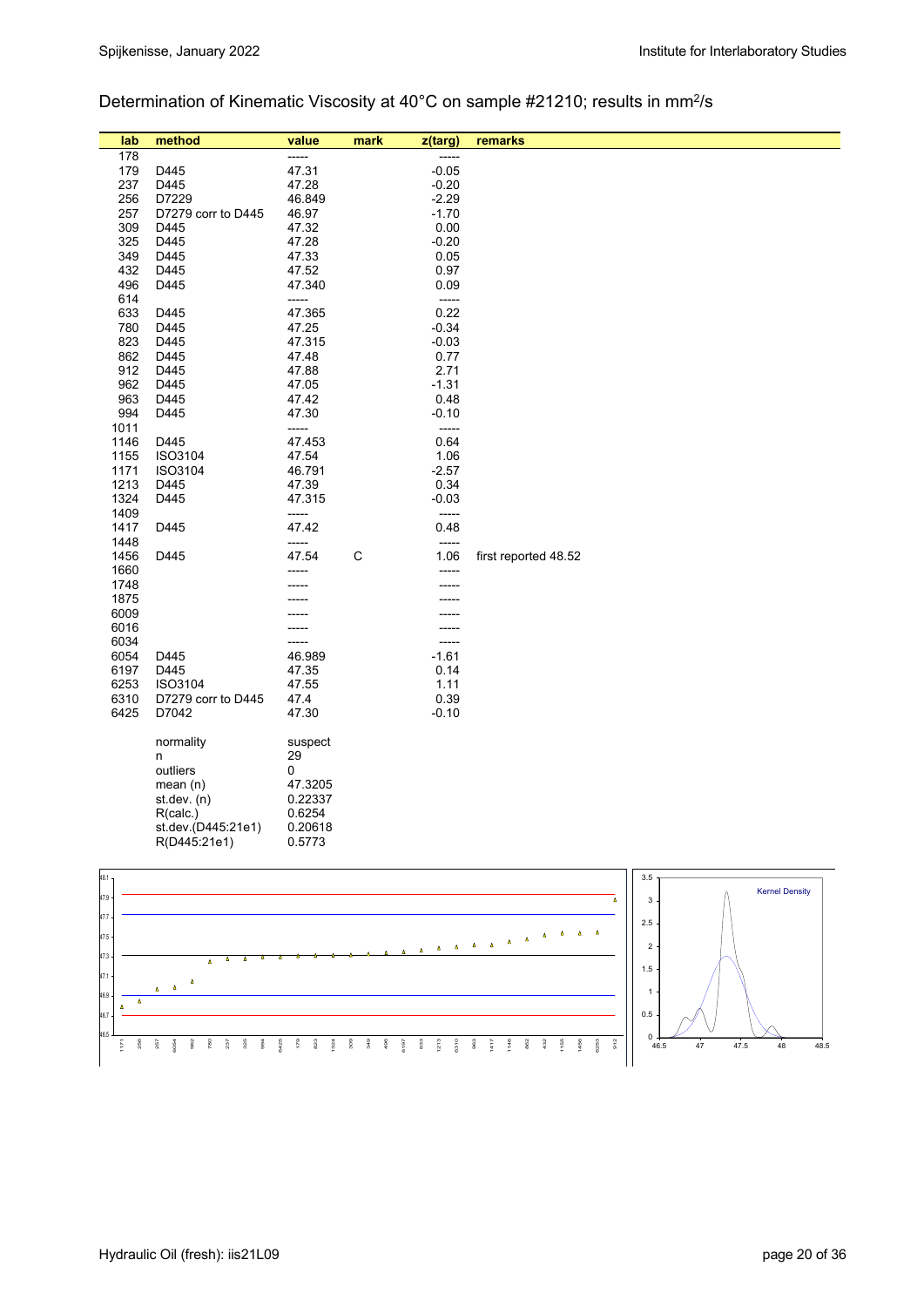# Determination of Kinematic Viscosity at 100°C on sample #21210; results in mm<sup>2</sup>/s

| lab          | method             | value          | mark        | z(targ)        | remarks              |
|--------------|--------------------|----------------|-------------|----------------|----------------------|
| 178          |                    | -----          |             | -----          |                      |
| 179          | D445               | 7.23           |             | $-0.21$        |                      |
| 237          | D445               | 7.246          |             | 0.24           |                      |
| 256          | D7229              | 7.258          | C           | 0.58           | first reported 7.358 |
| 257          | D7279 corr to D445 | 7.407          | R(0.01)     | 4.76           |                      |
| 309          | D445               | 7.229          |             | $-0.23$        |                      |
| 325          | D445               | 7.249          |             | 0.33           |                      |
| 349          | D445               | 7.232          |             | $-0.15$        |                      |
| 432          | D445               | 7.304          |             | 1.87           |                      |
| 496          | D445               | 7.2221         |             | $-0.43$        |                      |
| 614          |                    | -----          |             | $-----$        |                      |
| 633          | D445               | 7.213          | $\mathsf C$ | $-0.68$        | first reported 8.727 |
| 780          | D445               | 7.219          |             | $-0.51$        |                      |
| 823          | ISO3104            | 7.2344         |             | $-0.08$        |                      |
| 862          | D445               | 7.223          |             | $-0.40$        |                      |
| 912          | D445               | 7.276          |             | 1.08           |                      |
| 962          | D445               | 7.221          |             | $-0.46$        |                      |
| 963          | D445               | 7.267          |             | 0.83           |                      |
| 994          | D445               | 7.232          |             | $-0.15$        |                      |
| 1011         |                    | -----          |             | -----          |                      |
| 1146         | D445               | 7.2135         |             | $-0.67$        |                      |
| 1155         | ISO3104            | 7.230          |             | $-0.21$        |                      |
| 1171         | ISO3104            | 7.2125         |             | $-0.70$        |                      |
| 1213         | D445               | 7.253          |             | 0.44           |                      |
| 1324         | D445               | 7.2395         |             | 0.06           |                      |
| 1409         |                    | -----          |             | -----          |                      |
| 1417         | D445               | 7.236          |             | $-0.04$        |                      |
| 1448         |                    | -----<br>7.282 | $\mathsf C$ | -----          |                      |
| 1456         | D445               |                |             | 1.25           | first reported 7.410 |
| 1660<br>1748 |                    |                |             | -----<br>----- |                      |
| 1875         |                    |                |             |                |                      |
| 6009         |                    |                |             |                |                      |
| 6016         |                    |                |             | -----          |                      |
| 6034         |                    |                |             | -----          |                      |
| 6054         | D445               | 7.2268         |             | $-0.30$        |                      |
| 6197         | D445               | 7.232          |             | $-0.15$        |                      |
| 6253         | ISO3104            | 7.215          |             | $-0.63$        |                      |
| 6310         | D7279 corr to D445 | 7.25           |             | 0.35           |                      |
| 6425         | D7042              | 7.200          |             | $-1.05$        |                      |
|              |                    |                |             |                |                      |
|              | normality          | not OK         |             |                |                      |
|              | n                  | 28             |             |                |                      |
|              | outliers           | $\mathbf{1}$   |             |                |                      |
|              | mean $(n)$         | 7.2373         |             |                |                      |
|              | st.dev. (n)        | 0.02354        |             |                |                      |
|              | R(calc.)           | 0.0659         |             |                |                      |
|              | st.dev.(D445:21e1) | 0.03567        |             |                |                      |
|              | R(D445:21e1)       | 0.0999         |             |                |                      |
|              |                    |                |             |                |                      |

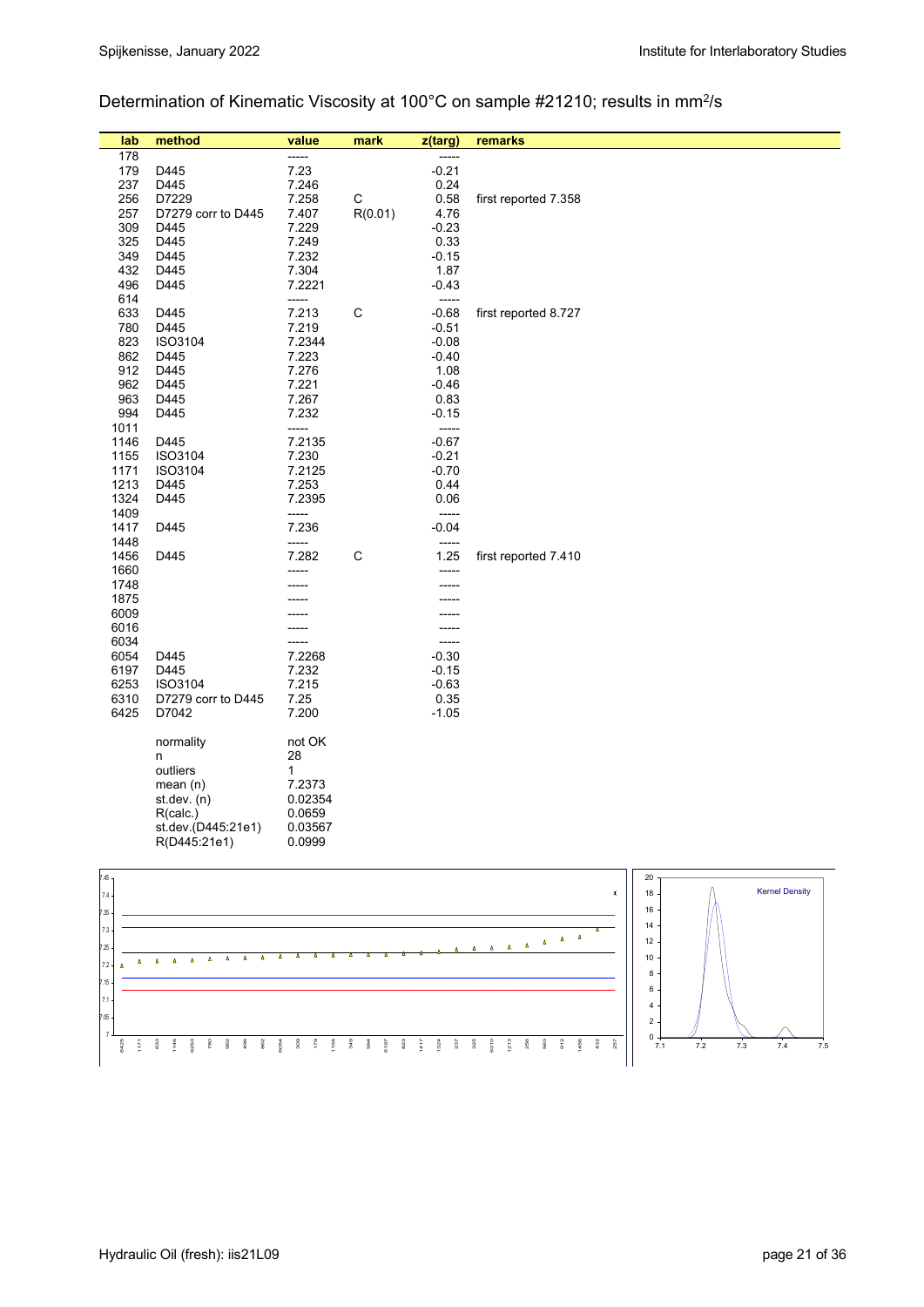# Determination of Viscosity Index on sample #21210;

| lab  | method            | value          | mark          | z(targ) | remarks                                                         |
|------|-------------------|----------------|---------------|---------|-----------------------------------------------------------------|
| 178  |                   | -----          |               | -----   |                                                                 |
| 179  | D2270             | 113            |               | 0.12    |                                                                 |
| 237  | D2270             | 114            |               | 1.52    |                                                                 |
| 256  | D2270             | 121.906        | C, R(0.01), E | 12.59   | first reported 119.351, calculation difference, iis calc. 115.6 |
| 257  | D2270             | 120.689        | R(0.01)       | 10.88   |                                                                 |
| 309  | D2270             | 113            |               | 0.12    |                                                                 |
| 325  | D2270             | 114            |               | 1.52    |                                                                 |
| 349  | D2270             | 113            |               | 0.12    |                                                                 |
| 432  | D2270             | 114.8          |               | 2.64    |                                                                 |
| 496  | D2270             | 112.43         |               | $-0.68$ |                                                                 |
| 614  |                   | -----          |               | $---$   |                                                                 |
| 633  | D2270             | 112            | C             | $-1.28$ | first reported 165.5                                            |
| 780  | D2270             | 112            |               | $-1.28$ |                                                                 |
| 823  |                   | -----          |               | -----   |                                                                 |
| 862  | D2270             | 112            |               | $-1.28$ |                                                                 |
| 912  |                   | -----          |               | -----   |                                                                 |
| 962  | D2270             | 112            |               | $-1.28$ |                                                                 |
| 963  | D2270             | 114            |               | 1.52    |                                                                 |
| 994  |                   | -----          |               | -----   |                                                                 |
| 1011 | D2270             | 113            |               | 0.12    |                                                                 |
| 1146 | D2270             | 112            |               | $-1.28$ |                                                                 |
| 1155 | <b>ISO2909</b>    | 112            |               | $-1.28$ |                                                                 |
| 1171 | D2270             | 114.2          |               | 1.80    |                                                                 |
| 1213 | D2270             | 113            |               | 0.12    |                                                                 |
| 1324 | D2270             | 113            |               | 0.12    |                                                                 |
| 1409 |                   | -----          |               | -----   |                                                                 |
| 1417 | D2270             | 112.6          |               | $-0.44$ |                                                                 |
| 1448 |                   | -----          |               | $---$   |                                                                 |
| 1456 | D2270             | 115            | Е             | 2.92    | calculation difference, iis calculate 113.9                     |
| 1660 |                   | -----          |               | -----   |                                                                 |
| 1748 | D2270             | 112.65         |               | $-0.37$ |                                                                 |
| 1875 | <b>ISO2909</b>    | 112.657        |               | $-0.36$ |                                                                 |
| 6009 |                   | -----          |               | -----   |                                                                 |
| 6016 | D2270             | 112.610        |               | $-0.43$ |                                                                 |
| 6034 |                   | -----          |               | -----   |                                                                 |
| 6054 | D2270             | 113.93         |               | 1.42    |                                                                 |
| 6197 | D2270             | 113            |               | 0.12    |                                                                 |
| 6253 | <b>ISO2909</b>    | 111            |               | $-2.68$ |                                                                 |
| 6310 | D2270             | 113            |               | 0.12    |                                                                 |
| 6425 | D2270             | 111.76         |               | $-1.62$ |                                                                 |
|      |                   |                |               |         |                                                                 |
|      | normality         | OK             |               |         |                                                                 |
|      | n                 | 28             |               |         |                                                                 |
|      | outliers          | $\overline{2}$ |               |         |                                                                 |
|      | mean $(n)$        | 112.92         |               |         |                                                                 |
|      | st. dev. (n)      | 0.958          |               |         |                                                                 |
|      | R(calc.)          | 2.68           |               |         |                                                                 |
|      | st.dev.(D2270:10) | 0.714          |               |         |                                                                 |
|      | R(D2270:10)       | 2              |               |         |                                                                 |

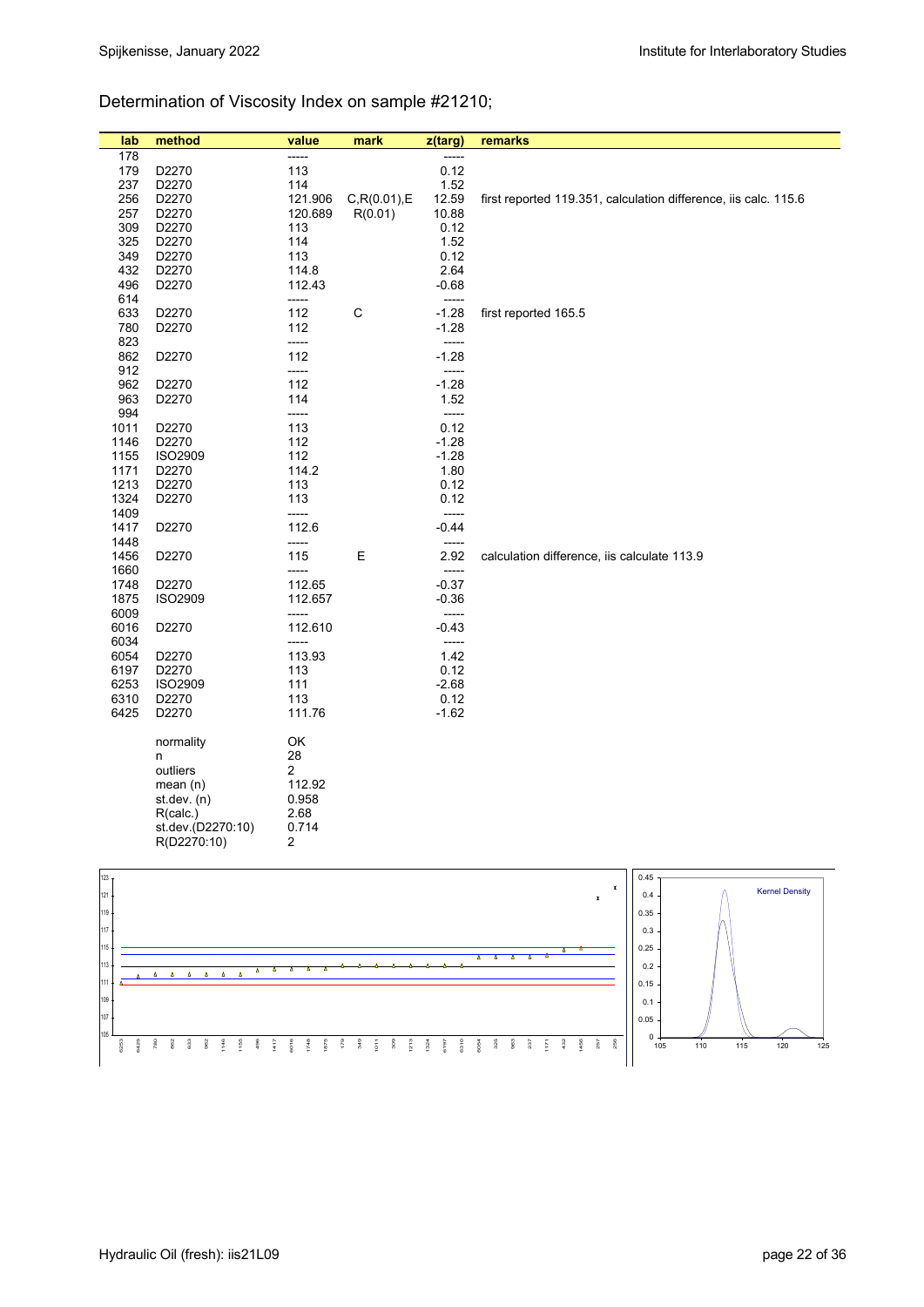# Determination of Viscosity Stabinger at 40°C on sample #21210; results in mm2/s

| lab          | method                             | value             | mark<br>z(targ)    | remarks |                       |                           |                       |
|--------------|------------------------------------|-------------------|--------------------|---------|-----------------------|---------------------------|-----------------------|
| 178          |                                    | -----             | -----              |         |                       |                           |                       |
| 179          |                                    |                   | -----              |         |                       |                           |                       |
| 237          |                                    |                   |                    |         |                       |                           |                       |
| 256          |                                    |                   | -----              |         |                       |                           |                       |
| 257<br>309   | D7042                              | 47.417            | 0.30               | -----   |                       |                           |                       |
| 325          |                                    | -----             | -----              |         |                       |                           |                       |
| 349          |                                    | -----             |                    | -----   |                       |                           |                       |
| 432          |                                    | -----             | -----              |         |                       |                           |                       |
| 496          | D7042                              | 47.511            | 0.72               |         |                       |                           |                       |
| 614          |                                    | -----             | -----              |         |                       |                           |                       |
| 633          |                                    | -----             | -----              |         |                       |                           |                       |
| 780          |                                    | -----             | -----              |         |                       |                           |                       |
| 823<br>862   | D7042                              | 47.29<br>-----    | $-0.27$<br>-----   |         |                       |                           |                       |
| 912          |                                    | -----             | -----              |         |                       |                           |                       |
| 962          | D7042                              | 47.33             | $-0.09$            |         |                       |                           |                       |
| 963          | D7042                              | 47.43             | 0.36               |         |                       |                           |                       |
| 994          | D7042                              | 47.29             | $-0.27$            |         |                       |                           |                       |
| 1011         | D7042                              | 47.40             | 0.22               |         |                       |                           |                       |
| 1146         |                                    | -----             | -----              |         |                       |                           |                       |
| 1155         |                                    |                   | -----              |         |                       |                           |                       |
| 1171<br>1213 |                                    |                   |                    |         |                       |                           |                       |
| 1324         |                                    |                   |                    |         |                       |                           |                       |
| 1409         |                                    |                   | -----              |         |                       |                           |                       |
| 1417         |                                    | -----             | -----              |         |                       |                           |                       |
| 1448         | D7042                              | 47.431            | 0.36               |         |                       |                           |                       |
| 1456         | D7042                              | 47.18             | $-0.76$            |         |                       |                           |                       |
| 1660         |                                    | -----             | -----              |         |                       |                           |                       |
| 1748<br>1875 | D7042<br>D7042                     | 47.25<br>47.32    | $-0.44$<br>$-0.13$ |         |                       |                           |                       |
| 6009         |                                    | -----             |                    | -----   |                       |                           |                       |
| 6016         | D7042                              | 47.400            | 0.22               |         |                       |                           |                       |
| 6034         |                                    | -----             | -----              |         |                       |                           |                       |
| 6054         |                                    |                   |                    |         |                       |                           |                       |
| 6197         |                                    |                   | -----              |         |                       |                           |                       |
| 6253         |                                    |                   | -----              |         |                       |                           |                       |
| 6310<br>6425 | D7042                              | -----<br>47.30    | -----<br>$-0.22$   |         |                       |                           |                       |
|              |                                    |                   |                    |         |                       |                           |                       |
|              | normality                          | OK                |                    |         |                       |                           |                       |
|              | n                                  | 13                |                    |         |                       |                           |                       |
|              | outliers                           | 0                 |                    |         |                       |                           |                       |
|              | mean(n)                            | 47.3499           |                    |         |                       |                           |                       |
|              | st. dev. (n)                       | 0.09049           |                    |         |                       |                           |                       |
|              | R(calc.)                           | 0.2534            |                    |         |                       |                           |                       |
|              | st.dev.(D7042:21a)<br>R(D7042:21a) | 0.22497<br>0.6299 |                    |         |                       |                           |                       |
|              |                                    |                   |                    |         |                       |                           |                       |
|              |                                    |                   |                    |         |                       |                           |                       |
| 48.5         |                                    |                   |                    |         |                       | 5                         | <b>Kernel Density</b> |
| $48\,$       |                                    |                   |                    |         |                       | $4.5\,$<br>$\overline{4}$ |                       |
| 47.5         |                                    |                   |                    |         | $\Lambda$<br>$\Delta$ | 3.5                       |                       |
|              | Δ                                  |                   |                    |         |                       | 3                         |                       |
| $47\,$       |                                    |                   |                    |         |                       | $2.5\,$                   |                       |
| 46.5         |                                    |                   |                    |         |                       | $\overline{2}$            |                       |

 $0 + 47$ 0.5 1 1.5 47.2 47.4 47.6 47.8

45 45.5 46

1456

1748

823

994

6425

1875

962

1011

6016

309

963

1448

496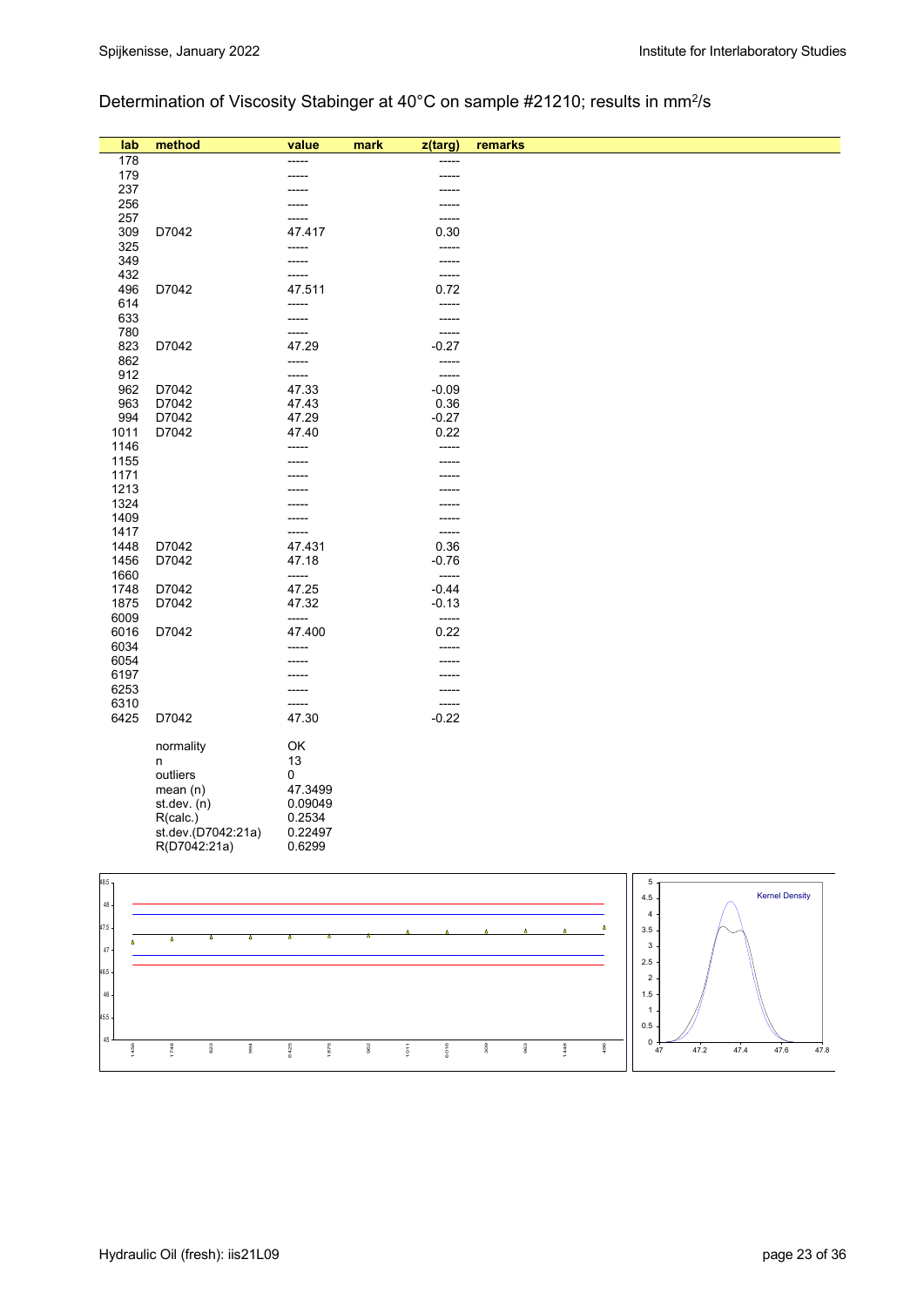# Determination of Viscosity Stabinger at 100°C on sample #21210; results in mm2/s

| lab          | method             | value          | mark | z(targ)         | remarks                                     |  |
|--------------|--------------------|----------------|------|-----------------|---------------------------------------------|--|
| 178          |                    | -----          |      | -----           |                                             |  |
| 179          |                    |                |      |                 |                                             |  |
| 237          |                    |                |      |                 |                                             |  |
| 256          |                    |                |      |                 |                                             |  |
| 257          |                    |                |      | -----           |                                             |  |
| 309          | D7042              | 7.2750         |      | 1.26            |                                             |  |
| 325          |                    | -----          |      | -----           |                                             |  |
| 349          |                    | -----          |      | -----           |                                             |  |
| 432          |                    | -----          |      | -----           |                                             |  |
| 496          | D7042              | 7.2623         |      | 0.89            |                                             |  |
| 614          |                    | -----          |      | -----           |                                             |  |
| 633          |                    | -----          |      | -----           |                                             |  |
| 780          |                    | -----          |      | -----           |                                             |  |
| 823          | D7042              | 7.26           |      | 0.82            |                                             |  |
| 862          |                    | -----          |      | -----           |                                             |  |
| 912          |                    | -----          |      | -----           |                                             |  |
| 962          | D7042              | 7.233          |      | 0.03            |                                             |  |
| 963<br>994   | D7042<br>D7042     | 7.263<br>7.227 |      | 0.91<br>$-0.15$ |                                             |  |
|              | D7042              | 7.241          |      | 0.26            |                                             |  |
| 1011<br>1146 |                    | -----          |      | -----           |                                             |  |
| 1155         |                    |                |      | -----           |                                             |  |
| 1171         |                    |                |      | -----           |                                             |  |
| 1213         |                    |                |      |                 |                                             |  |
| 1324         |                    |                |      |                 |                                             |  |
| 1409         |                    |                |      | -----           |                                             |  |
| 1417         |                    |                |      | -----           |                                             |  |
| 1448         | D7042              | 7.2181         |      | $-0.41$         |                                             |  |
| 1456         | D7042              | 7.159          |      | $-2.15$         |                                             |  |
| 1660         |                    | -----          |      | -----           |                                             |  |
| 1748         | D7042              | 7.219          |      | $-0.38$         |                                             |  |
| 1875         | D7042              | 7.226          |      | $-0.18$         |                                             |  |
| 6009         |                    | -----          |      | $-----$         |                                             |  |
| 6016         | D7042              | 7.233          |      | 0.03            |                                             |  |
| 6034         |                    | -----          |      | -----           |                                             |  |
| 6054         |                    |                |      | -----           |                                             |  |
| 6197         |                    |                |      |                 |                                             |  |
| 6253         |                    | -----          |      | -----           |                                             |  |
| 6310         |                    | -----          |      | -----           |                                             |  |
| 6425         | D7042              | 7.200          |      | $-0.94$         |                                             |  |
|              |                    |                |      |                 |                                             |  |
|              | normality          | suspect        |      |                 |                                             |  |
|              | n<br>outliers      | 13<br>0        |      |                 |                                             |  |
|              | mean(n)            | 7.2320         |      |                 |                                             |  |
|              | st.dev. (n)        | 0.03078        |      |                 |                                             |  |
|              | R(calc.)           | 0.0862         |      |                 |                                             |  |
|              | st.dev.(D7042:21a) | 0.03400        |      |                 |                                             |  |
|              | R(D7042:21a)       | 0.0952         |      |                 |                                             |  |
|              |                    |                |      |                 |                                             |  |
| $7.4\,$      |                    |                |      |                 | 14                                          |  |
|              |                    |                |      |                 | <b>Kernel Density</b>                       |  |
| 7.35         |                    |                |      |                 | 12                                          |  |
| $7.3\,$      |                    |                |      |                 | 10                                          |  |
| 7.25         |                    |                |      |                 | $\Delta$<br>Δ<br>$\pmb{\Delta}$<br>$\Delta$ |  |
|              |                    |                |      |                 | 8                                           |  |

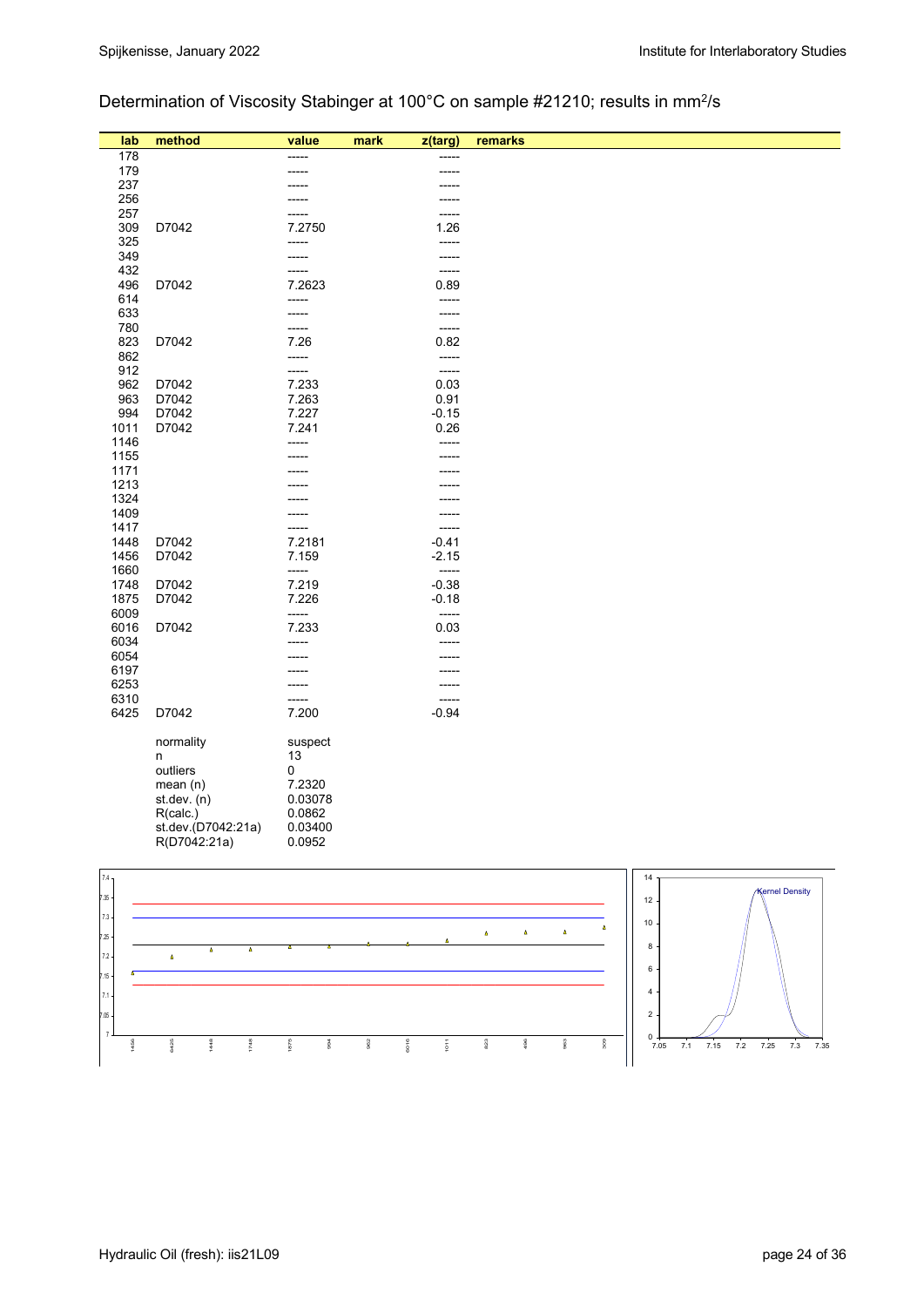# Determination of Pour Point Manual on sample #21210; results in °C

| lab      | method           | value    | z(targ)<br>mark | remarks |                       |
|----------|------------------|----------|-----------------|---------|-----------------------|
| 178      |                  | -----    | -----           |         |                       |
| 179      | D97              | $-35$    | 0.57            |         |                       |
| 237      | D97              | $-21$    | -----           |         |                       |
| 256      |                  | -----    | -----           |         |                       |
| 257      |                  | -----    |                 |         |                       |
| 309      |                  |          |                 |         |                       |
| 325      |                  |          | -----           |         |                       |
| 349      |                  |          |                 |         |                       |
| 432      |                  | -----    | -----           |         |                       |
| 496      | ISO3016          | $-39$    | $-0.67$         |         |                       |
| 614      | D97              | $-33$    | 1.19            |         |                       |
| 633      |                  | -----    | -----           |         |                       |
| 780      | D97              | $-36$    | 0.26            |         |                       |
| 823      |                  | -----    | $---$           |         |                       |
| 862      | D97              | $-42$    | $-1.61$         |         |                       |
| 912      |                  | -----    | -----           |         |                       |
| 962      |                  | -----    | -----           |         |                       |
| 963      | D97              | $-42$    | $-1.61$         |         |                       |
| 994      | D97              | $-33$    | 1.19            |         |                       |
| 1011     | D97              | $-37.5$  | $-0.21$         |         |                       |
| 1146     | D97              | $-39$    | $-0.67$         |         |                       |
| 1155     | ISO3016          | $-39$    | $-0.67$         |         |                       |
| 1171     | ISO3016          | $-30.0$  | 2.13            |         |                       |
| 1213     | D97              | $-39$    | $-0.67$         |         |                       |
| 1324     | D97              | $-39$    | $-0.67$         |         |                       |
| 1409     |                  | -----    | -----           |         |                       |
| 1417     |                  |          | -----           |         |                       |
| 1448     |                  |          | -----           |         |                       |
| 1456     |                  |          |                 |         |                       |
| 1660     |                  |          | -----           |         |                       |
| 1748     |                  |          |                 |         |                       |
| 1875     |                  |          |                 |         |                       |
| 6009     |                  |          |                 |         |                       |
| 6016     |                  |          | -----           |         |                       |
| 6034     |                  |          | -----           |         |                       |
| 6054     |                  | -----    | -----           |         |                       |
| 6197     | D97              | $-36$    | 0.26            |         |                       |
| 6253     | T60-105          | $-33$    | 1.19            |         |                       |
| 6310     |                  | -----    | -----           |         |                       |
| 6425     |                  | -----    | -----           |         |                       |
|          |                  |          |                 |         |                       |
|          | normality        | OK       |                 |         |                       |
|          | n                | 15       |                 |         |                       |
|          | outliers         | 0        |                 |         |                       |
|          | mean(n)          | $-36.83$ |                 |         |                       |
|          | st.dev. (n)      | 3.514    |                 |         |                       |
|          | R(calc.)         | 9.84     |                 |         |                       |
|          | st.dev.(D97:17b) | 3.214    |                 |         |                       |
|          | R(D97:17b)       | 9        |                 |         |                       |
|          |                  |          |                 |         |                       |
| $-20T$   |                  |          |                 | 0.12    |                       |
|          |                  |          |                 |         | <b>Kernel Density</b> |
| $\alpha$ |                  |          |                 |         |                       |

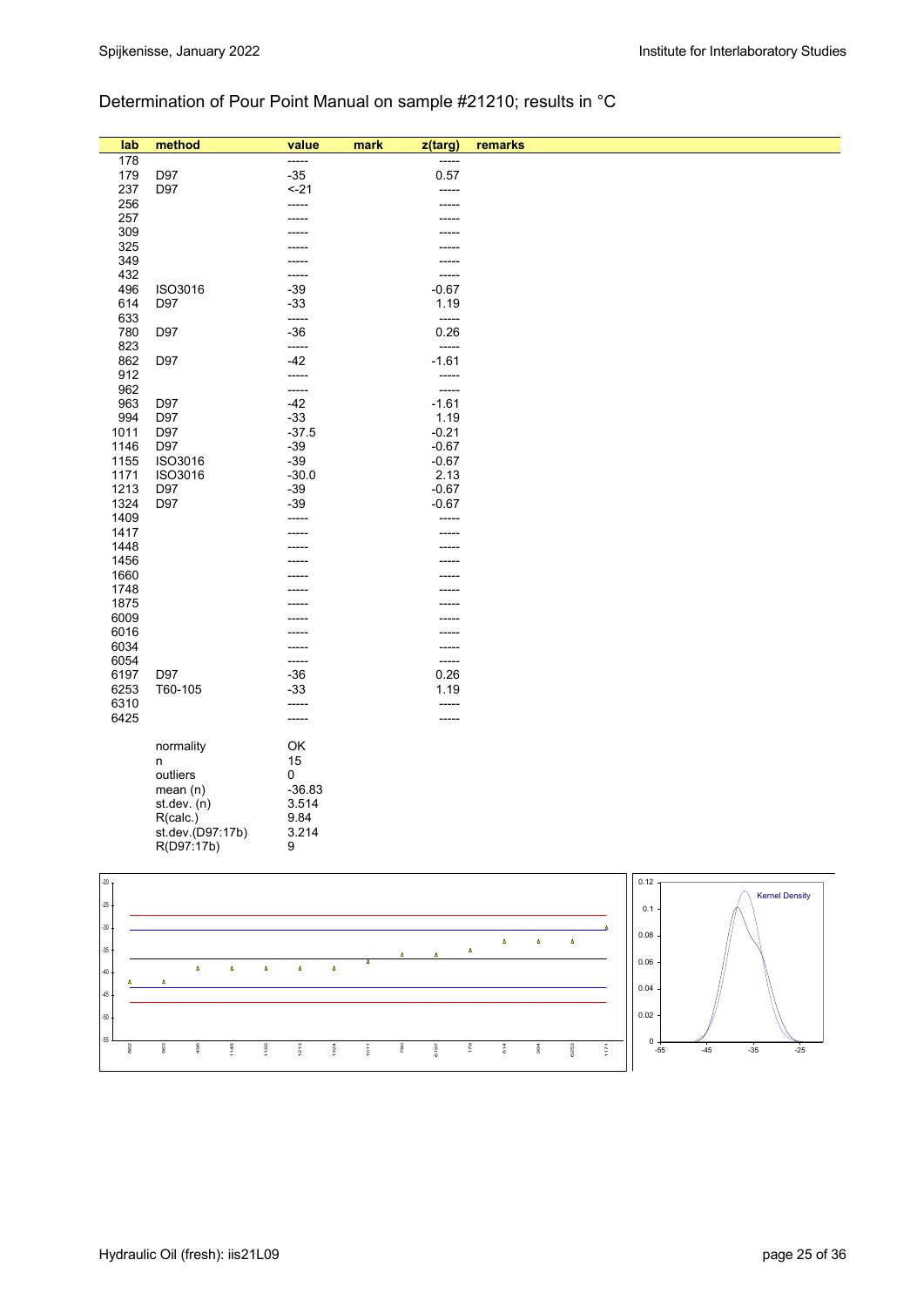# Determination of Pour Point Automated 1°C interval on sample #21210; results in °C

| lab          | method                           | value            | mark<br>z(targ) | remarks                                 |
|--------------|----------------------------------|------------------|-----------------|-----------------------------------------|
| 178          |                                  | -----            | -----           |                                         |
| 179          |                                  | -----            | ------          |                                         |
| 237          |                                  |                  |                 |                                         |
| 256          |                                  |                  |                 |                                         |
| 257<br>309   |                                  | -----            | -----<br>-----  |                                         |
| 325          | D5950                            | $-42$            | $-0.41$         |                                         |
| 349          |                                  | -----            | -----           |                                         |
| 432          |                                  | -----            | -----           |                                         |
| 496          | D5950                            | $-41$            | 0.21            |                                         |
| 614          |                                  | -----            | -----           |                                         |
| 633          |                                  | -----            | -----           |                                         |
| 780          |                                  |                  | -----           |                                         |
| 823          |                                  |                  |                 |                                         |
| 862<br>912   |                                  |                  | -----           |                                         |
| 962          |                                  |                  | -----           |                                         |
| 963          |                                  |                  | -----           |                                         |
| 994          |                                  | ------           | -----           |                                         |
| 1011         |                                  | $-37.9$          | 2.14            |                                         |
| 1146         |                                  | -----            | -----           |                                         |
| 1155         |                                  | -----            | -----           |                                         |
| 1171         |                                  |                  |                 |                                         |
| 1213         |                                  |                  |                 |                                         |
| 1324<br>1409 |                                  | $-----$          | -----<br>-----  |                                         |
| 1417         | D5950                            | $-44.0$          | $-1.66$         |                                         |
| 1448         |                                  | -----            | -----           |                                         |
| 1456         |                                  | -----            | -----           |                                         |
| 1660         |                                  | -----            | -----           |                                         |
| 1748         | D7346                            | $-39$            | 1.45            |                                         |
| 1875         |                                  |                  | -----           |                                         |
| 6009         |                                  | -----            | -----           |                                         |
| 6016<br>6034 |                                  | -----            | -----<br>-----  |                                         |
| 6054         | D5950                            | -----<br>$-45.0$ | $-2.28$         |                                         |
| 6197         |                                  | -----            | -----           |                                         |
| 6253         |                                  | -----            | -----           |                                         |
| 6310         | D5950                            | $-43$            | $-1.03$         |                                         |
| 6425         |                                  | $-38.8$          | 1.58            |                                         |
|              |                                  |                  |                 |                                         |
|              | normality                        | unknown          |                 |                                         |
|              | n<br>outliers                    | 8<br>0           |                 |                                         |
|              | mean (n)                         | $-41.34$         |                 |                                         |
|              | st.dev. (n)                      | 2.606            |                 |                                         |
|              | R(calc.)                         | 7.30             |                 |                                         |
|              | st.dev.(D5950:14)<br>R(D5950:14) | 1.607            |                 |                                         |
|              |                                  | 4.5              |                 |                                         |
|              |                                  |                  |                 |                                         |
| $-32$ ]      |                                  |                  |                 | 0.18                                    |
| $-34$        |                                  |                  |                 | <b>Kernel Density</b><br>0.16           |
| $-36 -$      |                                  |                  |                 | 0.14                                    |
|              |                                  |                  |                 | 0.12                                    |
| $-38$        |                                  |                  |                 | $\pmb{\Delta}$<br>$\pmb{\Delta}$<br>0.1 |
| $-40$        |                                  |                  |                 | 0.08                                    |
| $42$         |                                  | $\pmb{\Delta}$   |                 |                                         |
|              |                                  | Δ                |                 | 0.06                                    |

1417

6310

325

496

1748

6425

1011

 $0 + 60$ 0.02 0.04

-60 -40 -20 0

-48 -46 -44

6054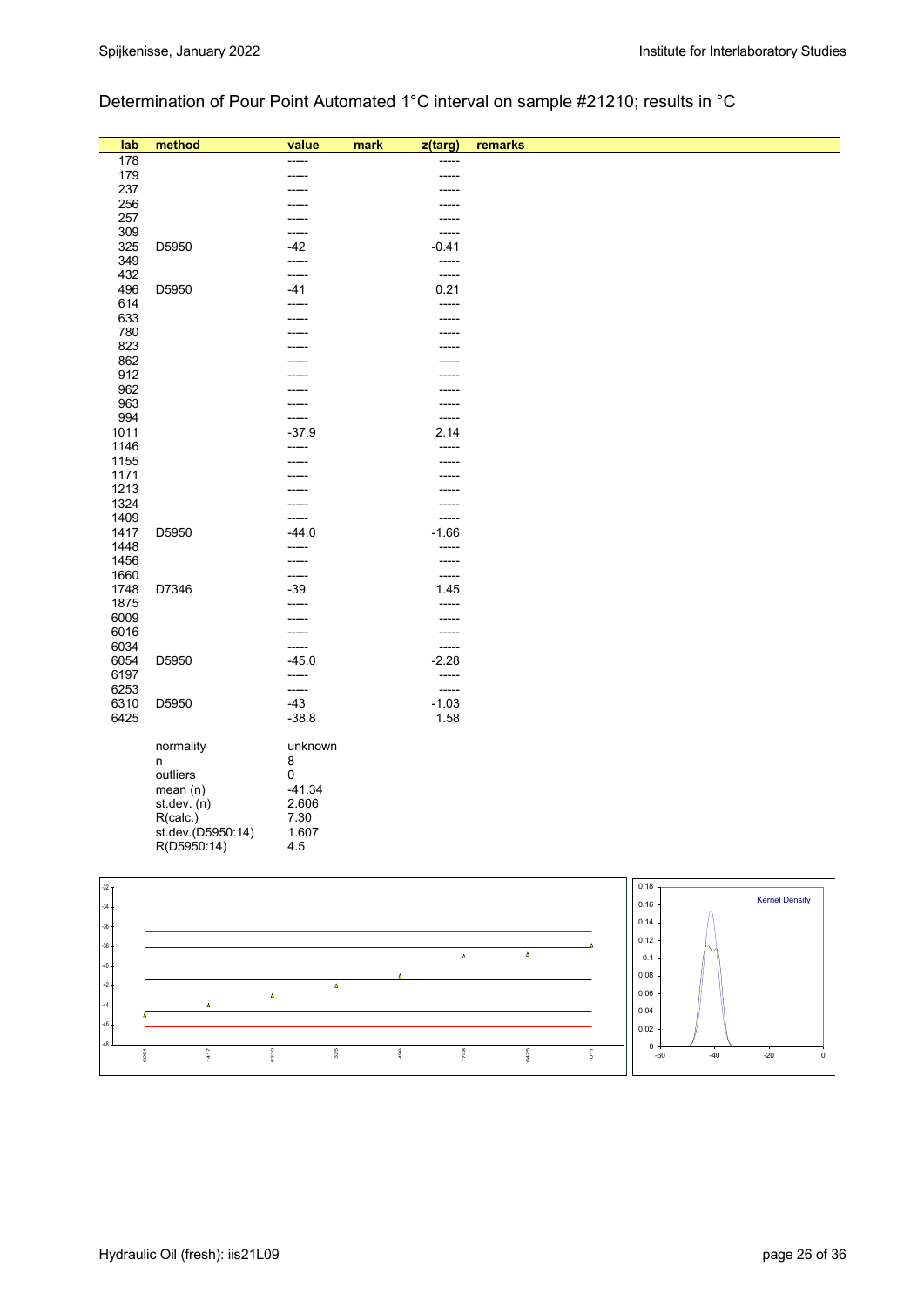# Determination of Sulfur on sample #21210; results in mg/kg

| lab        | method            | value         | mark    | z(targ)          | remarks                     |
|------------|-------------------|---------------|---------|------------------|-----------------------------|
| 178        |                   | $-----$       |         | -----            |                             |
| 179        | D4294             | 1789          |         | $-0.01$          |                             |
| 237        | D4294             | 1770          |         | $-0.23$          |                             |
| 256        |                   | -----         |         | -----            |                             |
| 257        |                   | -----         |         | -----            |                             |
| 309        | D2622             | 1700          |         | $-1.05$          |                             |
| 325        | D5185             | 1707          |         | $-0.97$          |                             |
| 349        | D2622             | 1842          |         | 0.61             |                             |
| 432        |                   | -----         |         | -----            |                             |
| 496        | D4294             | 1700          |         | $-1.05$          |                             |
| 614        |                   | -----         |         | -----            |                             |
| 633        |                   | -----         |         | $-----$          |                             |
| 780        | D4294             | 1748          |         | $-0.49$          |                             |
| 823        | <b>ISO8754</b>    | 1700          | C       | $-1.05$          | first reported 0.17 mg/kg   |
| 862        | D2622             | 1900          |         | 1.29             |                             |
| 912        | D4294             | 1710          |         | $-0.93$          |                             |
| 962        |                   | -----         |         | $-----$          |                             |
| 963<br>994 | D4294             | -----<br>1767 |         | -----<br>$-0.27$ |                             |
| 1011       |                   | -----         |         | -----            |                             |
| 1146       | D4294             | 1580          |         | $-2.45$          |                             |
| 1155       |                   | -----         |         | $-----$          |                             |
| 1171       | D5453             | 1916.3        |         | 1.48             |                             |
| 1213       |                   | -----         |         | $-----$          |                             |
| 1324       | D4294             | 1942.0        |         | 1.78             |                             |
| 1409       |                   | -----         |         | -----            |                             |
| 1417       | In house          | 1820          |         | 0.35             |                             |
| 1448       |                   | -----         |         | -----            |                             |
| 1456       |                   |               |         |                  |                             |
| 1660       |                   |               |         | -----            |                             |
| 1748       |                   |               |         | -----            |                             |
| 1875       | DIN51724-1        | 2127          |         | 3.94             |                             |
| 6009       |                   |               |         | -----            |                             |
| 6016       |                   | -----         |         | -----            |                             |
| 6034       |                   | ------        |         | $-----$          |                             |
| 6054       | D4294             | 1450          | D(0.05) | $-3.97$          |                             |
| 6197       |                   | -----         |         | -----            |                             |
| 6253       |                   | -----         |         | -----            |                             |
| 6310       | D7751             | 1710          |         | $-0.93$          |                             |
| 6425       |                   | -----         |         | $-----$          |                             |
|            |                   |               |         |                  |                             |
|            | normality<br>n    | not OK<br>17  |         |                  |                             |
|            | outliers          | $\mathbf{1}$  |         |                  |                             |
|            | mean(n)           | 1789.90       |         |                  |                             |
|            | st. dev. (n)      | 127.258       |         |                  |                             |
|            | R(calc.)          | 356.32        |         |                  |                             |
|            | st.dev.(D4294:21) | 85.607        |         |                  |                             |
|            | R(D4294:21)       | 239.70        |         |                  |                             |
|            |                   |               |         |                  |                             |
| 2200       |                   |               |         |                  | 0.004                       |
|            |                   |               |         |                  | Karnel Deneity<br>$\Lambda$ |

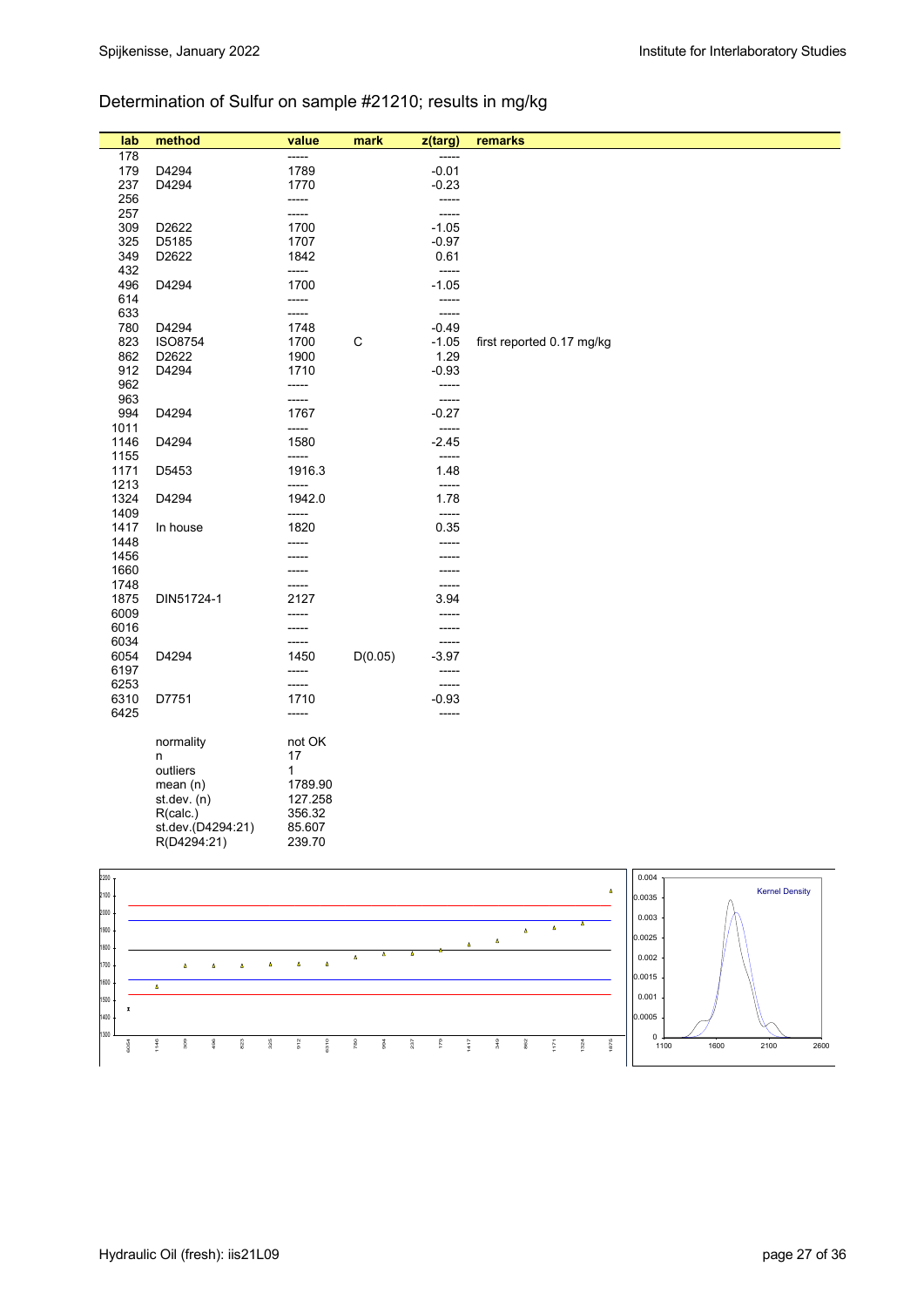# Determination of Water on sample #21210; results in mg/kg

| lab           | method                               | value             | mark    | z(targ)        | remarks |       |                       |
|---------------|--------------------------------------|-------------------|---------|----------------|---------|-------|-----------------------|
| 178           |                                      | -----             |         | -----          |         |       |                       |
| 179           | D6304                                | 42                |         | $-0.44$        |         |       |                       |
| 237           | D6304-C:16e1                         | 54                |         | 0.50           |         |       |                       |
| 256           | D7889                                | 91.0              | D(0.05) | 3.41           |         |       |                       |
| 257           |                                      | -----             |         | -----          |         |       |                       |
| 309           | D6304-C:20                           | 38                |         | $-0.76$        |         |       |                       |
| 325           | D6304-C:20                           | 9                 | D(0.05) | $-3.03$        |         |       |                       |
| 349           | D6304-A:20                           | 44                |         | $-0.28$        |         |       |                       |
| 432           |                                      | -----             |         | -----          |         |       |                       |
| 496           | D6304-B:20                           | 40                |         | $-0.60$        |         |       |                       |
| 614           | D6304-B:20                           | 37                |         | $-0.83$        |         |       |                       |
| 633           | D6304-B:20                           | 58.2              |         | 0.83           |         |       |                       |
| 780           | D6304-B:20                           | 57                |         | 0.74           |         |       |                       |
| 823           | D6304-C:20                           | $20$              |         | -----          |         |       |                       |
| 862           | D6304-B:20                           | 45                |         | $-0.21$        |         |       |                       |
| 912           | D6304-C:16e1                         | 42                |         | $-0.44$        |         |       |                       |
| 962           | D6304-C:20                           | 61                |         | 1.05           |         |       |                       |
| 963           | D6304-A:20                           | 51                |         | 0.27           |         |       |                       |
| 994           | D6304-C:20                           | 37                |         | $-0.83$        |         |       |                       |
| 1011          |                                      | -----             |         | -----          |         |       |                       |
| 1146          |                                      | 22                |         | $-2.01$        |         |       |                       |
| 1155          | D6304-B:20                           | 67.8              |         | 1.58           |         |       |                       |
| 1171          | ISO12937                             | 39.49             |         | $-0.64$        |         |       |                       |
| 1213          |                                      | -----             |         | -----          |         |       |                       |
| 1324<br>1409  |                                      |                   |         | -----<br>----- |         |       |                       |
| 1417          | D6304-A:20                           | 56                |         | 0.66           |         |       |                       |
| 1448          |                                      |                   |         | -----          |         |       |                       |
| 1456          |                                      |                   |         |                |         |       |                       |
| 1660          |                                      |                   |         |                |         |       |                       |
| 1748          |                                      | -----             |         | -----          |         |       |                       |
| 1875          | ISO12937                             | 60                |         | 0.97           |         |       |                       |
| 6009          |                                      | -----             |         | -----          |         |       |                       |
| 6016          | D6304-B:16e1                         | 39.0              |         | $-0.68$        |         |       |                       |
| 6034          |                                      |                   |         |                |         |       |                       |
| 6054          |                                      |                   |         | -----          |         |       |                       |
| 6197          |                                      |                   |         |                |         |       |                       |
| 6253          |                                      |                   |         | -----          |         |       |                       |
| 6310          | D6304-C:16e1                         | 62                |         | 1.13           |         |       |                       |
| 6425          |                                      | -----             |         | -----          |         |       |                       |
|               |                                      |                   |         |                |         |       |                       |
|               | normality                            | OK                |         |                |         |       |                       |
|               | n                                    | 20                |         |                |         |       |                       |
|               | outliers                             | $\overline{2}$    |         |                |         |       |                       |
|               | mean(n)                              | 47.625            |         |                |         |       |                       |
|               | st.dev. $(n)$                        | 11.5273           |         |                |         |       |                       |
|               | R(calc.)                             | 32.276            |         |                |         |       |                       |
|               | st.dev.(D6304-A:20)<br>R(D6304-A:20) | 12.7368<br>35.663 |         |                |         |       |                       |
| Compare       |                                      |                   |         |                |         |       |                       |
|               | R(D6304-B:20)                        | 113.75            |         |                |         |       |                       |
|               | R(D6304-C:20)                        | 24.571            |         |                |         |       |                       |
|               |                                      |                   |         |                |         |       |                       |
|               |                                      |                   |         |                |         | 0.04  |                       |
| 100<br>$90\,$ |                                      |                   |         |                | x       |       | <b>Kernel Density</b> |
| $80\,$        |                                      |                   |         |                |         | 0.035 |                       |
| $70\,$        |                                      |                   |         |                |         | 0.03  |                       |
|               |                                      |                   |         |                | Δ       |       |                       |

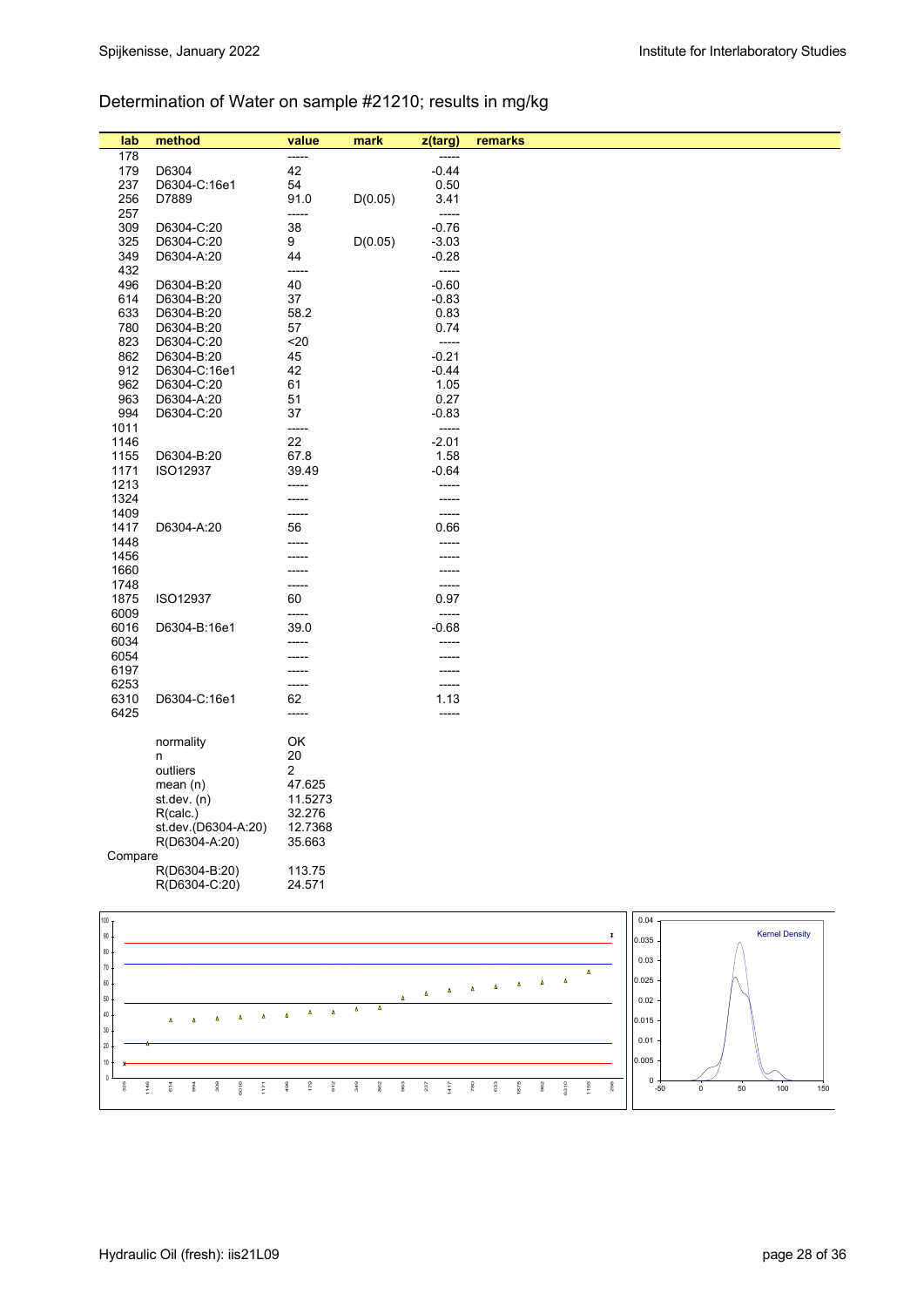# Determination of Water Separability at 54°C, distilled water on sample #21210; results in minutes

|               |                   |                         |               |                 |                |    |                  | complete             |                |                  |                    |                 |
|---------------|-------------------|-------------------------|---------------|-----------------|----------------|----|------------------|----------------------|----------------|------------------|--------------------|-----------------|
| lab           | method            | $\leq$ 3 mL<br>emulsion | z(targ)<br>m. |                 | 37 mL<br>water | m. | z(targ)          | break<br>$(40-40-0)$ | m.             | z(targ)          | test<br>aborted    | time<br>aborted |
| 178           |                   | -----                   |               | -----           | -----          |    | -----            | -----                |                | -----            | -----              | $---$           |
| 179           |                   | -----                   |               | -----           | -----          |    | -----            | -----                |                | -----            | -----              | 25              |
| 237           | D1401             | 19.7                    |               | 0.22            | 19.9           |    | 0.24             | 23.9                 |                | 0.47             | No                 | -----           |
| 256           |                   | -----                   |               | -----           | -----          |    | -----            | -----                |                | -----            | -----              |                 |
| 257           |                   | $-----$                 |               | -----           | -----          |    | -----            | -----                |                | -----            | -----              |                 |
| 309<br>325    | D1401             | 15<br>17                |               | -0.44           | 15<br>17       |    | $-0.45$          | >30<br>20            |                | -----            | $-----$            | -----           |
| 349           | D1401             | -----                   |               | -0.16<br>-----  | -----          |    | $-0.17$<br>----- | $-----$              |                | -0.07<br>-----   | Yes<br>$-----$     | 17<br>-----     |
| 432           | D1401             | 15                      |               | -0.44           | 15             |    | $-0.45$          | >30                  |                | -----            | Yes                | >30             |
| 496           |                   | -----                   |               | -----           | 20             |    | 0.25             | 20                   |                | $-0.07$          | No                 | -----           |
| 614           | D1401             | 17.4                    |               | $-0.10$         | 17.3           |    | $-0.13$          | 18.3                 |                | $-0.31$          | No                 |                 |
| 633           |                   | -----                   |               | -----           | -----          |    | -----            | $-----$              |                | -----            | $-----$            |                 |
| 780           |                   | -----                   |               | -----           | -----          |    | ------           | -----                |                | -----            | $-----$            | -----           |
| 823           |                   | $--- -$                 |               | -----           | -----          |    | -----            | -----                |                | -----            | Yes                | 30              |
| 862           | D1401             | 16                      |               | $-0.30$         | 16             |    | $-0.31$          | 20                   |                | -0.07            | No                 | -----           |
| 912           |                   | -----                   |               | -----           | -----          |    | -----            | -----                |                | -----            | $-----$            |                 |
| 962           |                   | -----                   |               | -----           | -----          |    | -----            | -----                |                | -----            | -----              |                 |
| 963           |                   | -----                   |               | -----           | -----          |    | -----            | $--- -$              |                | -----            | $-----1$           |                 |
| 994           |                   | -----                   |               | -----           | -----          |    | -----            | -----                |                | -----            | -----              |                 |
| 1011          |                   | 17                      |               | $-0.16$         | 17             |    | $-0.17$          | 20                   |                | $-0.07$          | No                 | $- - - - -$     |
| 1146          | D1401             | 18                      |               | $-0.02$         | 18             |    | $-0.03$          | 0                    | G <sub>1</sub> | $-2.87$          | No                 | 18              |
| 1155<br>1171  |                   | -----<br>-----          |               | -----<br>-----  | -----<br>----- |    | -----<br>-----   | -----<br>------      |                | -----<br>$--- -$ | $-----$<br>$-----$ |                 |
| 1213          |                   | -----                   |               | -----           | -----          |    | -----            | -----                |                | -----            | -----              |                 |
| 1324          | D1401             | 18                      |               | -0.02           | 18             |    | $-0.03$          | -----                |                | -----            | -----              |                 |
| 1409          | ISO6614           | 20                      |               | 0.26            | 20             |    | 0.25             | 20                   |                | -0.07            | No                 |                 |
| 1417          | D1401             | 22                      |               | 0.54            | 22             |    | 0.53             | 22                   |                | 0.21             | No                 |                 |
| 1448          |                   | $--- -$                 |               | -----           | -----          |    | -----            | $- - - - -$          |                | -----            | $--- -$            |                 |
| 1456          |                   | $--- -$                 |               | -----           | -----          |    | ------           | $--- -$              |                | $--- -$          | $-----$            |                 |
| 1660          |                   | -----                   |               | -----           | -----          |    | -----            | -----                |                | -----            | -----              |                 |
| 1748          |                   | $- - - - -$             |               | -----           | -----          |    | -----            | -----                |                | -----            | $-----1$           |                 |
| 1875          |                   | -----                   |               | -----           | -----          |    | -----            | -----                |                | -----            | -----              |                 |
| 6009          |                   | -----                   |               | -----           | -----          |    | -----            | -----                |                | -----            | -----              |                 |
| 6016          |                   | $--- -$                 |               | -----           | 17.30          |    | $-0.13$          | $- - - - -$          |                | -----            | No                 |                 |
| 6034          |                   | -----                   |               | -----           | -----          |    | -----            | -----                |                | $- - - - -$      | $- - - - -$        |                 |
| 6054          |                   | -----<br>16             |               | -----           | -----<br>17    |    | -----<br>$-0.17$ | -----<br>21          |                | -----            | $-----1$<br>No     |                 |
| 6197<br>6253  | ISO6614           | 23                      |               | $-0.30$<br>0.68 | 22             |    | 0.53             | 30                   | G <sub>1</sub> | 0.07<br>1.33     | -----              |                 |
| 6310          | D1401             | 20                      |               | 0.26            | 20             |    | 0.25             | 20                   |                | $-0.07$          | No                 |                 |
| 6425          |                   | -----                   |               | -----           | -----          |    | -----            | -----                |                | -----            | $-----$            |                 |
|               |                   |                         |               |                 |                |    |                  |                      |                |                  |                    |                 |
| normality     |                   | OK                      |               |                 | OK             |    |                  | not OK               |                |                  |                    |                 |
| n             |                   | 14                      |               |                 | 16             |    |                  | 10                   |                |                  |                    |                 |
| outliers      |                   | 0                       |               |                 | $\Omega$       |    |                  | $\overline{2}$       |                |                  |                    |                 |
| mean $(n)$    |                   | 18.15                   |               |                 | 18.22          |    |                  | 20.52                |                |                  |                    |                 |
| st.dev. $(n)$ |                   | 2.480                   |               |                 | 2.203          |    |                  | 1.505                |                |                  |                    |                 |
| R(calc.)      |                   | 6.94                    |               |                 | 6.17           |    |                  | 4.22                 |                |                  |                    |                 |
|               | st.dev.(D1401:21) | 7.143                   |               |                 | 7.143          |    |                  | 7.143                |                |                  |                    |                 |
| R(D1401:21)   |                   | 20                      |               |                 | 20             |    |                  | 20                   |                |                  |                    |                 |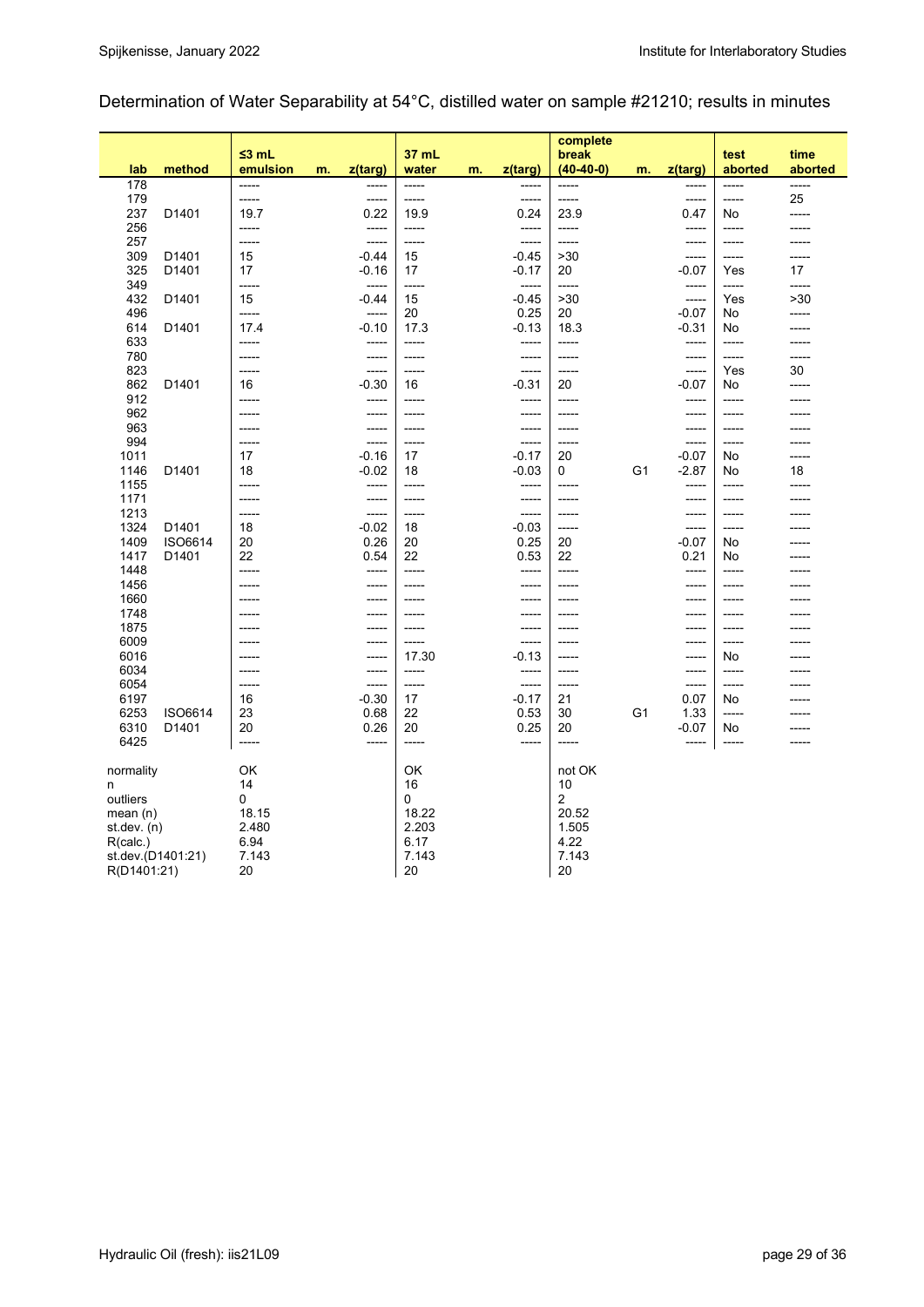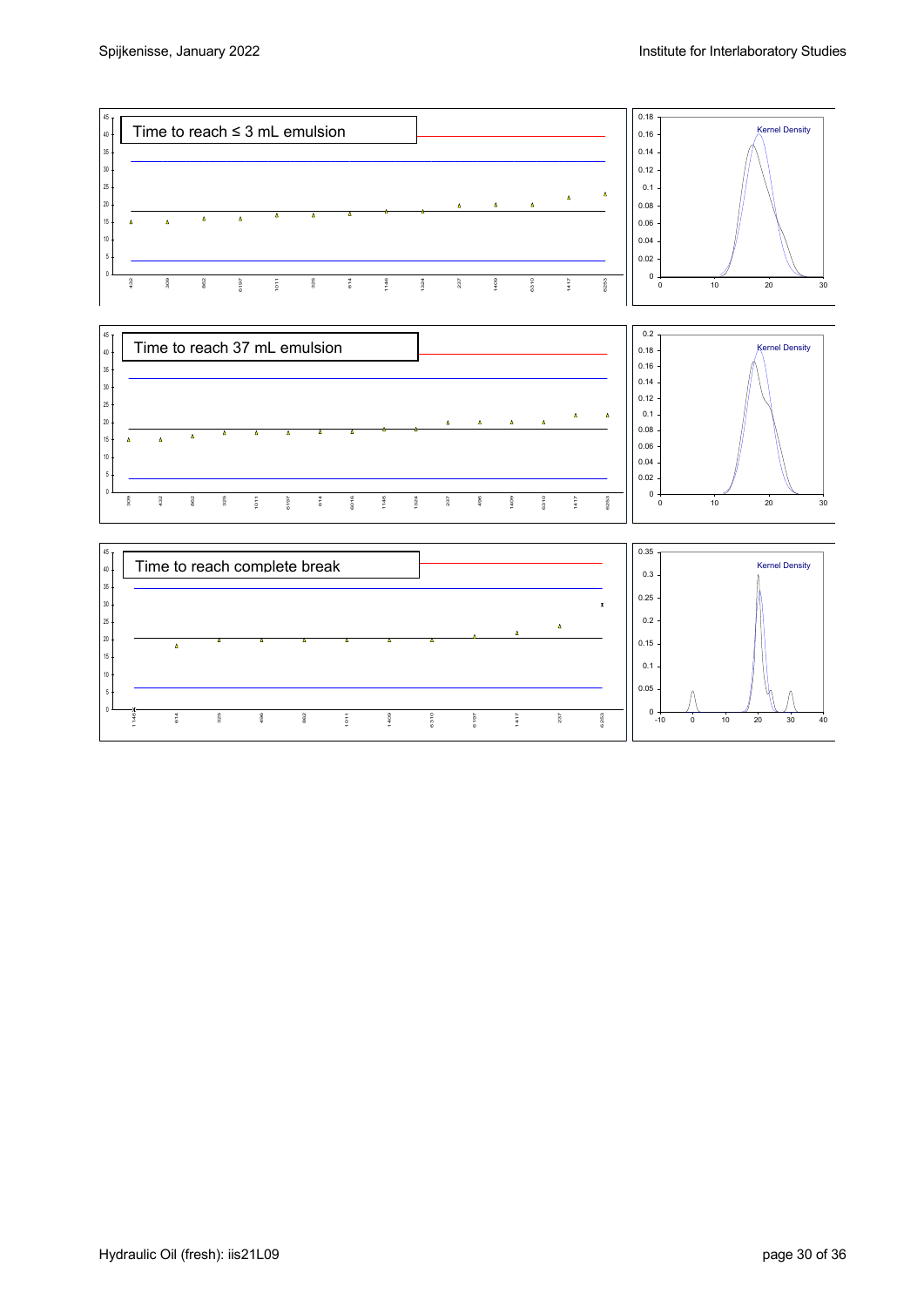## Determination of Water Separability at 54°C, distilled water on sample #21210; results in mL --- Continued ----

| lab  | method | oil   | mark        | $\overline{z}$ (targ) | water   | mark | z(targ)     | emulsion | mark         | z(targ) |
|------|--------|-------|-------------|-----------------------|---------|------|-------------|----------|--------------|---------|
| 178  |        | ----- |             | -----                 | $-----$ |      | -----       | -----    |              |         |
| 179  | D1401  | 40    |             | -----                 | 40      |      | $- - - - -$ | 0        |              |         |
| 237  | D1401  | 40.0  |             | -----                 | 40.0    |      | -----       | 0        |              |         |
| 256  |        | ----- |             | -----                 | -----   |      | -----       | -----    |              |         |
| 257  |        | ----- |             | -----                 | -----   |      | -----       | -----    |              |         |
| 309  |        | ----- |             | -----                 | -----   |      | -----       | -----    |              |         |
| 325  | D1401  | 43    |             | -----                 | 37      |      | -----       | 0        |              |         |
| 349  |        | ----- |             | -----                 | -----   |      | -----       | -----    |              |         |
| 432  | D1401  | 43    |             | -----                 | 37      |      | -----       | 0        |              |         |
| 496  | D1401  | 36    |             | -----                 | 38      |      | -----       | 6        |              |         |
| 614  | D1401  | 40    |             | -----                 | 40      |      | -----       | 0        |              |         |
| 633  |        | ----- |             | -----                 | -----   |      | -----       | -----    |              |         |
| 780  |        | ----- |             | -----                 | -----   |      | -----       | -----    |              |         |
| 823  | D1401  | 42    | $\mathsf C$ | -----                 | 38      |      | -----       | 0        | $\mathsf{C}$ |         |
| 862  | D1401  | 40    |             | -----                 | 40      |      | -----       | 0        |              |         |
| 912  |        |       |             | -----                 | -----   |      |             | -----    |              |         |
| 962  |        |       |             | -----                 | -----   |      | -----       | -----    |              |         |
| 963  |        | ----- |             | -----                 | -----   |      | -----       | -----    |              |         |
| 994  |        | ----- |             | -----                 | -----   |      | -----       | -----    |              |         |
| 1011 |        | 40    |             | -----                 | 40      |      | -----       | 0        |              |         |
| 1146 | D1401  | 43    |             | -----                 | 37      |      | -----       | 0        |              |         |
| 1155 |        | ----- |             | -----                 | -----   |      | -----       | -----    |              |         |
| 1171 |        |       |             | -----                 | -----   |      | -----       | -----    |              |         |
| 1213 |        |       |             | -----                 | -----   |      | -----       |          |              |         |
| 1324 |        |       |             | -----                 | -----   |      | -----       | -----    |              |         |
| 1409 |        |       |             | -----                 | -----   |      |             | -----    |              |         |
| 1417 | D1401  | 40    |             | -----                 | 40      |      | -----       | 0        |              |         |
| 1448 |        | ----  |             | -----                 | -----   |      | -----       | -----    |              |         |
| 1456 |        |       |             | -----                 | -----   |      | -----       | -----    |              |         |
| 1660 |        |       |             | -----                 |         |      | ----        |          |              |         |
| 1748 |        |       |             | -----                 | -----   |      |             | -----    |              |         |
| 1875 |        |       |             | -----                 | -----   |      | -----       | -----    |              |         |
| 6009 |        |       |             | -----                 | -----   |      | -----       | -----    |              |         |
| 6016 |        |       |             | -----                 | -----   |      | -----       |          |              |         |
| 6034 |        |       |             | -----                 |         |      |             |          |              |         |
| 6054 |        |       |             | -----                 |         |      |             |          |              |         |
| 6197 |        |       |             | -----                 | -----   |      | -----       | -----    |              |         |
| 6253 |        |       |             | -----                 | -----   |      | -----       |          |              |         |
| 6310 |        |       |             |                       |         |      |             |          |              |         |
| 6425 |        |       |             | -----                 | -----   |      | -----       | -----    |              |         |

Lab 823 first reported 0, 42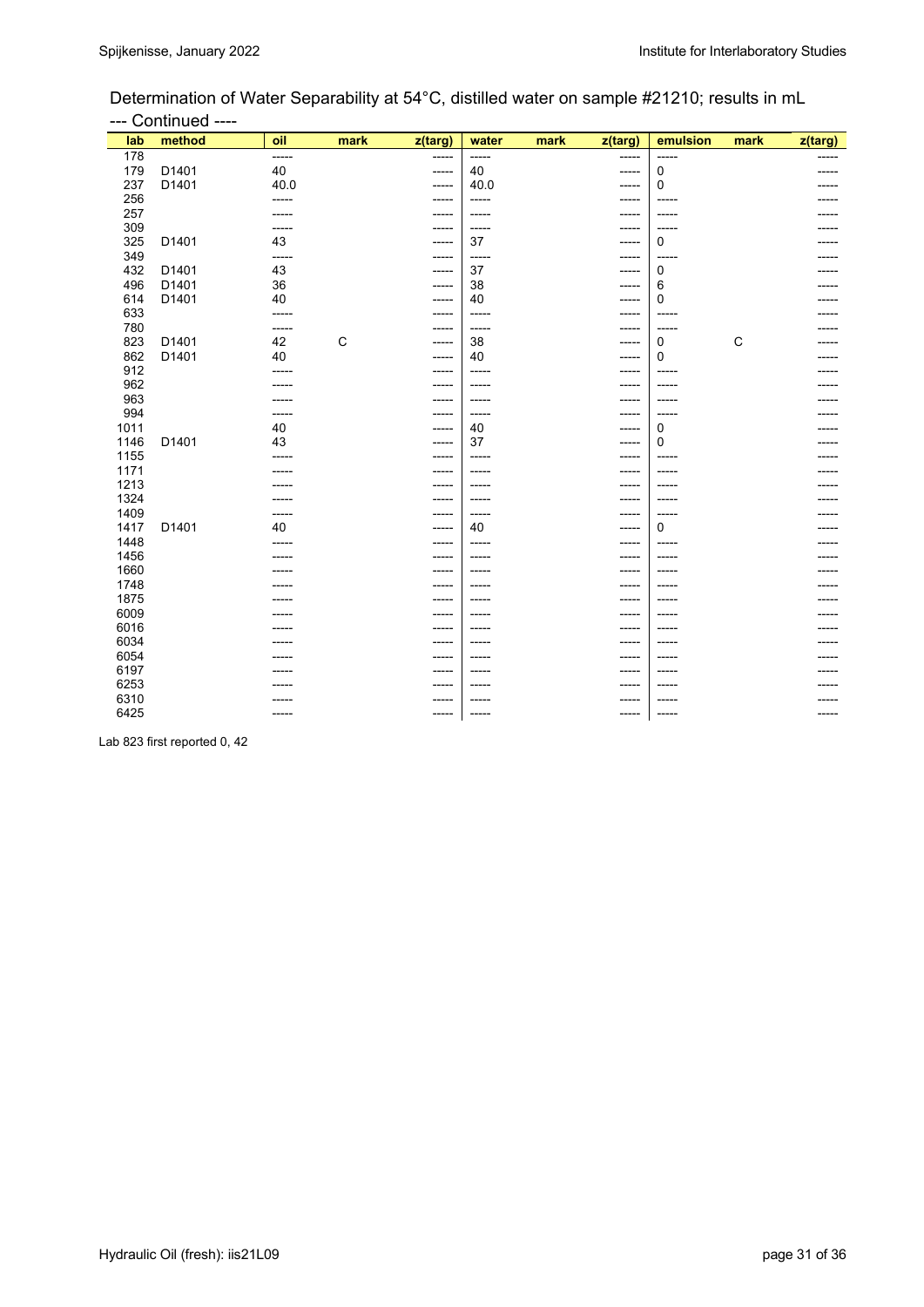# Determination of Calcium as Ca on sample #21210; results in mg/kg.

| lab          | method                                                       | value                   | mark        | z(targ)         | remarks                               |      |                       |
|--------------|--------------------------------------------------------------|-------------------------|-------------|-----------------|---------------------------------------|------|-----------------------|
| 178          |                                                              | -----                   |             | -----           |                                       |      |                       |
| 179          | D5185                                                        | $\boldsymbol{7}$        | R(0.01)     | $-4.28$         |                                       |      |                       |
| 237          |                                                              | -----                   |             | -----           |                                       |      |                       |
| 256          |                                                              | -----                   |             | -----           |                                       |      |                       |
| 257          |                                                              | -----                   |             | -----           |                                       |      |                       |
| 309          | D5185                                                        | 13.3                    |             | 0.15            |                                       |      |                       |
| 325          | D5185                                                        | 14                      |             | 0.64            |                                       |      |                       |
| 349          | D5185                                                        | 14                      | $\mathsf C$ | 0.64            | first reported 0                      |      |                       |
| 432          | D5185                                                        | 12                      |             | $-0.76$         |                                       |      |                       |
| 496          | D5185                                                        | 12.92                   |             | $-0.12$         |                                       |      |                       |
| 614<br>633   | D5185<br>D6595                                               | 13.0<br>14.7            |             | $-0.06$<br>1.14 |                                       |      |                       |
| 780          | D5185                                                        | <40                     |             | -----           |                                       |      |                       |
| 823          | D5185                                                        | 12                      |             | $-0.76$         |                                       |      |                       |
| 862          | D5185                                                        | 13                      |             | $-0.06$         |                                       |      |                       |
| 912          | D5185                                                        | 14.5                    |             | 1.00            |                                       |      |                       |
| 962          | D5185                                                        | 12.1                    |             | $-0.69$         |                                       |      |                       |
| 963          | D5185                                                        | 12.61                   |             | $-0.33$         |                                       |      |                       |
| 994          | D5185                                                        | <40                     | $\mathsf C$ | -----           | first reported 6.41                   |      |                       |
| 1011         | D5185                                                        | 13                      |             | $-0.06$         |                                       |      |                       |
| 1146         | D5185                                                        | 11.24                   |             | $-1.30$         |                                       |      |                       |
| 1155         |                                                              | -----                   |             | -----           |                                       |      |                       |
| 1171         |                                                              |                         |             | -----           |                                       |      |                       |
| 1213         |                                                              |                         |             |                 |                                       |      |                       |
| 1324         | D5185                                                        |                         |             | -----           |                                       |      |                       |
| 1409         |                                                              | -----                   |             | -----           |                                       |      |                       |
| 1417<br>1448 |                                                              | 10.9                    |             | $-1.54$         |                                       |      |                       |
| 1456         | D5185                                                        | -----<br>15             |             | -----<br>1.35   |                                       |      |                       |
| 1660         |                                                              | -----                   |             | -----           |                                       |      |                       |
| 1748         |                                                              | -----                   |             | -----           |                                       |      |                       |
| 1875         | EN11885                                                      | 21                      | R(0.01)     | 5.57            |                                       |      |                       |
| 6009         |                                                              | -----                   |             | -----           |                                       |      |                       |
| 6016         | D6595                                                        |                         |             | -----           |                                       |      |                       |
| 6034         |                                                              | -----                   |             | -----           |                                       |      |                       |
| 6054         | IP501                                                        | 16.3339                 |             | 2.29            |                                       |      |                       |
| 6197         | D4951                                                        | 12                      |             | $-0.76$         |                                       |      |                       |
| 6253         |                                                              | -----                   |             | -----           |                                       |      |                       |
| 6310         | D7751                                                        | 12                      |             | $-0.76$         |                                       |      |                       |
| 6425         |                                                              | -----                   |             | -----           |                                       |      |                       |
|              | normality                                                    | OK                      |             |                 |                                       |      |                       |
|              | n                                                            | 19                      |             |                 |                                       |      |                       |
|              | outliers                                                     | $\overline{\mathbf{c}}$ |             |                 |                                       |      |                       |
|              | mean(n)                                                      | 13.084                  |             |                 |                                       |      |                       |
|              | st.dev. $(n)$                                                | 1.3882                  |             |                 |                                       |      |                       |
|              | R(calc.)                                                     | 3.887                   |             |                 |                                       |      |                       |
|              | st.dev.(Horwitz)                                             | 1.4216                  |             |                 |                                       |      |                       |
|              | R(Horwitz)                                                   | 3.981                   |             |                 |                                       |      |                       |
| Compare      |                                                              |                         |             |                 |                                       |      |                       |
|              | R(D5158:18)                                                  | 0.424                   |             |                 |                                       |      |                       |
|              |                                                              |                         |             |                 |                                       |      |                       |
| $25 -$       |                                                              |                         |             |                 |                                       | 0.35 |                       |
|              |                                                              |                         |             |                 |                                       |      | <b>Kernel Density</b> |
| $20\,$       |                                                              |                         |             |                 | $\pmb{\mathsf{x}}$                    | 0.3  |                       |
|              |                                                              |                         |             |                 |                                       | 0.25 |                       |
| 15           |                                                              |                         |             |                 | $\pmb{\Lambda}$                       |      |                       |
|              |                                                              |                         |             | ۵               | $\pmb{\Delta}$<br>$\pmb{\Delta}$<br>Δ | 0.2  |                       |
| $10$         | $\pmb{\Delta}$<br>$\pmb{\Delta}$<br>Δ<br>٨<br>$\pmb{\Delta}$ | $\pmb{\Delta}$          |             |                 |                                       | 0.15 |                       |
| x            |                                                              |                         |             |                 |                                       | 0.1  |                       |
|              |                                                              |                         |             |                 |                                       |      |                       |

 $\overline{0}$ 

 179 1417 1146 823 432 6197 6310 962 963 496 614 862 1011<br>1011<br>1011 309 325  $\frac{9}{3}$  912 633 1456  $\frac{5}{6}$ 1875

 $0<sub>0</sub>$ 0.05

0 5 10 15 20 25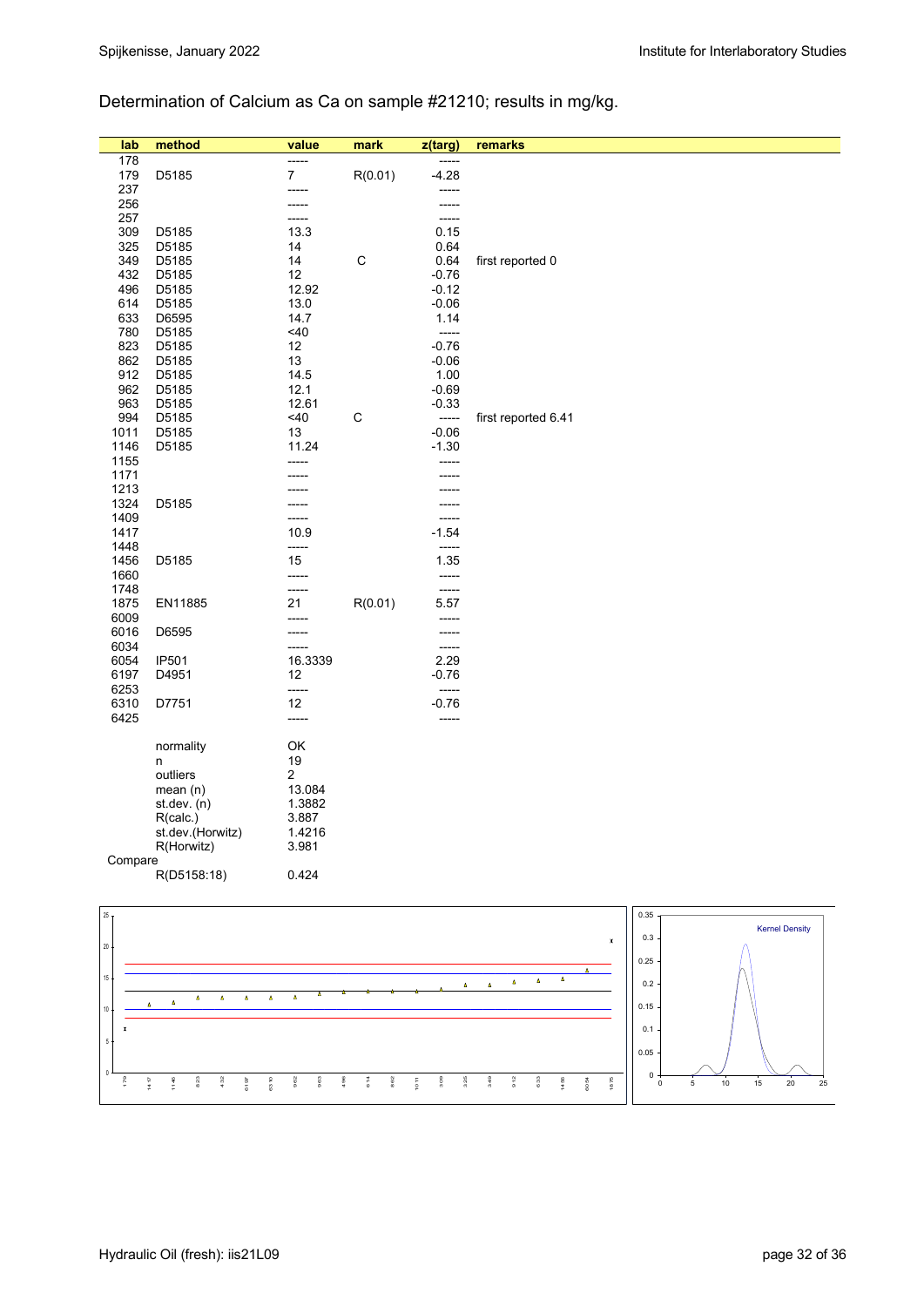# Determination of Phosphorus as P on sample #21210; results in mg/kg.

| lab          | method                           | value                   | mark        | z(targ)            | remarks                               |       |                       |
|--------------|----------------------------------|-------------------------|-------------|--------------------|---------------------------------------|-------|-----------------------|
| 178          |                                  | -----                   |             | -----              |                                       |       |                       |
| 179          | D5185                            | 111                     | R(0.01)     | $-3.60$            |                                       |       |                       |
| 237          |                                  | -----                   |             | -----              |                                       |       |                       |
| 256          |                                  | -----                   |             | -----              |                                       |       |                       |
| 257<br>309   | D5185                            | -----<br>188.7          |             | -----<br>0.10      |                                       |       |                       |
| 325          | D5185                            | 192                     |             | 0.26               |                                       |       |                       |
| 349          | D5185                            | 153                     |             | $-1.60$            |                                       |       |                       |
| 432          | D5185                            | 193                     |             | 0.30               |                                       |       |                       |
| 496          | D5185                            | 189.4                   |             | 0.13               |                                       |       |                       |
| 614          | D5185                            | 211.0                   |             | 1.16               |                                       |       |                       |
| 633          | D6595                            | 210.05                  |             | 1.12               |                                       |       |                       |
| 780          | D5185                            | 159                     |             | $-1.32$            |                                       |       |                       |
| 823<br>862   | D5185                            | 184<br>183              | $\mathsf C$ | $-0.13$<br>$-0.17$ | first reported 94                     |       |                       |
| 912          | D5185<br>D5185                   | 183                     |             | $-0.17$            |                                       |       |                       |
| 962          | D5185                            | 187                     |             | 0.02               |                                       |       |                       |
| 963          | D5185                            | 189.03                  |             | 0.11               |                                       |       |                       |
| 994          | D5185                            | 190.2                   |             | 0.17               |                                       |       |                       |
| 1011         | D5185                            | 198                     |             | 0.54               |                                       |       |                       |
| 1146         | D5185                            | 190.79                  |             | 0.20               |                                       |       |                       |
| 1155         |                                  | -----                   |             | -----              |                                       |       |                       |
| 1171<br>1213 |                                  | -----                   |             | -----              |                                       |       |                       |
| 1324         | D5185                            | -----<br>186.8          |             | -----<br>0.01      |                                       |       |                       |
| 1409         |                                  | -----                   |             | -----              |                                       |       |                       |
| 1417         |                                  | 163.5                   |             | $-1.10$            |                                       |       |                       |
| 1448         |                                  | -----                   |             | -----              |                                       |       |                       |
| 1456         | D5185                            | 194                     |             | 0.35               |                                       |       |                       |
| 1660         |                                  | -----                   |             | -----              |                                       |       |                       |
| 1748         |                                  | -----                   |             | -----              |                                       |       |                       |
| 1875<br>6009 | EN11885                          | 177<br>-----            |             | $-0.46$<br>-----   |                                       |       |                       |
| 6016         | D6595                            | 210                     | $\mathsf C$ | 1.11               | first reported 125                    |       |                       |
| 6034         |                                  | -----                   |             | -----              |                                       |       |                       |
| 6054         | IP501                            | 91.8797                 | R(0.01)     | $-4.52$            |                                       |       |                       |
| 6197         | D4951                            | 171                     |             | $-0.74$            |                                       |       |                       |
| 6253         |                                  | -----                   |             | -----              |                                       |       |                       |
| 6310         | D7751                            | 189                     |             | 0.11               |                                       |       |                       |
| 6425         |                                  | -----                   |             | -----              |                                       |       |                       |
|              | normality                        | OK                      |             |                    |                                       |       |                       |
|              | n                                | 23                      |             |                    |                                       |       |                       |
|              | outliers                         | $\overline{\mathbf{c}}$ |             |                    |                                       |       |                       |
|              | mean $(n)$                       | 186.629                 |             |                    |                                       |       |                       |
|              | st.dev. (n)                      | 14.7630                 |             |                    |                                       |       |                       |
|              | R(calc.)                         | 41.336                  |             |                    |                                       |       |                       |
|              | st.dev.(D5185:18)                | 20.9797                 |             |                    |                                       |       |                       |
|              | R(D5185:18)                      | 58.743                  |             |                    |                                       |       |                       |
|              |                                  |                         |             |                    |                                       |       |                       |
| 260          |                                  |                         |             |                    |                                       | 0.035 |                       |
| 240          |                                  |                         |             |                    |                                       | 0.03  | <b>Kernel Density</b> |
| 220          |                                  |                         |             |                    |                                       |       |                       |
| $200\,$      |                                  |                         |             |                    | $\Delta$<br>$\Delta$<br>$\Delta$<br>Δ | 0.025 |                       |
| 180          | $\Delta$                         |                         |             |                    | $\pmb{\Delta}$<br>$\pmb{\Delta}$<br>Δ | 0.02  |                       |
| $160\,$      | $\Delta$<br>$\Delta$<br>$\Delta$ |                         |             |                    |                                       | 0.015 |                       |
| 140          | $\pmb{\Delta}$                   |                         |             |                    |                                       |       |                       |
| $120\,$      |                                  |                         |             |                    |                                       | 0.01  |                       |
| $\pmb{\chi}$ |                                  |                         |             |                    |                                       | 0.005 |                       |

309 6310 963 496 994 1146

 325 432 1456  $\frac{1}{2}$  6016 633 614  $0\frac{1}{0}$ 

0 50 100 150 200 250

**90** 100

 6054 179 349 780 1417 6197 1875 862 912 823 1324 962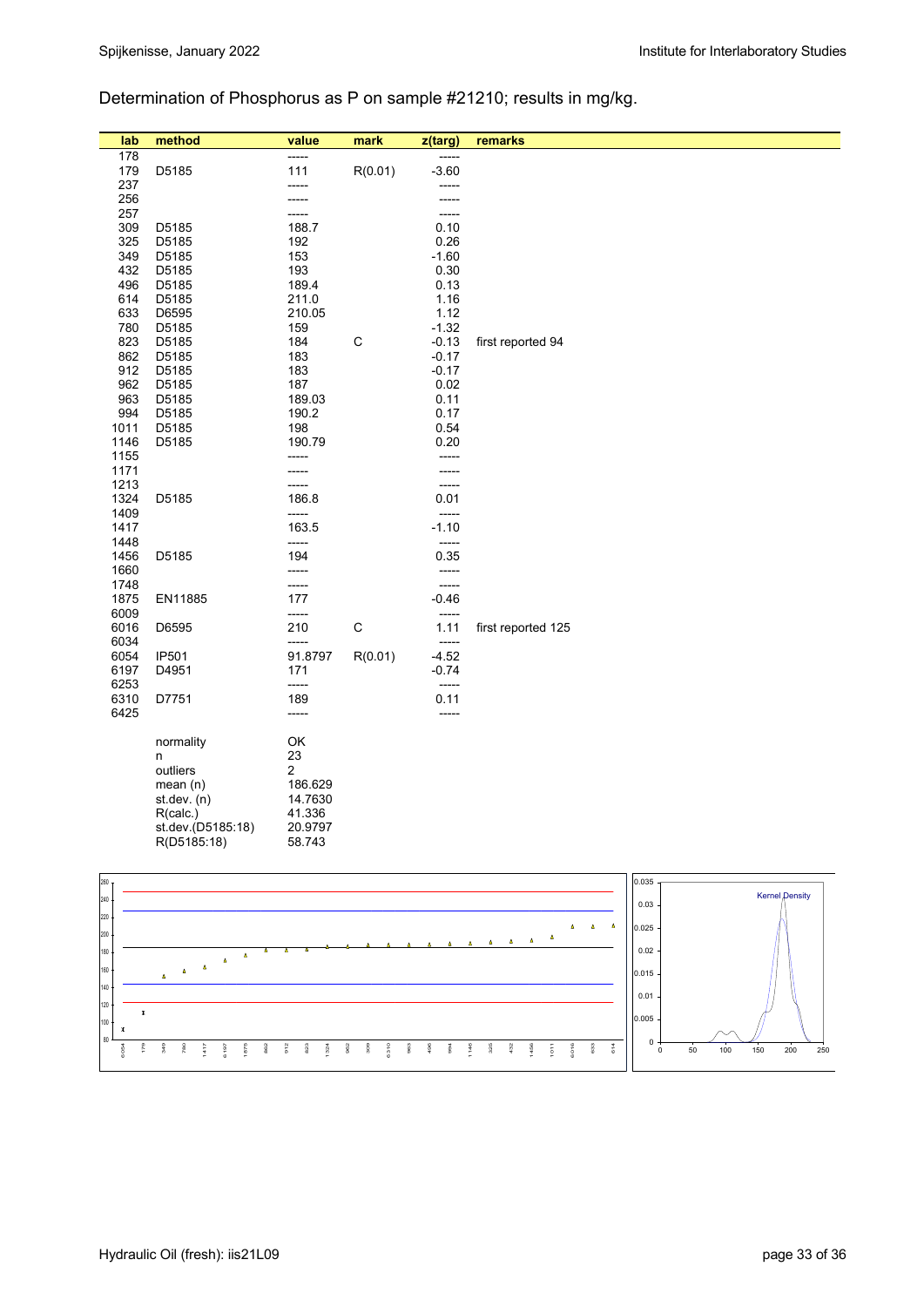# Determination of Zinc as Zn on sample #21210; results in mg/kg.

| lab          | method            | value        | mark         | z(targ)        | remarks            |          |
|--------------|-------------------|--------------|--------------|----------------|--------------------|----------|
| 178          |                   | -----        |              |                |                    |          |
| 179          | D5185             | 82           |              | $-3.47$        |                    |          |
| 237          |                   | -----        |              | -----          |                    |          |
| 256          |                   | -----        |              |                |                    |          |
| 257          |                   | -----        |              |                |                    |          |
| 309          | D5185             | 98.2         |              | 0.06           |                    |          |
| 325<br>349   | D5185<br>D5185    | 101<br>100   |              | 0.67<br>0.45   |                    |          |
| 432          | D5185             | 95           |              | $-0.64$        |                    |          |
| 496          | D5185             | 95.91        |              | $-0.44$        |                    |          |
| 614          | D5185             | 103.1        |              | 1.13           |                    |          |
| 633          | D6595             | 110.7        |              | 2.78           |                    |          |
| 780          | D5185             | 89           |              | $-1.94$        |                    |          |
| 823          | D5185             | 94           | $\mathsf{C}$ | $-0.85$        | first reported 184 |          |
| 862          | D5185             | 103          |              | 1.11           |                    |          |
| 912          | D5185             | 99           |              | 0.23           |                    |          |
| 962          | D5185             | 96.2         |              | $-0.38$        |                    |          |
| 963          | D5185             | 99.26        |              | 0.29           |                    |          |
| 994<br>1011  | D5185<br>D5185    | 100.7<br>104 |              | 0.61<br>1.32   |                    |          |
| 1146         | D5185             | 98.94        |              | 0.22           |                    |          |
| 1155         |                   | -----        |              | -----          |                    |          |
| 1171         |                   | -----        |              |                |                    |          |
| 1213         |                   | -----        |              | -----          |                    |          |
| 1324         | D5185             | 94.8         |              | $-0.68$        |                    |          |
| 1409         |                   | -----        |              | -----          |                    |          |
| 1417         |                   | 84.0         |              | $-3.03$        |                    |          |
| 1448         |                   | -----        |              | $-----$        |                    |          |
| 1456         | D5185             | 103          |              | 1.11           |                    |          |
| 1660<br>1748 |                   | -----        |              | -----<br>----- |                    |          |
| 1875         | EN11885           | -----<br>100 |              | 0.45           |                    |          |
| 6009         |                   | -----        |              | -----          |                    |          |
| 6016         | D6595             | 89           |              | $-1.94$        |                    |          |
| 6034         |                   | -----        |              | $-----$        |                    |          |
| 6054         | <b>IP501</b>      | 111.240      |              | 2.90           |                    |          |
| 6197         | D4951             | 92           |              | $-1.29$        |                    |          |
| 6253         |                   | -----        |              | $-----$        |                    |          |
| 6310         | D7751             | 104          |              | 1.32           |                    |          |
| 6425         |                   | -----        |              | $--- -$        |                    |          |
|              |                   | OK           |              |                |                    |          |
|              | normality<br>n    | 25           |              |                |                    |          |
|              | outliers          | 0            |              |                |                    |          |
|              | mean $(n)$        | 97.922       |              |                |                    |          |
|              | st. dev. (n)      | 7.0861       |              |                |                    |          |
|              | R(calc.)          | 19.841       |              |                |                    |          |
|              | st.dev.(D5185:18) | 4.5908       |              |                |                    |          |
|              | R(D5185:18)       | 12.854       |              |                |                    |          |
|              |                   |              |              |                |                    |          |
| $115 -$      |                   |              |              |                |                    | $0.07 -$ |

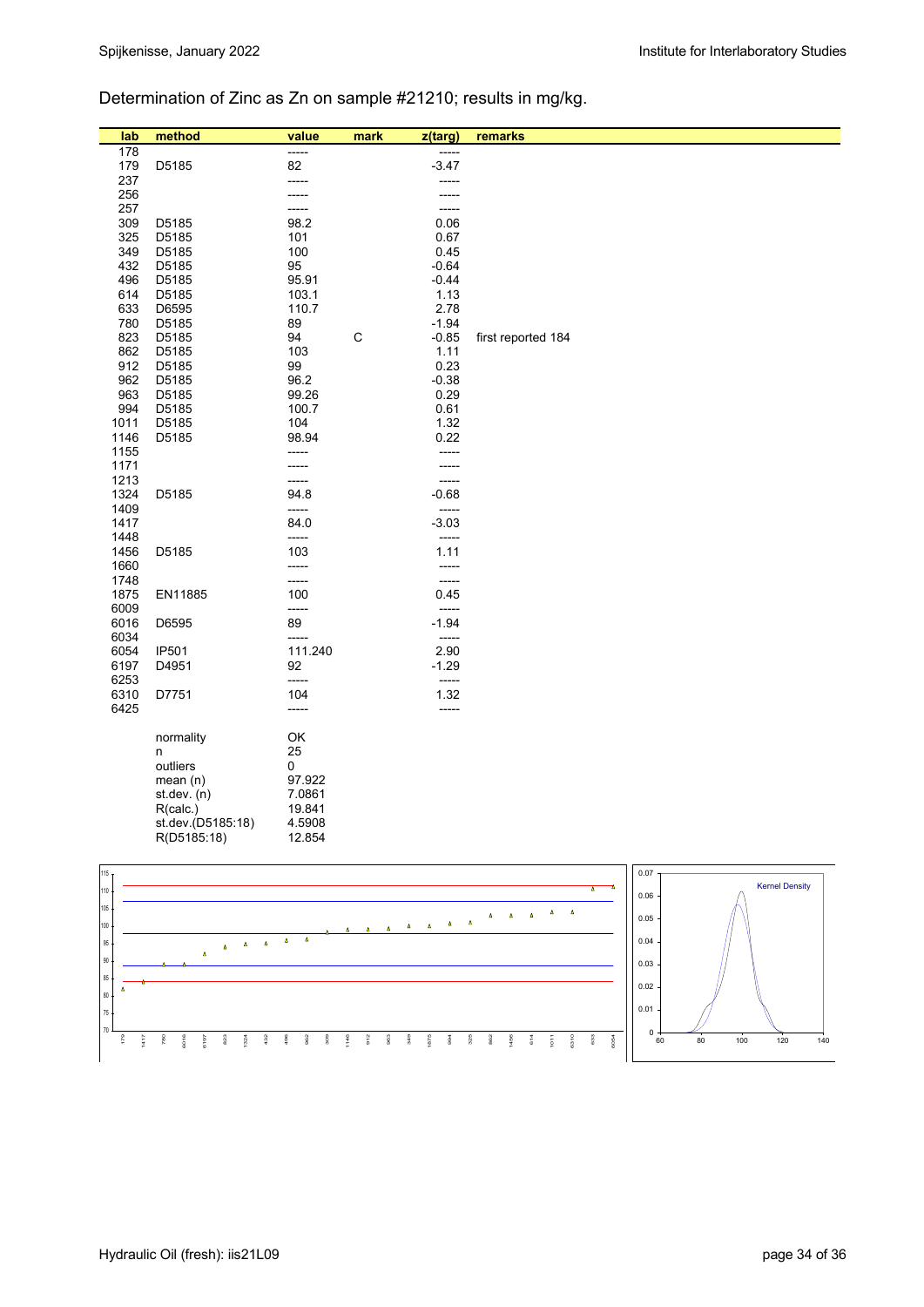#### **APPENDIX 2**

### **Number of participants per country**

| 1 lab in  | ALGERIA                   |
|-----------|---------------------------|
|           | 2 labs in AUSTRALIA       |
| 1 lab in  | <b>AUSTRIA</b>            |
| 1 lab in  | <b>AZERBAIJAN</b>         |
| 3 labs in | <b>BELGIUM</b>            |
| 1 lab in  | BOSNIA and HERZEGOVINA    |
| 2 labs in | CHINA, People's Republic  |
| 1 lab in  | COTE D'IVOIRE             |
| 2 labs in | <b>GERMANY</b>            |
| 1 lab in  | <b>INDIA</b>              |
| 1 lab in  | <b>ITALY</b>              |
| 1 lab in  | <b>JORDAN</b>             |
| 1 lab in  | <b>KAZAKHSTAN</b>         |
| 1 lab in  | KOREA, Republic of        |
| 1 lab in  | <b>MALAYSIA</b>           |
| 1 lab in  | <b>MOROCCO</b>            |
| 2 labs in | <b>NETHERLANDS</b>        |
| 1 lab in  | <b>NIGERIA</b>            |
| 1 lab in  | <b>PHILIPPINES</b>        |
| 1 lab in  | <b>POLAND</b>             |
| 1 lab in  | <b>PORTUGAL</b>           |
| 1 lab in  | <b>RUSSIAN FEDERATION</b> |
| 2 labs in | <b>SAUDI ARABIA</b>       |
| 1 lab in  | <b>SERBIA</b>             |
| 1 lab in  | SINGAPORE                 |
| 1 lab in  | <b>SPAIN</b>              |
| 2 labs in | <b>TANZANIA</b>           |
| 1 lab in  | <b>TURKEY</b>             |
| 1 lab in  | UNITED KINGDOM            |
| 2 labs in | UNITED STATES OF AMERICA  |
| 1 lab in  | <b>VIETNAM</b>            |